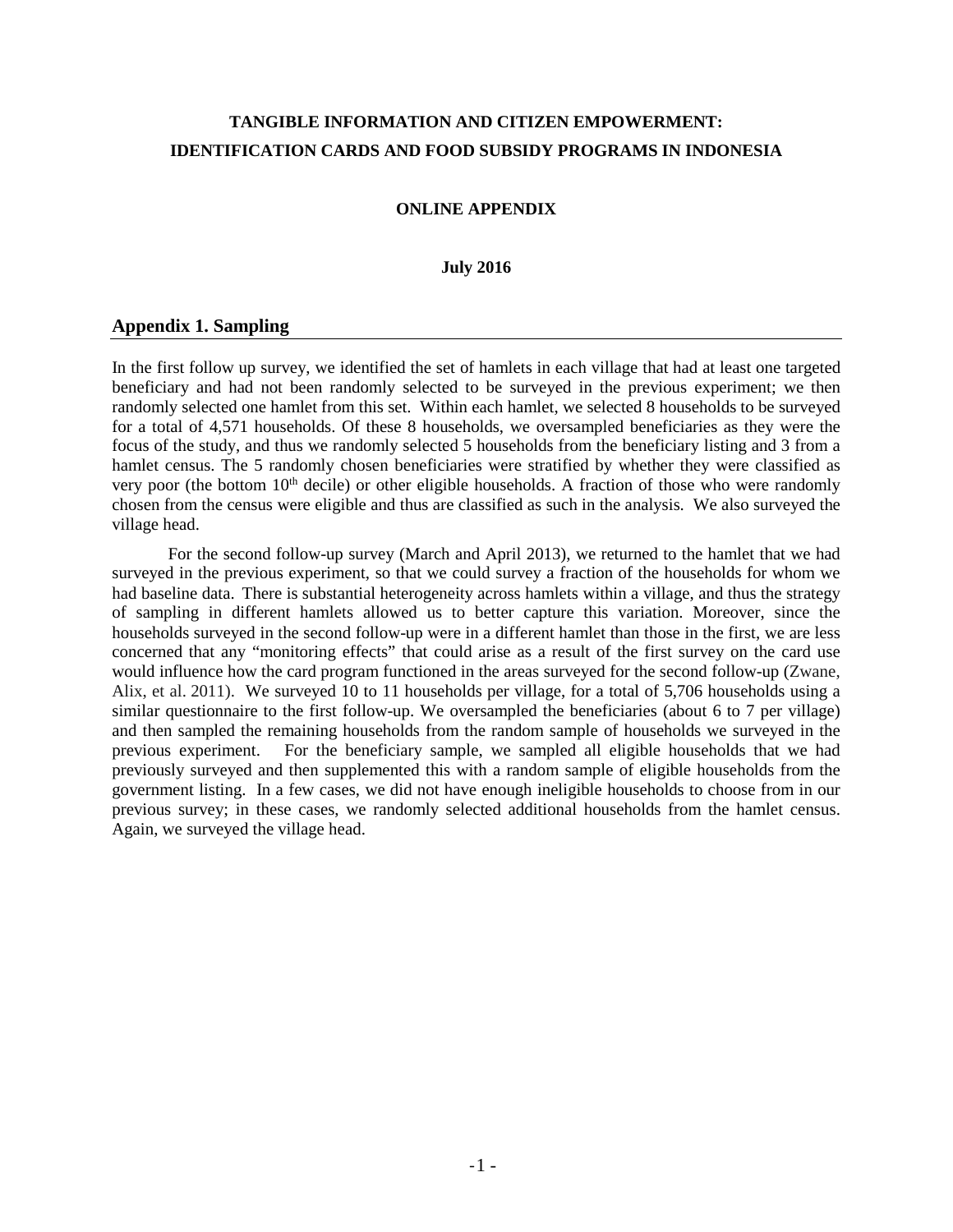#### **Appendix 2. Model**

### **I. Model**

### *A. Setup*

We propose a simple bargaining model to explore possible impacts of information on the negotiation between the village leader and a Raskin beneficiary over the division of program benefits. This is important to formally analyze: the prevailing belief is that more transparency will always increase what citizens receive, but as we show, the impact may be more nuanced once we take into account the village official's incentives and how information changes the distribution of citizens' beliefs.

Suppose there is a population of potential beneficiaries of mass 1 indexed by *i*, who are each entitled to a total value of benefits denoted by  $B$ . The local leader must decide how much of these benefits  $(X_i \in [0, B])$  to offer to each potential beneficiary *i*.

The bargaining process is simple: the leader makes a take or leave it offer to each villager. If the villager accepts, he gets  $X_i$  and the leader keeps  $B - X_i$ . If the villager does not accept, he has the option of complaining to an outside authority at cost  $C$ . Complaining can yield higher benefits, but the (riskneutral) villagers do not exactly know by how much. However, each villager has a prior  $p_i$  on the likelihood that he is eligible and, if so, conditional on complaining, he expects to receive  $B_i$ . Both  $p_i$  and  $B_i$  vary by individual, but what is relevant is the distribution of the expected value  $Y_i = p_i B_i$ .

There are two categories of villagers, eligible and ineligible, in fraction  $\alpha$  and  $1 - \alpha$ , and they differ in beliefs: eligible villagers' beliefs are independently drawn from the distribution function  $G_e(Y)$ while ineligible villagers' expectations are drawn from  $G_n(Y)$ . The leader knows the distributions  $G_e(Y)$ and  $G_n(Y)$ , but not the  $Y_i$  of the particular villager *i* with whom he is interacting.

When there is a complaint, the leader may need to compensate the complainant, as well as incur an additional negotiation cost. For algebraic simplicity, we assume the leader gets zero in this situation (we can relax this assumption with no qualitative change in results, but the notation becomes a bit messier).

Complaints also have a political cost: the higher the number of complaints, the more likely the leader will be replaced. We capture this by assuming that the probability that he keeps his job in the next period is  $1 - F(\mu)$ , where  $\mu = \alpha \mu_e + (1 - \alpha) \mu_n$  is total complaints,  $\mu_e$  and  $\mu_n$  are the fraction of eligible and ineligible people who complain, and  $F$  is a positive increasing function with  $F(1) < 1$ . The leader lives forever, but he cannot regain his job once he loses it. Finally, assume that the leader's discount factor is  $\delta$  < 1.

### *B. Analysis of Model*

l

Given these assumptions, a villager will complain as long as  $Y_i - C \geq X_i$ , i.e. his beliefs about expected benefits from complaining are greater or equal to the benefits if he does not complain*.* Therefore, the probability that someone who is offered  $X_i$  will not complain is  $G_i(X_i + C)$ . The following lemma provides sufficient conditions under which the leader will offer the same  $X$  to everyone who holds the same beliefs:<sup>[1](#page-1-0)</sup>

Lemma 1. If either of the following conditions is satisfied, then it is optimal for the leader to offer the *same*  $X_i = X_e$  *to all eligible, and the same*  $X_i = X_n$  *to all ineligible:* 

*i.* If  $G_e(Y)$  and  $G_n(Y)$  are uniform distributions, and both include C in their support, that is,  $G_i(\mathcal{C}) > 0$  for  $i = e, n$ . That is, there exist some people who will not complain even when offered

<span id="page-1-0"></span><sup>&</sup>lt;sup>1</sup> When  $F(\mu)$  is strictly convex, and  $G_e(\cdot)$  or  $G_n(\cdot)$  is sufficiently convex, it may be optimal for the leader to offer different  $X$ 's to people from the same eligibility group.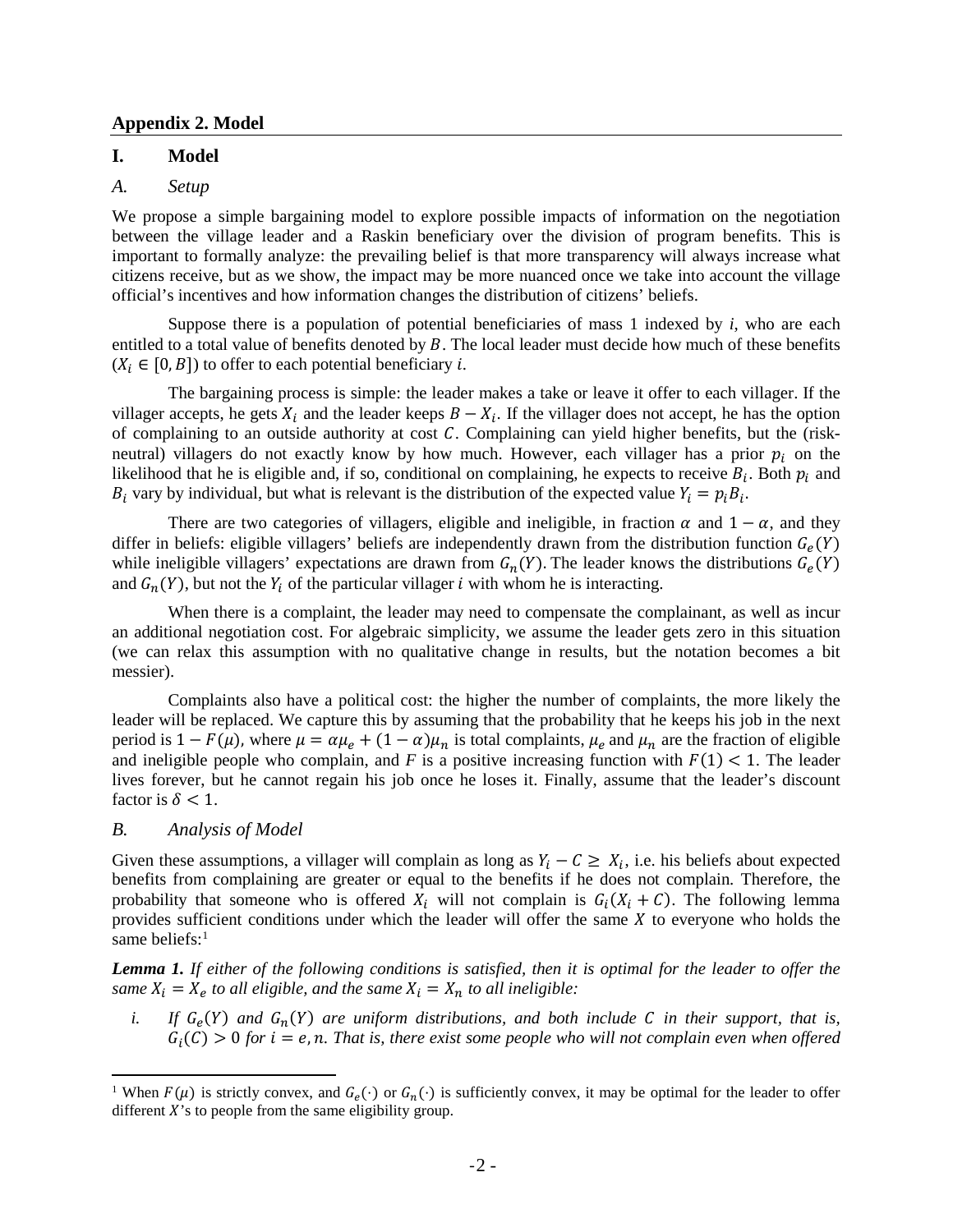*zero.*

## *ii. If*  $F(\mu)$  *is weakly concave in total complaints*  $\mu = \alpha \mu_e + (1 - \alpha) \mu_n$ .

We provide the proof of this result in Appendix 3. Assuming the conditions of the lemma are satisfied, we can rewrite the leader's problem using the following Bellman equation:

$$
V = \max_{X_e, X_n \ge 0} \alpha (B - X_e) G_e(X_e + C) + (1 - \alpha)(B - X_n) G_n(X_n + C)
$$
  
+ 
$$
\delta V \left[ 1 - F \left( \alpha (1 - G_e(X_e + C)) + (1 - \alpha)(1 - G_n(X_n + C)) \right) \right]
$$

where V is the present discounted value of being a leader. Taking first order conditions with respect to  $X_e$ and  $X_n$ , and assuming that we are at an interior optimum, yields:

$$
((B - Xe) + \delta V F'(\mu))he(Xe + C) = 1
$$
\n(1)

$$
((B - Xn) + \delta V F'(\mu))h_n(X_n + C) = 1
$$
\n(2)

where  $\mu = \alpha \mu_e + (1 - \alpha) \mu_n$  measures total complaints and  $h_e(\cdot) = G'_e(\cdot) / G_e(\cdot)$  and  $h_n(\cdot) =$  $G'_n(\cdot)/G_n(\cdot)$  are the reversed hazard functions corresponding to  $G_e(\cdot)$  and  $G_n(\cdot)$ . To close the model, we also include the condition that the present discounted value of being a leader is correctly related to the per-period payoffs:

$$
V = \alpha (B - X_e) G_e (X_e + C) + (1 - \alpha) (B - X_n) G_n (X_n + C) + \delta V (1 - F(\mu))
$$
\n(3)

We study a policy experiment – giving out Raskin cards – that involves a change in individual's knowledge about the Raskin program. We assume that the program only affects the beliefs of the eligible and that ineligibles' beliefs are unaffected. This is consistent with the primary treatment, which provides private information to eligible citizens about their eligibility in the form of cards, but does not necessarily provide any information to ineligible households. Specifically, assume that in control locations, the beliefs of the eligible and the ineligible are given, respectively, by uniform distributions, so that:

$$
G_e(y)
$$
~Uniform $[B_e - \Delta_e, B_e + \Delta_e]$  and  $G_n(y)$ ~Uniform $[B_n - \Delta_n, B_n + \Delta_n]$ ,

This implies that  $h_j(X_j + C) = \frac{1}{X_j + C - B_j + \Delta_j}$ ,  $j = e, n$ . Also, assume that  $F'(\mu)$  is a constant  $\varphi > 0$ . With these assumptions, the first-order conditions can be rewritten as:

$$
B + \delta V \varphi = 2X_e + C - B_e + \Delta_e \tag{4}
$$

$$
B + \delta V \varphi = 2X_n + C - B_n + \Delta_n \tag{5}
$$

#### *C. The impact of changes in information*

We model providing Raskin cards as inducing a shift in people's beliefs,  $G_e(\cdot)$  and  $G_n(\cdot)$ . This could take several possible forms. For example, receiving Raskin cards could lead to a reduction in the variance of  $G_e(\cdot)$ , if people previously had diffuse, but correct-on-average, priors about program rules. Alternatively, it could lead to an increase in the mean of  $G_e(\cdot)$ , if for example government officials misled them about program rules (such as the true copay price). It is also possible for mean and variance to change simultaneously; for example, if some eligible households did not know they were eligible, informing all eligible households they were eligible would increase the mean and reduce the variance of  $G_e(\cdot)$ .

To understand each possible effect, we introduce them one by one. We then trace them out not only on what households receive, but also on whether we would expect each type of household to complain more or less with these changes.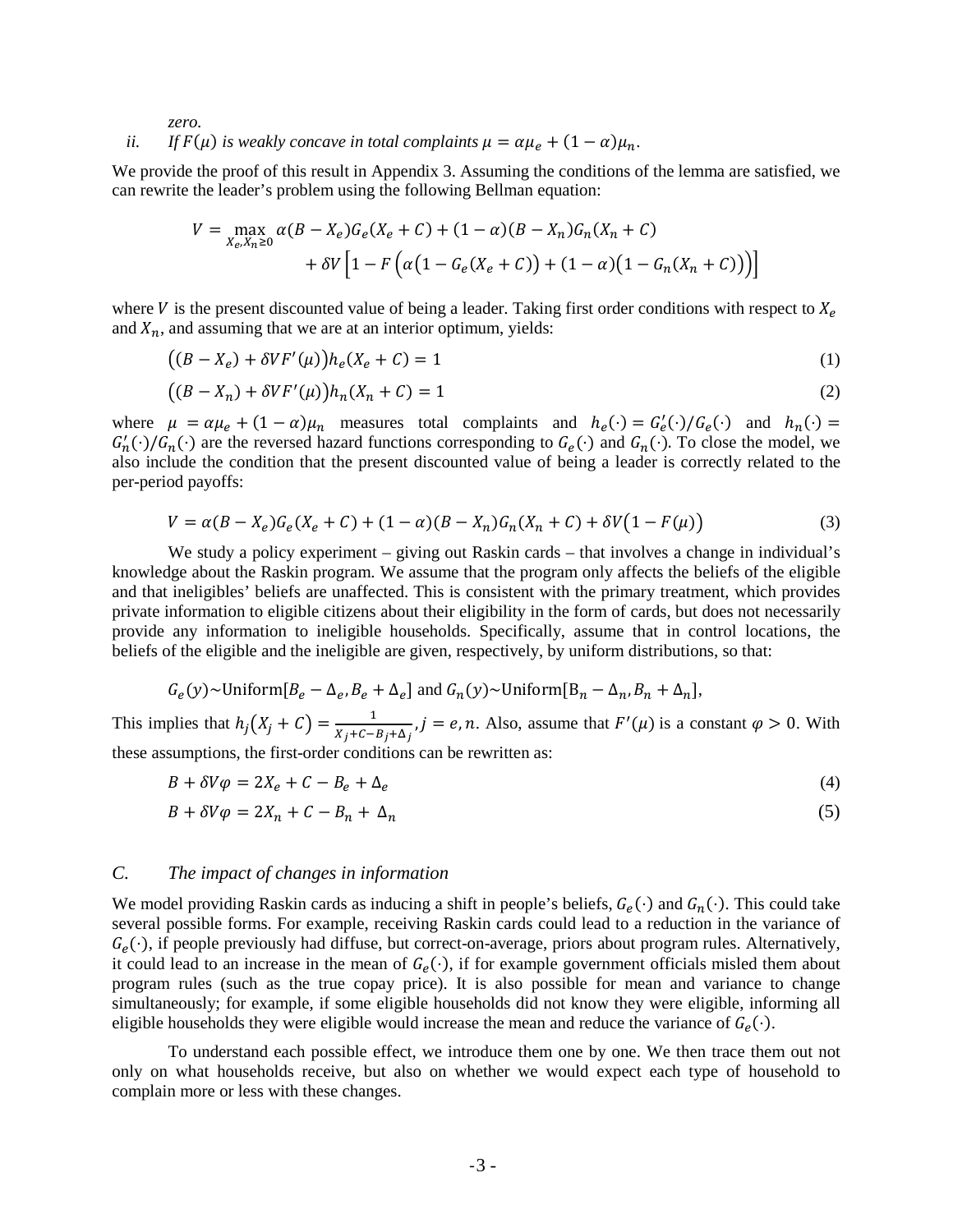#### *Tightening beliefs: reducing the variance of*  $G_e(\cdot)$

Consider first the effect of a small decrease in the variance of  $G_e(\cdot)$ , i.e. a small reduction in  $\Delta_e$ . Recall that  $\mu_e = 1 - G_e(X_e + C)$  is the fraction of the eligible that complain, and  $\mu_n$  is the fraction of the ineligible that complain. We can then show the following result:

**Result 1:** Consider an equilibrium with an interior solution in terms of eligible complaints, that is  $\mu_e \in$ (0,1). Then  $\frac{\partial X_e}{\partial \Delta_e} \leq 0$ , *i.e. tightening eligible beliefs always (weakly) increases their allocation. Starting from an equilibrium where*  $\mu_e \leq 0.5$ , then  $\frac{\partial X_n}{\partial \Delta_e} \leq 0$ ,  $\frac{\partial \mu_e}{\partial \Delta_e}$  $\frac{\partial \mu_e}{\partial \Delta_e} \ge 0$  and  $\frac{\partial \mu_n}{\partial \Delta_e} \ge 0$ , *i.e.* when a minority of eligible *households complain absent the intervention, tightening eligible beliefs increases transfers to both eligible and ineligible, and both groups complain less. Otherwise, starting from an equilibrium where*   $\mu_e > 0.5$ , then  $\frac{\partial \mu_e}{\partial \Delta_e}$  is of ambiguous sign,  $\frac{\partial X_n}{\partial \Delta_e} > 0$  and  $\frac{\partial \mu_n}{\partial \Delta_e} < 0$ , i.e., transfers to eligible increase, it is *ambiguous what happens to eligible complaints, and the ineligible receive less and complain more.*

Proof: See Appendix 3.

Increasing eligible households' information in the sense of making their beliefs more precise has two offsetting effects. First, reducing the variance of eligible beliefs means that the leader can bargain with them more efficiently. When  $\Delta_e$  declines, the density of eligible households that are at the threshold of rejecting the village head's offer increases. This means that the village head obtains a greater reduction in complaints for a given increase in  $X_e$ . This increases the marginal return of  $X_e$  from the village head's perspective, so he will increase his offers to the eligible, giving rise to the intuitive effect that the precision of eligible information increases their transfers. This effect is always present as long as we are at an interior solution.

The potential offsetting effect comes from the fact that a decline in  $\Delta_e$  may lead to a direct, firstorder reduction in the future value of being in office V when  $\mu_e > 0.5$ . Recall that people complain if  $Y_i - C > X_i$ , so  $\mu_e > 0.5$  is equivalent to  $B_e - C > X_e$ , in which case reducing  $\Delta_e$  holding  $X_e$  fixed increases the fraction of people who complain, since it increases the fraction of people for whom  $Y_i$  –  $C > X_i$ . The increased complaints will lower the future value of being in office, V, which in turn tends to reduce offers to both eligible and ineligible households (equations 4 and 5). This effect is never sufficiently strong to lead to a decrease in  $X_e$ ; however, complaints by the eligible in some cases go up. The effect on the ineligible is unambiguously a lower offer and more complaints.

Of course, if  $\mu_e < 0.5$ , which is equivalent to  $B_e - C < X_e$ , then the reverse is true—a reduction in  $\Delta_e$  has a direct impact of making fewer people complain, since it reduces the number of people for whom  $Y_i - C > X_i$ . In this case, *V* increases, reinforcing the incentive effect described above for the eligible and also making it more attractive to give more to the ineligible. Empirically, complaints in the control areas by eligible households appear relatively small: we observe at least one complaint by those buying rice in less than 50 percent of the villages, and when there is at least one complaint, we observe only 3 percent of households total making any form of complaint. This suggests that this latter case  $\mu_e$  < 0.5 is more likely to be relevant.

### *More optimistic beliefs: raising the mean of*  $G_e(\cdot)$

A second possible effect of providing information to the eligible is to raise the mean belief of the eligible  $(B_e)$ , keeping the variance unchanged. Again, as information is only provided to the eligible, we assume that the beliefs of the ineligible do not change. The following result summarizes the impact:

**Result 2:** *Consider an equilibrium with an interior solution in terms of eligible complaints, that is*  $\mu_e$   $\in$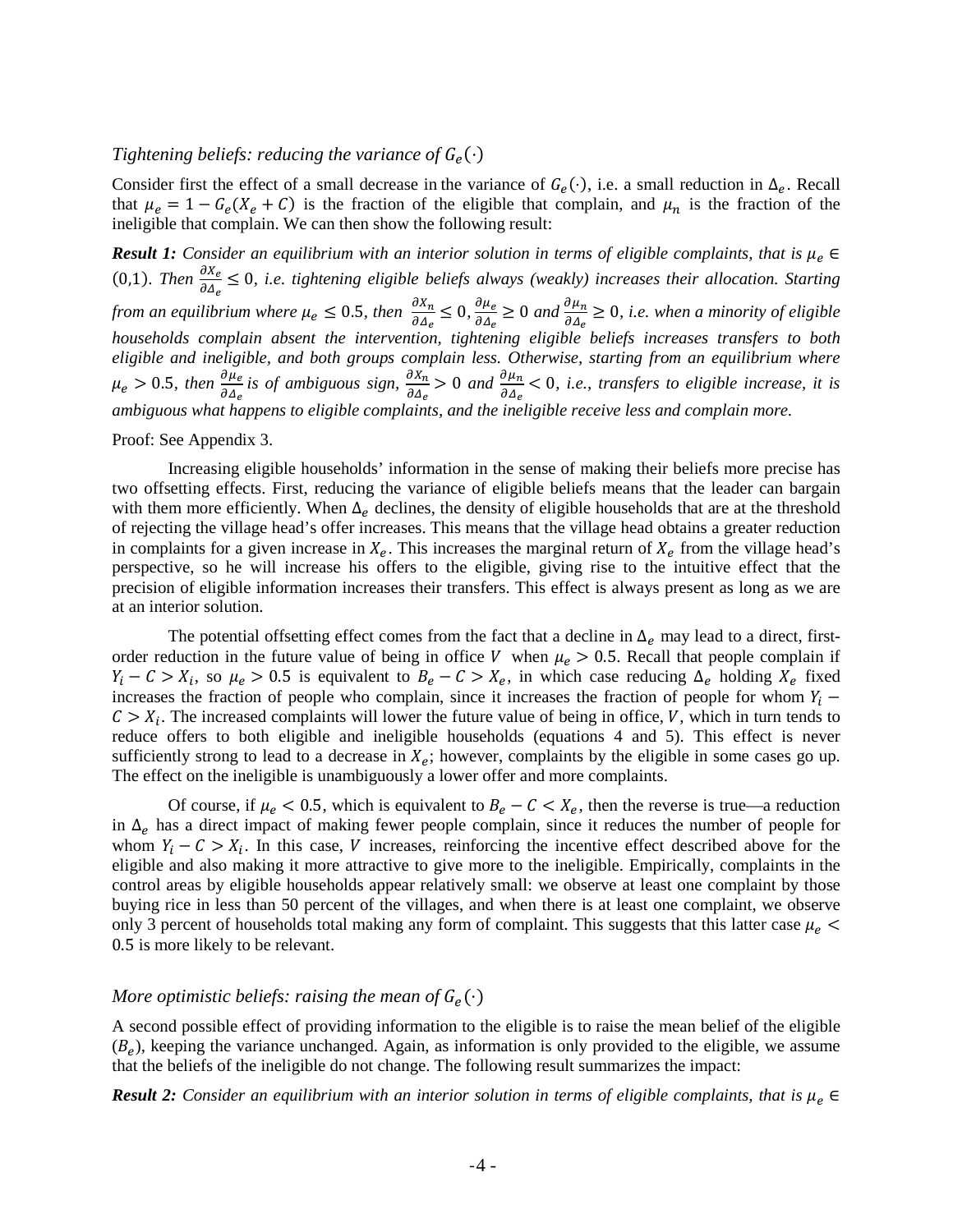(0,1). We always have that  $\frac{\partial \mu_e}{\partial B_e} > 0$ ,  $\frac{\partial X_n}{\partial B_e} < 0$  and  $\frac{\partial \mu_n}{\partial B_e} > 0$ . The benefit to eligible rises if absent the intervention there are sufficiently many complaints. Specifically,  $\frac{\partial X_e}{\partial B_e} > 0$  if and only if

$$
(1 - \delta) + \delta \varphi(\mu + \alpha \mu_e) > \alpha \delta \varphi.
$$

The intuition is as follows: increasing  $B_e$  increases the fraction of eligible households who complain, holding  $X_e$  constant. This decreases the future value of being a leader, so the leader offers less to ineligibles, i.e.  $X_n$  decreases and complaints  $\mu_n$  increase. For eligibles, there are again two offsetting effects: there are fewer eligible people accepting the offer, which reduces the cost of sweetening the offer to them but the future value of being in office has declined, which will lead the official to reduce  $X_e$ . Which of these effects dominates is theoretically ambiguous.

#### *Shifting both mean and variance simultaneously*

l

If some households were misinformed, then informing all eligible households of their eligibility could both increase the mean and decrease the variance of beliefs simultaneously. In this case, it is possible to observe a pattern that is inconsistent with either of the previous two results (unless it is true that more than half the eligible population complains in control areas). The following result illustrates this possibility:

**Result 3***:* Suppose that  $B_e$  increases and  $\Delta_e$  goes down at the same time. Then it is possible to find *parameter values such that benefits go up for eligible villagers and they protest less (* $X_e$  *increases and*  $\mu_e$ *decreases), but the reverse is true for ineligible villagers*  $(X_n)$  *decreases and*  $\mu_n$  *increases), even when the fraction of the eligible complaining in control is less than half.* 

This result says that it is possible that providing information to the eligible improves their outcomes and decreases their complaints, but worsens outcomes for ineligibles and increases their complaints, which cannot happen with a change in either  $B_e$  or  $\Delta_e$  alone.

To illustrate this possibility, Appendix Figure 2 shows the results of varying both the variance and mean beliefs of the eligible from a numerical simulation of the model.<sup>[2](#page-4-0)</sup> This example starts from an equilibrium where less than half of eligible and ineligibles are complaining. Each figure plots the proportional change in the outcome variable (eligible/ineligible benefits/complaints, and the value of being a leader) due to a change in  $B_e$  (X axis) and a change in  $\Delta_e$  (Y axis). Consistent with Result 1, Appendix Figure 2 shows that a marginal tightening of the beliefs of the eligible (lower  $\Delta_e$  on the Y axis, holding  $B_e$  constant) increases the benefit level and decreases complaints for both eligible and ineligible. More optimistic beliefs for the eligible (higher  $B_e$  on the X axis) increase benefits for the eligible and decrease those for the ineligible, while complaints go up for both groups, as in Result 2.

With the exception of the effect on benefits for the eligible, the effects of tightening the variance of beliefs and increasing the mean go in opposite directions. Thus, the combined effect (the lower right quadrant of each subplot) depends on which margin is changed more. The triangular region delimited by a white line, shown in each subplot in Appendix Figure 2, is the set of changes in  $\Delta_e$  and  $B_e$  such that after the change the eligible receive higher benefits and complain less, while the opposite happens for ineligible, i.e. the possibility result described in Result 3.

<span id="page-4-0"></span><sup>&</sup>lt;sup>2</sup> We choose the following parameter values: The eligible comprise  $\alpha = 25\%$  of the population. The total Raskin benefit is normalized to  $B = 90$ , the beliefs of eligible are given by  $B_e = 70$  and  $\Delta_e = 30$ , and those of ineligible are given by  $B_n = 60$  and  $\Delta_n = 30$ . The cost to complain is  $C = 10$ . The probability that the leader continues in the next period is given by  $1 - F(\mu) = 1 - \mu/2$ , where  $\mu = \alpha \mu_e + (1 - \alpha) \mu_n$  is the total number of complaints. The leader's discount factor is  $\delta = 0.8$ .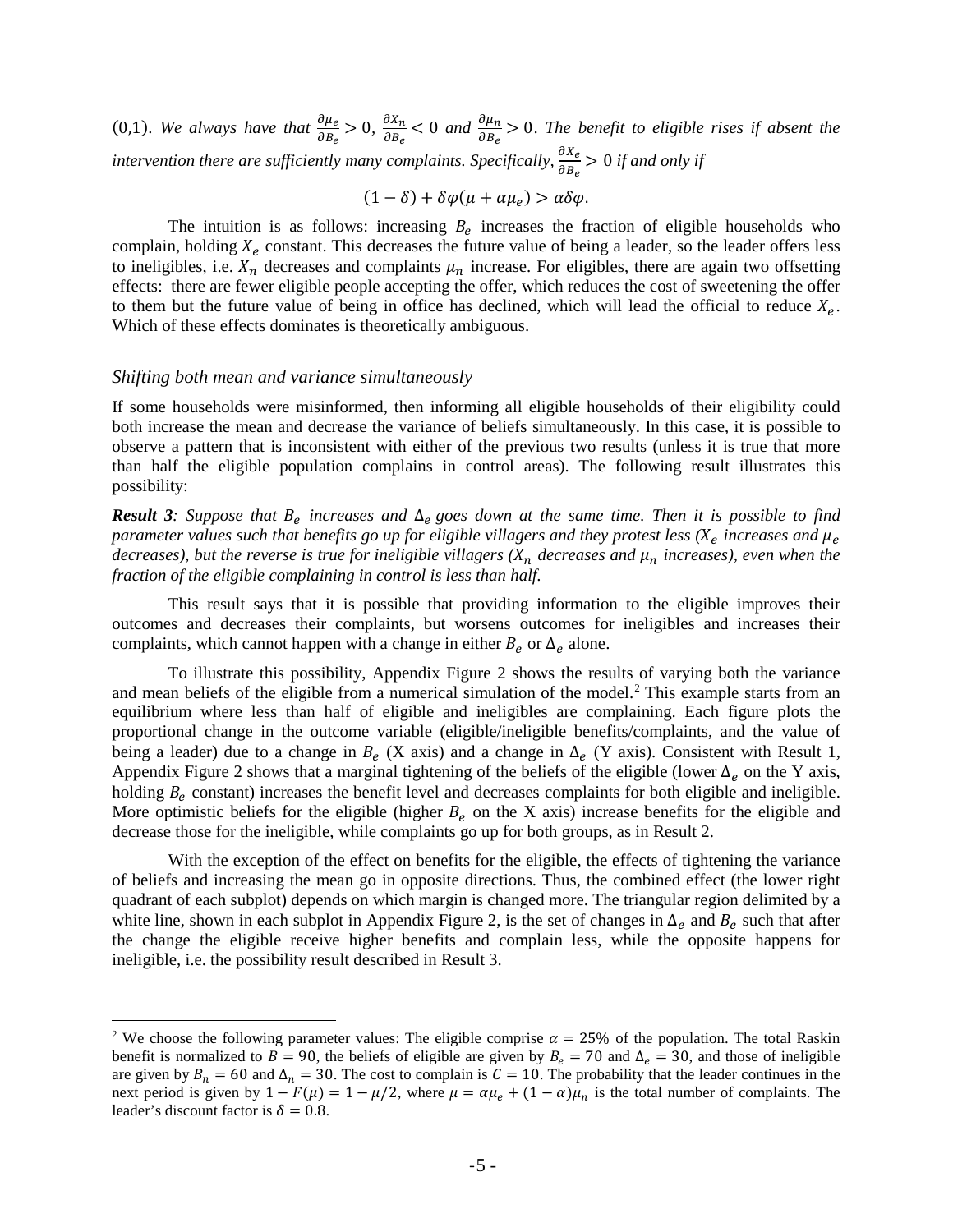In short, the results suggest that the impacts of information are not, ex-ante, obvious – while they may improve outcomes, we cannot *a priori* rule out the perverse possibility that they may worsen them, if they decrease the future value of holding office for the local official making the decisions.

#### **Appendix 3. Model Proofs**

*Lemma 1.* If either of the following conditions is satisfied, then it is optimal for the leader to offer the same  $X_i = X_e$  to all eligible, and the same  $X_i = X_n$  to all ineligible:

- i. If  $G_e(Y)$  and  $G_n(Y)$  are uniform distributions, and both include C in their support, that is,  $G_i(C) > 0$  for  $i = e, n$ . That is, there exists some people who will not complain even when offered zero.
- ii. If  $F(\mu)$  is weakly concave in total complaints  $\mu = \alpha \mu_e + (1 \alpha)\mu_n$ .

*Proof.* Assume without loss of generality that individuals are ordered such that those between 0 and  $\alpha$  are eligible, and the rest ineligible. The leader's problem is to choose the measurable function  $X: [0,1] \to \mathbb{R}_+$ that maximizes the objective function:

$$
\int_0^{\alpha} (B - X(i))G_e(X(i) + C) \, di + \int_{\alpha}^1 (B - X(i))G_n(X(i) + C) \, di + \frac{1}{\delta V} \left( 1 - F\left( \int_0^{\alpha} (1 - G_e(X(i) + C)) \, di + \int_{\alpha}^1 (1 - G_n(X(i) + C)) \, di \right) \right)
$$

For part (i), consider a candidate solution function  $X$ . Consider the eligible first. Note that the leader would never offer a villager more than is required to ensure zero protest probability; that is,  $X(i) \leq B_e$  +  $\Delta_e - C$  for  $i \in [0, \alpha]$ . Together with the hypothesis  $G_e(C) > 0$ , this implies that  $1 - G_e(X + C)$  is a linear function for X in the support of  $X(i)$  for  $i \in [0, \alpha]$ . Note also that  $(B - X)G_{\rho}(X + C)$  is a quadratic concave function for  $X$  in the same support. Similar statements apply for the ineligible. It follows that the leader can weakly increase his payoff by offering the eligible  $X_e^* = \frac{1}{\alpha} \int_0^{\alpha} X(i) di$  and offering the ineligible  $X_n^* = \frac{1}{1-\alpha} \int_{\alpha}^{1} X(i)di$ . Indeed, by offering these amounts the current period payoff increases, leaving the level of complaints (and thus future payoffs) constant.

For part (ii), note that  $\delta V(1 - F(\cdot))$  is convex. We first show that the leader can always do better by offering the same  $X(i)$  to all of the eligible households. Holding the allocation to ineligible constant, by Jensen's inequality, the third term in the objective function satisfies:

$$
\delta V \left( 1 - F \left( \int_0^{\alpha} \left( 1 - G_e(X(i) + C) \right) di + \underbrace{\int_{\alpha}^1 \left( 1 - G_n(X(i) + C) \right) di}_{M_n} \right) \right) \le
$$
  

$$
\int_0^{\alpha} \delta V \left( 1 - F \left( \alpha \left( 1 - G_e(X(i) + C) \right) + M_n \right) \right) di
$$

Consider  $X_e^{**} \in \arg \max_{X_e} \alpha(B - X_e)G_e(X_e + C) + \delta V\left(1 - F(\alpha(1 - G_e(X_e + C)) + M_n)\right)$ , then the objective function is upper bounded by: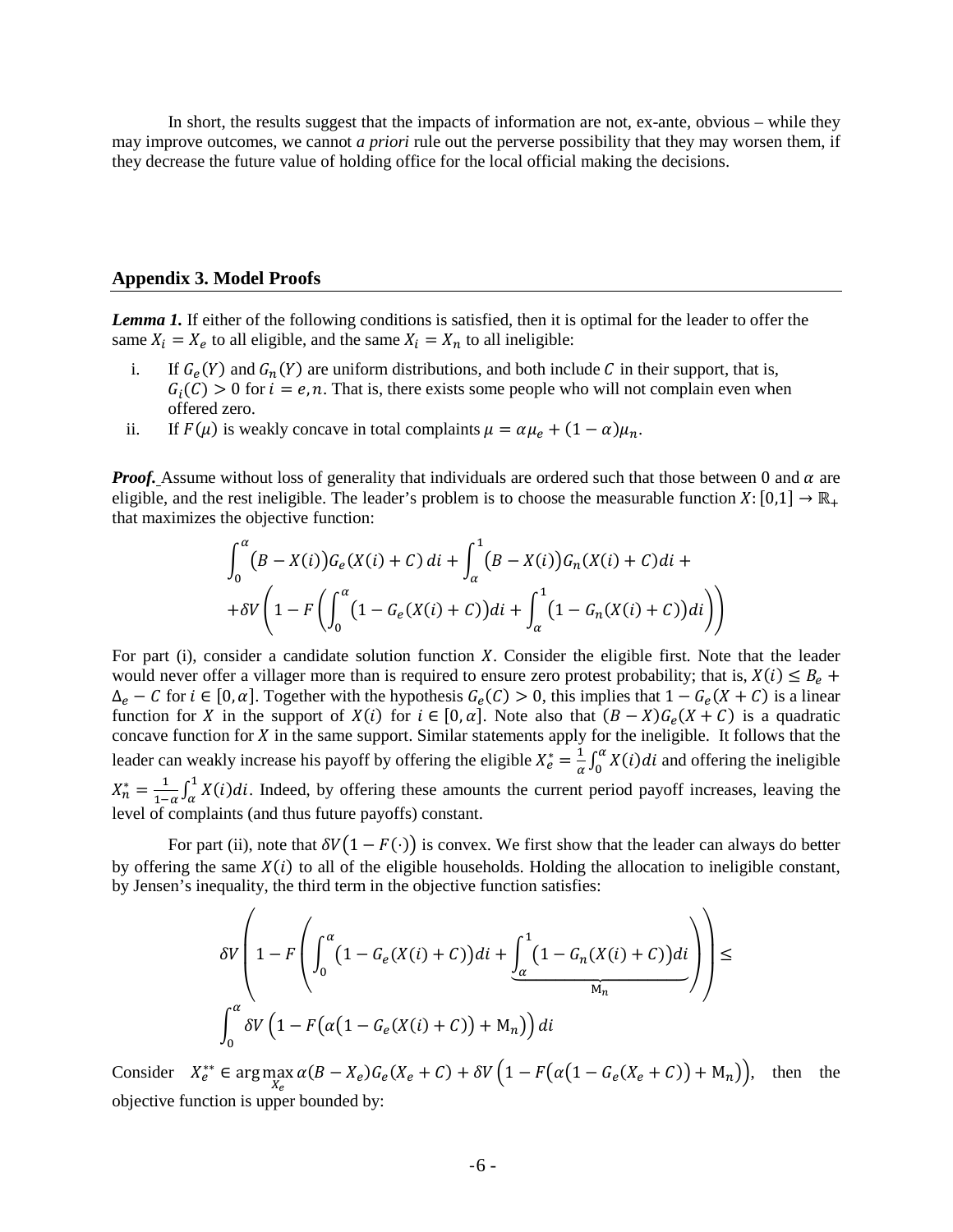$$
\alpha (B - X_e^{**}) G_e(X_e^{**} + C) + \int_{\alpha}^{1} (B - X(i)) G_n(X(i) + C) di +
$$
  
+ 
$$
\delta V \left(1 - F(\alpha (1 - G_e(X_e^{**} + C)) + M_n)\right)
$$

A similar argument now applies to the ineligible, hence there exists  $X_n^{**}$  and the objective function is bounded above by:

$$
\alpha (B - X_e^{**}) G_e(X_e^{**} + C) + (1 - \alpha)(B - X_n^{**}) G_n(X_n^{**} + C) ++ \delta V \left(1 - F\left(\alpha (1 - G_e(X_e^{**} + C)) + (1 - \alpha)(1 - G_n(X_n^{**} + C))\right)\right)
$$

The above expression is the objective function when the leader offers  $X_i^{**}$  to everyone in group  $i = e, n$ . Hence, we have shown that the leader can always do at least as good by offering the same  $X$  to everyone in the same eligibility group. ∎

**Result 1:** *Consider an equilibrium with an interior solution in terms of eligible complaints, that is*  $\mu_e$   $\in$ (0,1). Then  $\frac{\partial X_e}{\partial \Delta_e} \leq 0$ , *i.e. tightening eligible beliefs always (weakly) increases their allocation. Starting from an equilibrium where*  $\mu_e \leq 0.5$ , then  $\frac{\partial X_n}{\partial \Delta_e} \leq 0$ ,  $\frac{\partial \mu_e}{\partial \Delta_e}$  $\frac{\partial \mu_e}{\partial \Delta_e} \ge 0$  and  $\frac{\partial \mu_n}{\partial \Delta_e} \ge 0$ , *i.e.* when a minority of eligible *households complain absent the intervention, tightening eligible beliefs increases transfers to both eligible and ineligible, and both groups complain less. Otherwise, starting from an equilibrium where*   $\mu_e > 0.5$ , then  $\frac{\partial \mu_e}{\partial \Delta_e}$  is of ambiguous sign, and  $\frac{\partial X_n}{\partial \Delta_e} > 0$  and  $\frac{\partial \mu_n}{\partial \Delta_e} < 0$ , i.e., transfers to eligible increase, it is *ambiguous what happens to eligible complaints, and the ineligible receive less and complain more.*

*Proof.* Recall the first order conditions and the Bellman equation:

$$
B + \delta \varphi V = 2X_e + C - B_e + \Delta_e \tag{6}
$$

$$
B + \delta \varphi V = 2X_n + C - B_n + \Delta_n \tag{7}
$$

$$
H = V - \delta V (1 - \varphi \mu) - \alpha (B - X_e) G_e (X_e + C) - (1 - \alpha) (B - X_n) G_n (X_n + C) = 0
$$
\n(3)

We now differentiate totally these equations with respect to  $\Delta_e$ . From (6) and (7) we obtain:

$$
\delta \varphi \frac{\partial V}{\partial \Delta_e} = 2 \frac{\partial X_e}{\partial \Delta_e} + 1 \tag{8}
$$

$$
\delta \varphi \frac{\partial V}{\partial \Delta_e} = 2 \frac{\partial X_n}{\partial \Delta_e} \tag{9}
$$

Thus, the effects on  $X_e$  and  $X_n$  given by a change in the variance of eligible beliefs depends on what happens to the value from being a leader  $V$ . For the Bellman equation (3), by the envelope theorem we can ignore the partial derivatives with respect to  $X_e$  and  $X_n$ . We obtain:

$$
\frac{\partial H}{\partial V} \frac{\partial V}{\partial \Delta_e} + \frac{\partial H}{\partial \Delta_e} = 0
$$
  
\n
$$
\Rightarrow (1 - \delta(1 - \varphi \mu)) \frac{\partial V}{\partial \Delta_e} - \delta \varphi V \alpha \frac{\partial G_e}{\partial \Delta_e} - \alpha (B - X_e) \frac{\partial G_e}{\partial \Delta_e} = 0
$$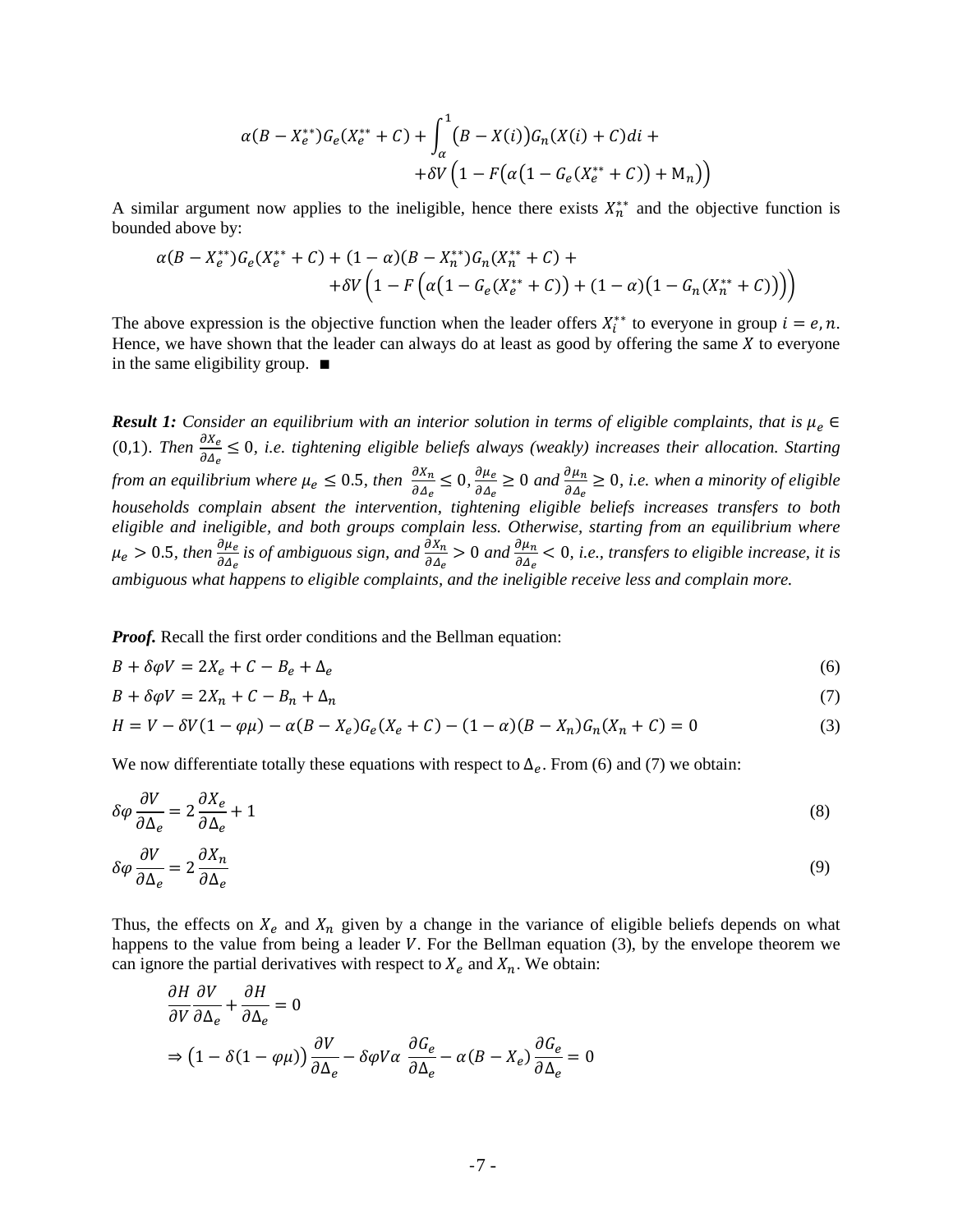$$
\Rightarrow \frac{\partial V}{\partial \Delta_e} = \frac{\alpha (B - X_e + \delta \varphi V)}{1 - \delta (1 - \varphi \mu)} \frac{\partial G_e}{\partial \Delta_e}
$$

Using (6) and the definition of  $G_e$ , and writing out  $\frac{\partial G_e}{\partial \Delta_e}$ , we obtain:

$$
\frac{\partial V}{\partial \Delta_e} = \frac{\alpha 2\Delta_e G_e}{1 - \delta(1 - \varphi \mu)} \frac{-(X_e + C - B_e)}{2\Delta_e^2}
$$

$$
= \frac{\alpha G_e \cdot (B_e - X_e - C)}{(1 - \delta(1 - \varphi \mu))\Delta_e}
$$

We now show that  $\frac{\partial V}{\partial \Delta_e} < \frac{1}{\delta \varphi}$ . If  $\mu_e \le 0.5$  then  $X_e + C \ge B_e$  and  $\frac{\partial V}{\partial \Delta_e} \le 0$ . Consider the case when  $\mu_e >$ 0.5. Given that we start from an interior solution for complaints we have that  $0 < B_e - X_e - C \leq \Delta_e$ , so

it is sufficient to prove:

$$
\frac{\alpha G_e}{1-\delta(1-\varphi\mu)} < \frac{1}{\delta\varphi}
$$

Note that  $G_e = 1 - \mu_e < \mu_e$  and  $\mu = \alpha \mu_e + (1 - \alpha) \mu_n \ge \alpha \mu_e$ . We thus have

$$
\frac{\partial V}{\partial \Delta_e} \le \frac{\alpha G_e}{1 - \delta (1 - \varphi \mu)} < \frac{\alpha \mu_e}{1 - (1 - \varphi \alpha \mu_e)} = \frac{1}{\varphi} < \frac{1}{\delta \varphi}.
$$

Together with (8) and (9), we conclude that  $\frac{\partial X_e}{\partial \Delta_e} < 0$  always, and  $\frac{\partial X_n}{\partial \Delta_e} > 0$  if and only if  $\frac{\partial V}{\partial \Delta_e} > 0$ , which happens if and only if the complaint rate for the eligible is initially above 50%.

Since  $G_n(\cdot)$  is unchanged, complaints by the ineligible move in opposite direction with  $X_n$ . For eligible complaints, note that:

$$
\frac{d\mu_e}{d\Delta_e} = -\frac{dG_e}{d\Delta_e} = -\frac{\partial G_e}{\partial \Delta_e} - \frac{1}{2\Delta_e} \frac{\partial X_e}{\partial \Delta_e}.
$$

When  $\mu_e \le 0.5$ , we have  $\frac{\partial X_e}{\partial \Delta_e} < 0$  and  $\frac{\partial G_e}{\partial \Delta_e} < 0$ , so  $\frac{\partial \mu_e}{\partial \Delta_e}$  $rac{d\mu_e}{d\Delta_e} > 0$ . This means that following a tightening of beliefs, complaints by the eligible go down. When  $\mu_e > 0.5$ , we have  $\frac{\partial X_e}{\partial \Delta_e} < 0$  but  $\frac{\partial G_e}{\partial \Delta_e} > 0$ , so the overall effect is ambiguous. The following numerical example shows that  $\frac{d\mu_e}{d\Delta_e} < 0$  is possible when the complaint rate from eligible is sufficiently large in the absence of the intervention. Take  $B = 90$ ,  $C = 10$ ,  $\alpha = 0.25$ ,  $B_e = 130$ ,  $B_n = 100$ ,  $\Delta_e = \Delta_n = 50$ . When  $\Delta_e$  increases by 10, the results are as follows.

|                           | Eligible       | Ineligible     | Eligible           | Ineligible         |
|---------------------------|----------------|----------------|--------------------|--------------------|
|                           | Benefits $X_e$ | Benefits $X_n$ | Complaints $\mu_e$ | Complaints $\mu_n$ |
| Control $(\Delta_{\rho})$ | 81.9           | 66.9           | 88.1%              | 73.1%              |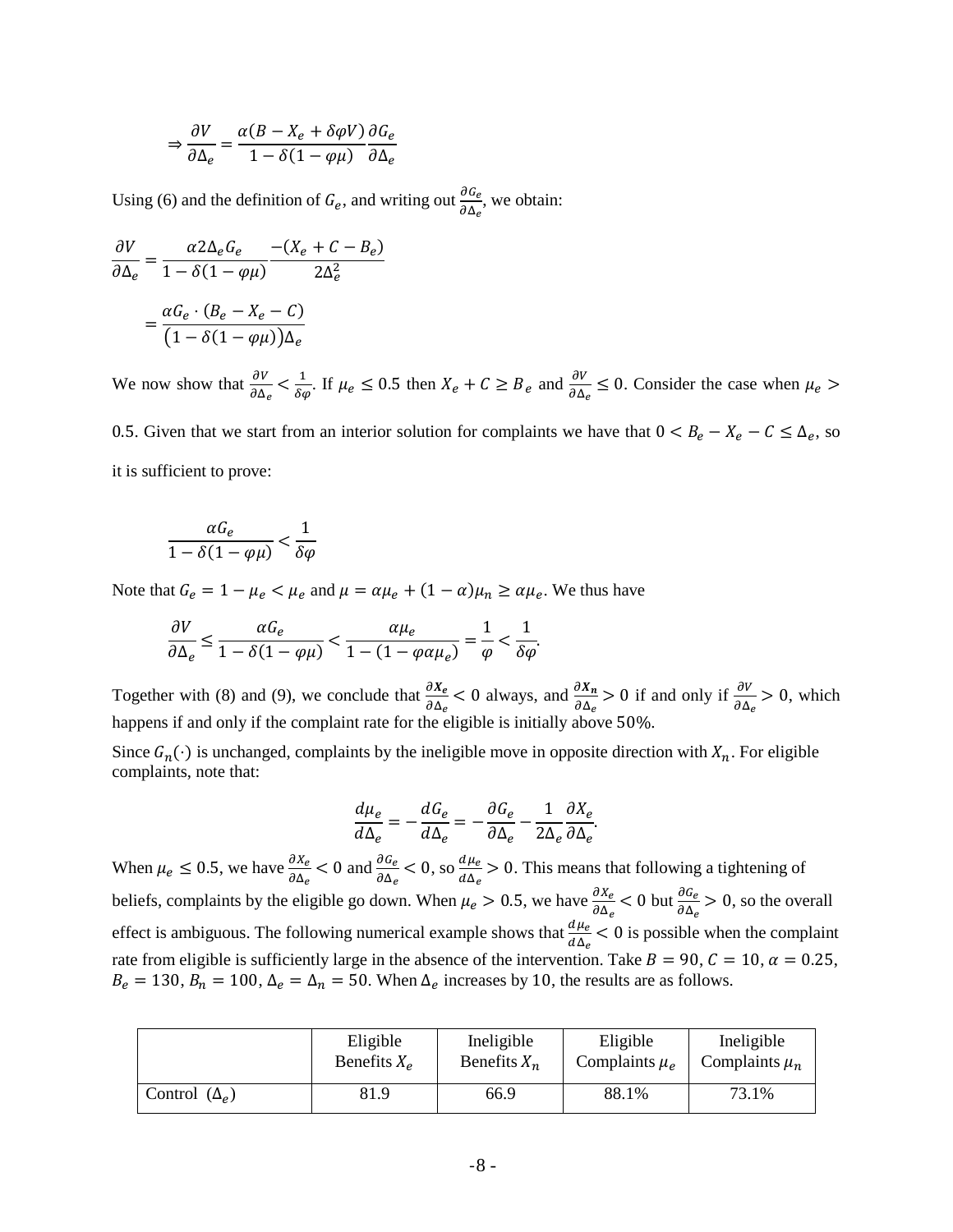| Treatment ( $\Delta_e$ + 10) | 77.0 | 67.0 | 85.8%   | 73.0%   |
|------------------------------|------|------|---------|---------|
| Difference                   | -4.9 | ∪.⊥  | $-2.3%$ | $-0.1%$ |

In particular, note that complaints by eligible decrease. ∎

**Result 2.** *Consider an equilibrium with an interior solution in terms of eligible complaints, that is*  $\mu_e$   $\in$ (0,1). We always have that  $\frac{\partial \mu_e}{\partial B_e} > 0$ ,  $\frac{\partial X_n}{\partial B_e} < 0$  and  $\frac{\partial \mu_n}{\partial B_e} > 0$ . The benefit to eligible rises if absent the intervention there are sufficiently many complaints. Specifically,  $\frac{\partial X_e}{\partial B_e} > 0$  if and only if

$$
(1 - \delta) + \delta \varphi(\mu + \alpha \mu_e) > \alpha \delta \varphi.
$$

*Proof.* Differentiating the first order conditions with respect to  $B_e$  we obtain:

$$
\delta\varphi \frac{\partial V}{\partial B_e} = 2 \frac{\partial X_e}{\partial B_e} - 1
$$
\n(10)\n  
\n
$$
\frac{\partial V}{\partial X} = 2 \frac{\partial X_e}{\partial B_e}
$$

$$
\delta \varphi \frac{\partial V}{\partial B_e} = 2 \frac{\partial X_n}{\partial B_e} \tag{11}
$$

From the Bellman equation we obtain:

$$
\frac{\partial H}{\partial V} \frac{\partial V}{\partial B_e} + \frac{\partial H}{\partial B_e} = 0
$$
\n
$$
\Rightarrow \left(1 - \delta(1 - \varphi \mu)\right) \frac{\partial V}{\partial B_e} - \delta \varphi V \alpha \frac{\partial G_e}{\partial B_e} - \alpha (B - X_e) \frac{\partial G_e}{\partial B_e} = 0
$$
\n
$$
\Rightarrow \frac{\partial V}{\partial B_e} = \frac{\alpha (B - X_e + \delta \varphi V)}{1 - \delta (1 - \varphi \mu)} \frac{\partial G_e}{\partial B_e}
$$

Using (6) and the definition of  $G_e$ , and writing out  $\frac{\partial G_e}{\partial B_e}$ , we obtain:

$$
\frac{\partial V}{\partial B_e} = \frac{\alpha 2\Delta_e G_e}{1 - \delta (1 - \varphi \mu)} \frac{-1}{2\Delta_e} = \frac{-\alpha G_e}{1 - \delta (1 - \varphi \mu)} < 0.
$$

From (11) we conclude that  $\frac{\partial X_n}{\partial B_e} < 0$ , and given that  $G_n(\cdot)$  does not depend on  $B_e$  we also have  $\frac{\partial \mu_n}{\partial B_e} > 0$ . Eligible complaints always increase. Indeed, using the definition of  $G_e$  we obtain:

$$
\frac{d\mu_e}{dB_e} = -\frac{dG_e}{dB_e} = 1 - \frac{\partial X_e}{\partial B_e} = \frac{\partial X_e}{\partial B_e} - \delta \varphi \frac{\partial V_e}{\partial B_e}
$$

The last equality applies (10). If  $\frac{\partial X_e}{\partial B_e} < 0$  then  $1 - \frac{\partial X_e}{\partial B_e} > 0$ . If  $\frac{\partial X_e}{\partial B_e} \ge 0$  then  $\frac{\partial X_e}{\partial B_e} - \delta \varphi \frac{\partial V_e}{\partial B_e} > 0$  (recall  $\frac{\partial V_e}{\partial r}$  $\frac{\partial V_e}{\partial B_e}$  < 0). In either case, we conclude that eligible complaints increase.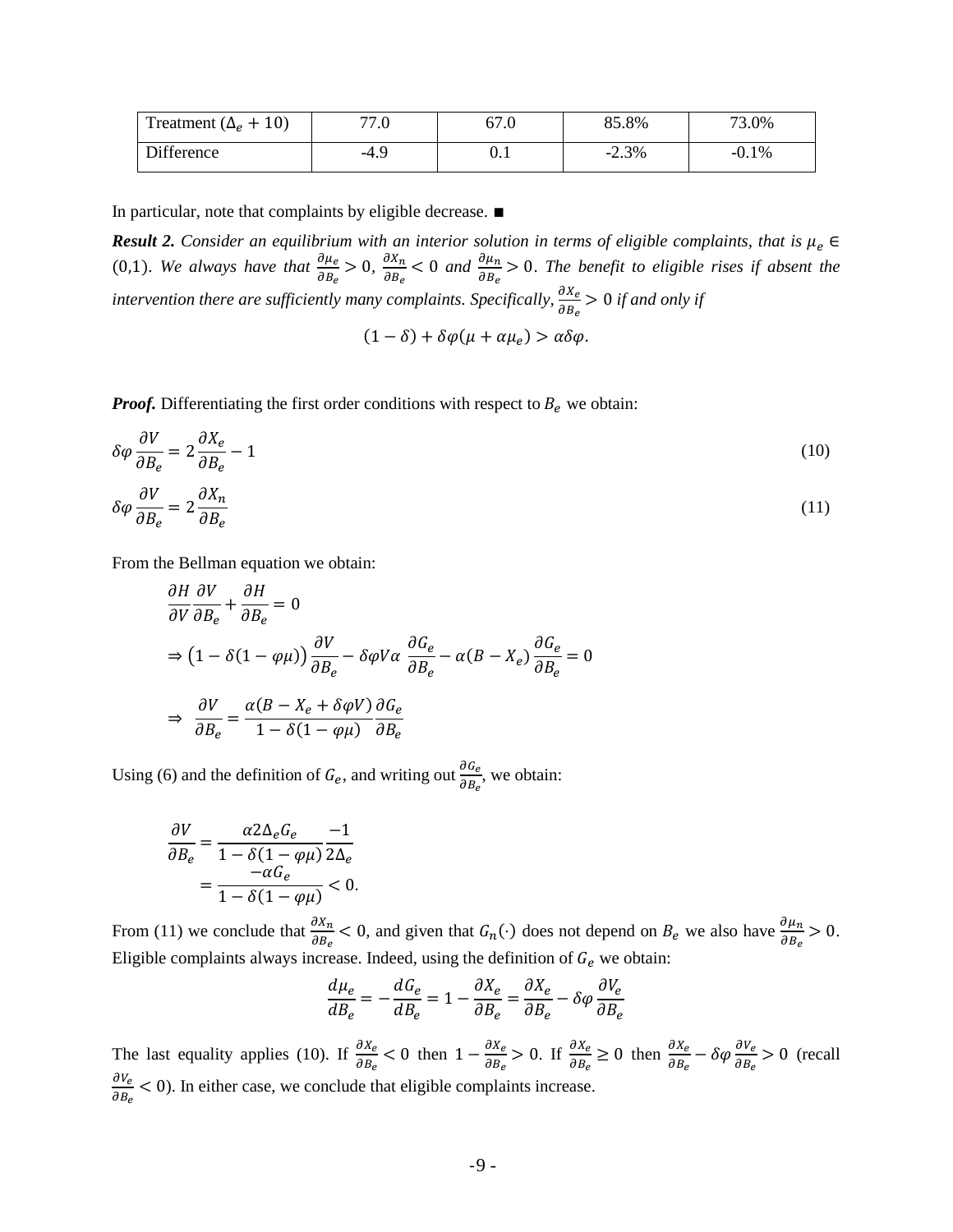From (10), the sign of the effect on the eligible is given by:

$$
2 \frac{\partial X_e}{\partial B_e} > 0 \Leftrightarrow 1 > -\delta \varphi \frac{\partial V}{\partial B_e}
$$
  

$$
\Leftrightarrow 1 - \delta (1 - \varphi \mu) > \alpha \delta \varphi (1 - \mu_e)
$$
  

$$
\Leftrightarrow (1 - \delta) + \delta \varphi (\mu + \alpha \mu_e) > \alpha \delta \varphi.
$$

This condition will fail when the leader is patient ( $\delta$  is large),  $\varphi$  is high, the eligible fraction  $\alpha$  is high, and the number of complaints  $\mu$  is low. ■

The results in the paper examined changes in information for eligible. The following states the result for changes for ineligibles, and considers as well changes in costs of complains:

*Result 4. Starting from an equilibrium where*  $\mu_n < 0.5$ , so a majority of ineligible households were not *complaining, we have*  $\frac{\partial X_e}{\partial \Delta_n} < 0$ ,  $\frac{\partial X_e}{\partial B_n}$  $\frac{\partial X_e}{\partial B_n}$  < 0 and  $\frac{\partial \mu_e}{\partial \Delta_n}$  > 0,  $\frac{\partial \mu_e}{\partial B_n}$  $\frac{\partial \mu_e}{\partial B_n} > 0$ . That is, changing ineligibles' information *by raising their mean belief, by making them more precise, or both, increases benefits for the eligible and reduces their complaints.*

*Reducing the cost of complaining, always increases complaints for both groups. The effect on benefits*  depends on the level of total complaints. If  $\mu < \frac{1}{2} - \frac{1-\delta}{2\delta\varphi}$ , then reducing C reduces benefits for both *groups; if is above this threshold, reducing increases benefits for both groups.*

*Proof.* For the first part, we apply Results 1 and 2, switching eligible and ineligible.

For the second part, differentiating the first order conditions with respect to  $C$  we get:

$$
\delta \varphi \frac{\partial V}{\partial C} = 2 \frac{\partial X_e}{\partial C} + 1 \tag{12}
$$

$$
\delta \varphi \frac{\partial V}{\partial C} = 2 \frac{\partial X_n}{\partial C} + 1 \tag{13}
$$

From the Bellman equation we obtain:

$$
\frac{\partial H}{\partial V} \frac{\partial V}{\partial C} + \frac{\partial H}{\partial C} = 0
$$
\n
$$
\Rightarrow (1 - \delta(1 - \varphi\mu)) \frac{\partial V}{\partial C} = \delta\varphi V (\alpha G_e' + (1 - \alpha)G_n') - \alpha (B - X_e)G_e' - (1 - \alpha)(B - X_n)G_n'
$$
\n
$$
= \alpha (B - X_e + \delta\varphi V) \frac{1}{2\Delta_e} + (1 - \alpha)(B - X_n + \delta\varphi V) \frac{1}{2\Delta_n}
$$
\n
$$
= \alpha G_e + (1 - \alpha)G_n = 1 - \mu
$$
\n
$$
\Rightarrow \frac{\partial V}{\partial C} = \frac{1 - \mu}{1 - \delta(1 - \varphi\mu)}
$$

From (12) and (13), the sign of  $\frac{\partial X_e}{\partial C}$  and the sign of  $\frac{\partial X_n}{\partial C}$  are determined by the sign of  $\frac{\partial V}{\partial C} - \frac{1}{\delta \varphi}$ . Simple algebra shows that this is positive if and only if  $\mu < \frac{1}{2} - \frac{1-\delta}{2\delta\varphi}$ .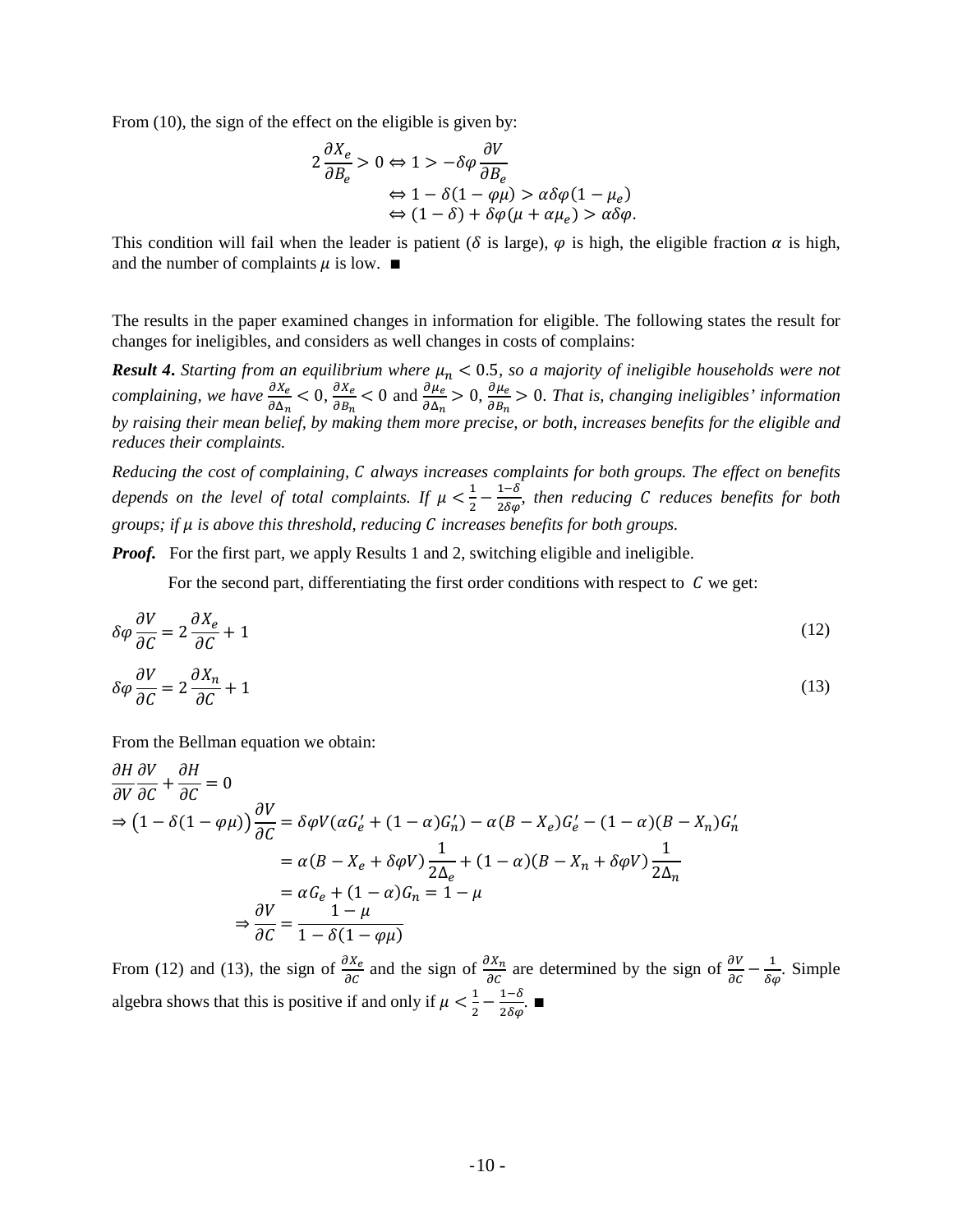#### **Appendix 4. Simulating the Model**

In this Appendix, we explore the implications of the model numerically. We choose the following parameter values. The eligible comprise  $\alpha = 25\%$  of the population. The total Raskin benefit is normalized to  $B = 90$ , and the beliefs of eligible are given by  $B_e = 70$  and  $\Delta_e = 30$ , and those of ineligible are given by  $B_n = 60$  and  $\Delta_n = 30$ . The cost to complain is  $C = 10$ . The probability that the leader continues in the next period is given by  $F(\mu) = 1 - \mu/2$ , where  $\mu = \alpha \mu_e + (1 - \alpha)\mu_n$  is the total number of complaints. The leader's discount factor is  $\delta = 0.8$ .

The optimal choice by the leader, under these parameter values, is to choose  $X_e^* = 71.3$  and  $X_n^* =$ 66.3. It then follows that 31 percent of the eligible and 23 percent of the ineligible households complain.

Appendix Figure 2 shows the results of varying the variance and level of beliefs of the eligible. Each subfigure plots the proportional change in the outcome variable (eligible/ineligible benefits/complaints, and the value of being a leader) due to a change in  $B_e$  (X axis) and a change in  $\Delta_e$  (Y axis). Consistent with Result 1, Appendix Figure 2 shows that a marginal tightening of the beliefs of the eligible (lower  $\Delta_e$  on the Y axis) increases the benefit level and decreases complaints for both eligible and ineligible. In addition, more optimistic beliefs of the eligible (higher  $B_e$  on the X axis) increase benefits for the eligible and decrease those for the ineligible, while complaints go up for both groups, which is consistent with Result 2.

With the exception of eligible benefits, the effects of tightening the beliefs and making them more optimistic go in opposite directions. Thus, the combined effect (the lower right quadrant of each subfigure) depends on which margin is changed more. In the case of benefits for and complaints by the ineligible, the combined effect is roughly linear in the two individual effects, with equal strengths. In the case of complaints by the eligible, the combined effect if roughly linear, with the change in  $\Delta_e$  having a stronger effect.

We now compute numerically the set of parameter values for which the model predictions are consistent with what we find empirically. Assume that the baseline parameters chosen above correspond to the control group, namely  $\Delta_e^c = \Delta_e = 30$  and  $B_e^c = B_e = 70$ , and the corresponding parameter in the treatment group are denoted  $\Delta_e^t$  and  $B_e^t$ . The region delimited by a white line, shown in each subplot in Appendix Figure 2, is the set of changes  $(\Delta_e^t - \Delta_e^c, B_e^t - B_e^c)$  such that in the treatment group the eligible receive higher benefits and complain less than in the control group, while the opposite happens for ineligible.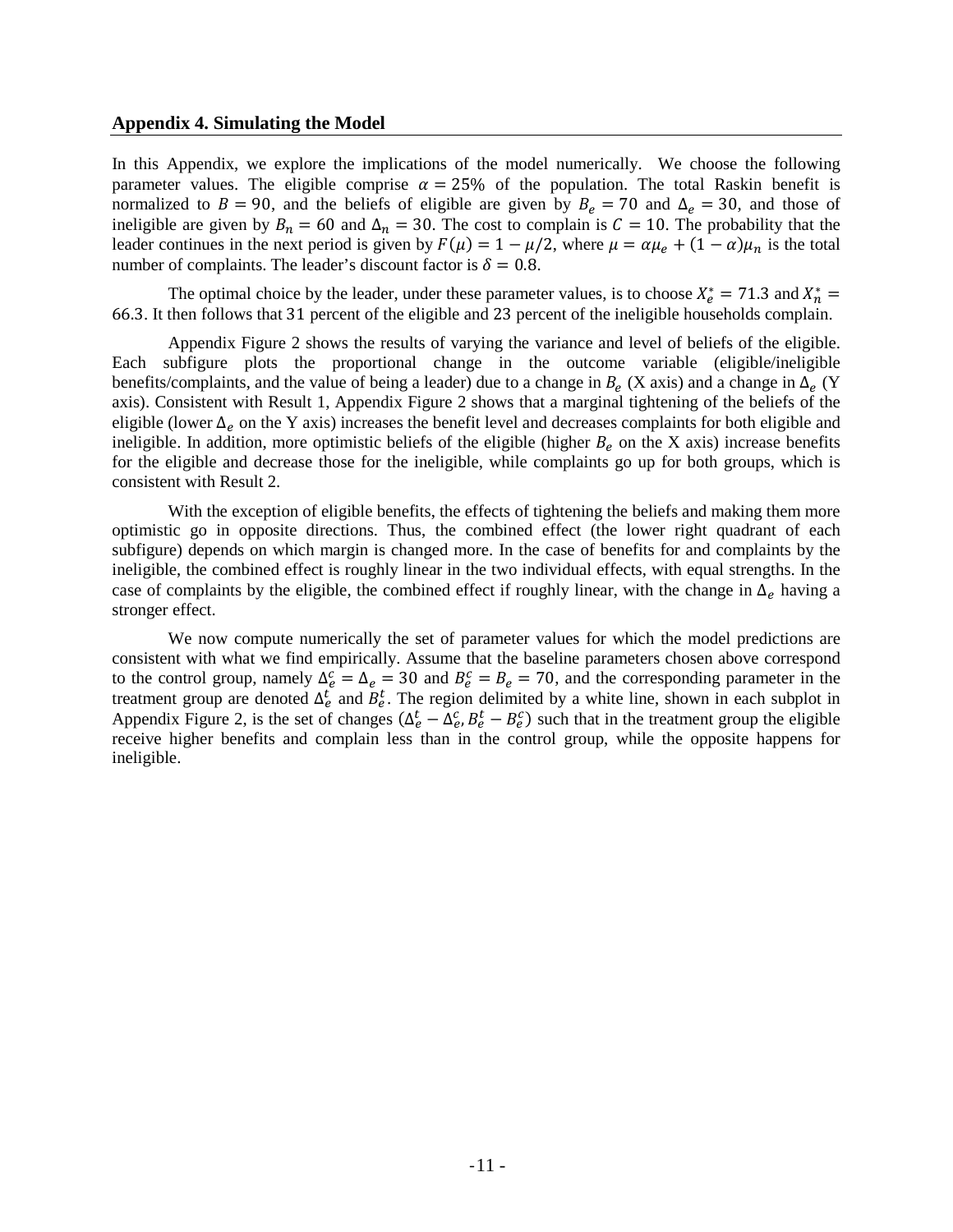In this section we adapt the model to cover three eligibility groups, in order to consider theoretically the impact of providing only the bottom decile with cards.

Assume that the village leader can distinguish between two groups of the eligible beneficiaries: the bottom decile poorest eligible, and the rest of the eligible. In total, the leader deals the three groups: bottom decile eligible, other eligible, and ineligible, respectively denoted  $e_1$ ,  $e_2$  and  $n$ . We extend the notation in the natural way; for example, the allocations to the three groups are denotes by  $X_{e1}$ ,  $X_{e2}$  and  $X_n$ , respectively. Denote the shares of the three groups in the population by  $\alpha_{e1}$ ,  $\alpha_{e2}$  and  $\alpha_n$ , which satisfy  $\alpha_{e1} + \alpha_{e2} + \alpha_n = 1$ . We assume the re-election probability is given by  $F(\mu) = \varphi\mu$ . Lemma 1 continues to apply with the obvious modifications, and it implies that the leader offers the same  $X$  to everyone in the same group.

The objective function of the village leader is now:

$$
\max_{X_{e1}, X_{e2}, X_{n}\geq 0} \quad \alpha_{e1}(B - X_{e1})G_{e1}(X_{e1} + C) + \alpha_{e2}(B - X_{e2})G_{e2}(X_{e2} + C) + \alpha_{n}(B - X_{n})G_{n}(X_{n} + C)
$$
\n
$$
\max_{X_{e1}, X_{e2}, X_{n}\geq 0} \quad + \delta V \left[1 - F\left(\alpha_{e1}(1 - G_{e1}(X_{e1} + C)) + \alpha_{e2}(1 - G_{e2}(X_{e2} + C)) + \alpha_{n}(1 - G_{n}(X_{n} + C))\right)\right]
$$

We focus on the policy experiment of giving out Raskin cards to eligible groups. There are two treatments: the "bottom decile" treatment provides cards to the bottom decile eligible  $(e1)$  group only, while the "all eligible" treatment provides cards to all eligible, that is both groups  $e1$  and  $e2$ .

Providing information may affect the beliefs of the two eligible groups by raising their mean belief, by making them more precise, or a combination of these effects. Moreover, it is possible that the two groups have baseline beliefs that are different, and it is possible that the treatment affects these beliefs differently. We assume that the beliefs of groups that do not receive information are not affected; substantively, this means that the beliefs of the 2 do not change under the "bottom decile" treatment, and the beliefs of ineligible are not affected by either treatment.

We provide a numerical example that has the property that the "bottom decile" treatment makes each group better off, while the "all eligible" treatment hurts each group.<sup>[3](#page-11-0)</sup>

We assume the total value of benefits is  $B = 90$ , the cost of complaining is  $C = 10$ , the leader's discount factor is  $\delta = 0.95$ , the re-election probability is given by  $1 - F(\mu) = 1 - \frac{\mu}{2}$ . The population shares and beliefs of the three groups are given by the following parameters:

|            |                      | Group i        |            |
|------------|----------------------|----------------|------------|
|            | <b>Bottom</b> decile | Other eligible | Ineligible |
|            | eligible $(e1)$      | е2             | n          |
| $\alpha_i$ | 10%                  | 15%            | 75%        |
|            | 61.5                 | 60             | 57.7       |

<span id="page-11-0"></span><sup>&</sup>lt;sup>3</sup> To compute the optimal benefit levels chosen by the leader for given parameter values, we perform a "coarse" grid search, followed by a localized "fine" grid search. For the coarse search, we compute the objective function on the grid constructed using 200 values for each of  $X_i \in [0, 1.3B]$  for  $i = e1, e2, n$ . For the fine grid search, we use a grid with 200 values for each  $X_i \in [X_i^* - 2, X_i^* + 2]$ , where  $X_i^*$  is the optimum from the coarse search, for  $i = e_1, e_2, n$ .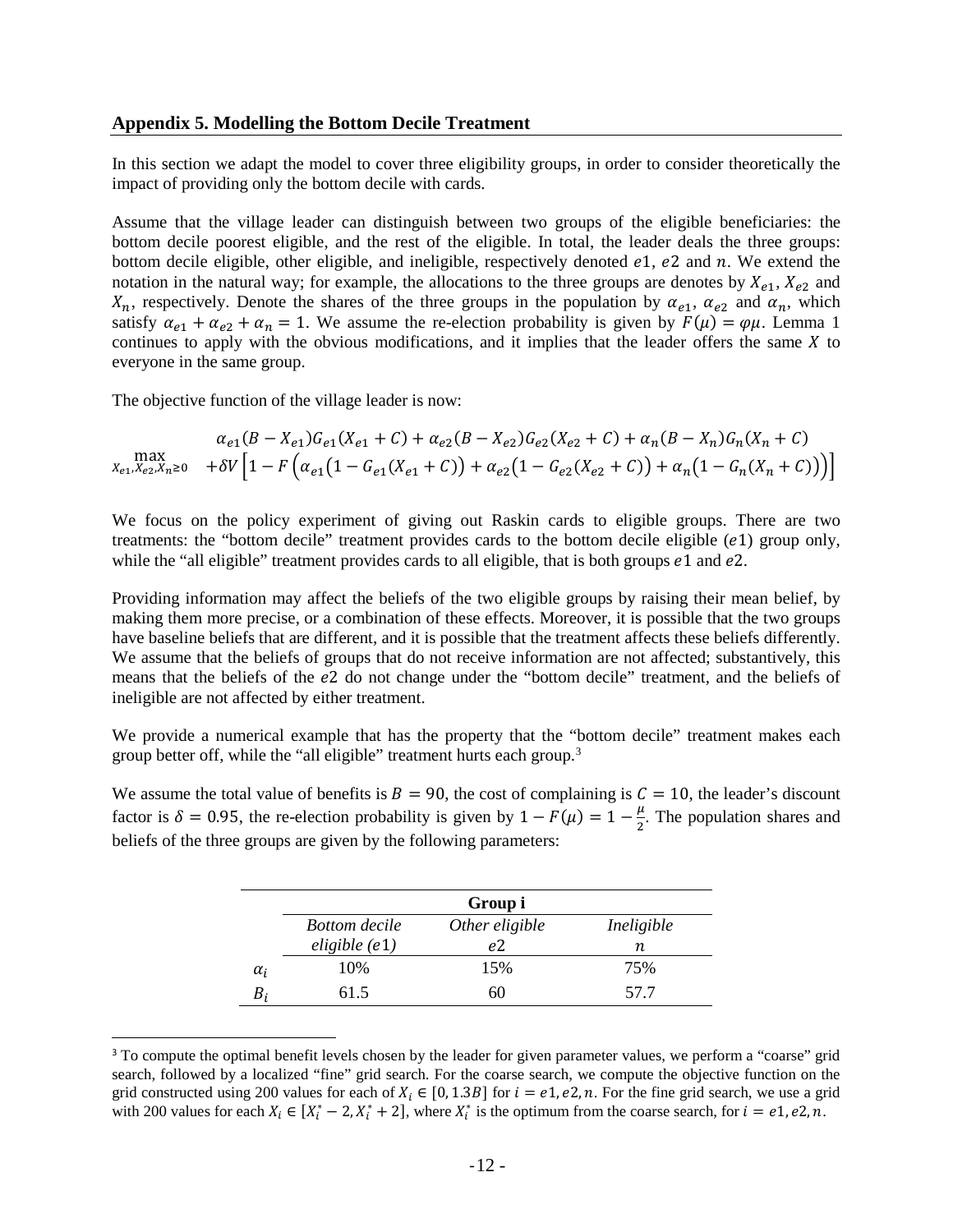With these parameters, the leader optimally offers  $X_{e1} = 84.5$ ,  $X_{e2} = 83.7$  and  $X_n = 82.6$  to the three groups. We assume that information increases the mean and decreases the spread of beliefs of the bottom decile eligible  $(e1)$  group. For the other eligible  $(e2)$  group, we assume information increases their mean belief. The specific parameter values are listed in the following table.

|                                                           | <b>Beliefs</b> |               |            |          | <b>Benefits</b>                  |         |            | <b>Complaints</b>               |                       |  |
|-----------------------------------------------------------|----------------|---------------|------------|----------|----------------------------------|---------|------------|---------------------------------|-----------------------|--|
|                                                           | $B_{e1}$       | $\Delta_{e1}$ | $B_{e2}$   | $X_{e1}$ | $X_{e2}$                         | $X_n$   | $\mu_{e1}$ | $\mu_{e2}$                      | $\mu_n$               |  |
| Control (values)<br>"All eligible"<br>treatment (changes) | 61.5<br>$+1$   | 35<br>$-1.3$  | 60<br>$+4$ | 84.53    | 83.77<br>$-1.00$ $-0.15$ $-2.16$ | 82.63   | 2.82%      | $1.75\%$<br>$+1.15\%$ $+5.93\%$ | $0.10\%$<br>$+3.09\%$ |  |
| "Bottom decile"<br>treatment (changes)                    | $+1$           | $-1.3$        | $\bf{0}$   |          | $+1.26 +0.13$                    | $+0.07$ | $-2.22\%$  | $-0.17\%$                       | $-0.10\%$             |  |

The simulation results show that in the "all eligible" treatment the leader decreases the allocation to each of the three groups, and the number of complaints from each group goes up. However, providing information only to the bottom decile eligible leads to an *increase* in the allocation to each of the three groups, and complaints decrease across the board.

The logic of this example is based on the intuition discussed in Results 1 and 2, which goes through in this modified form of the model. Specifically, an increase in the mean belief  $B_{e2}$  leads to a large decrease in the value to the leader; this occurs because at baseline there are only few complaints (Result 2). This effects makes the leader decrease the allocations to all three groups, including the other eligible, for whom beliefs increase. On its own, the change in beliefs to the bottom decile eligible has the opposite effect, mainly due the decrease in  $\Delta_{e1}$ , which tends to increase the value to the leader, again because of the low number of complaints at baseline (Result 1). When both groups have their beliefs affects in the "all eligible" treatment, the effect due to the other eligible dominates, and all groups lose out.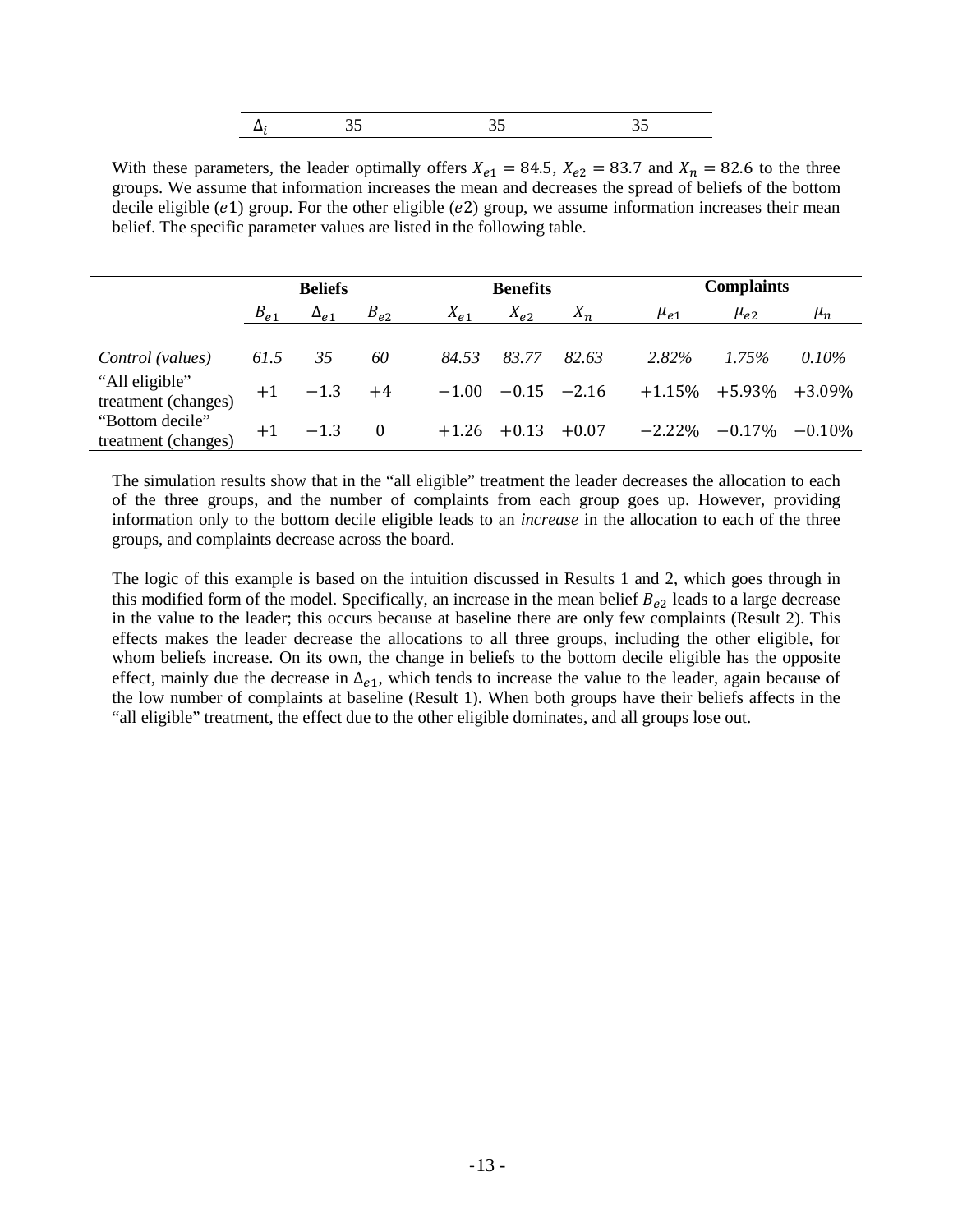## **Appendix 6: Additional Appendix Tables**

## **List of Appendix Tables:**

Appendix Table 1A: Effect of Distributing Cards with Coupons on Card Receipt and Use

Appendix Table 1B: Effect of Distributing Cards with Coupons on Subsidy

Appendix Table 2: Summary Statistics for the Control Group

Appendix Table 3: Randomization Check for Card Treatment

Appendix Table 4: Randomization Check for Card Variations

- Appendix Table 5: Reduced Form Effect of Card Treatment on Card Receipt and Use, Varying Controls
- Appendix Table 6: Reduced Form Effect of Card Treatment on Card Receipt and Use, No Weights
- Appendix Table 7: Reduced Form Effect of Card Treatment on Card Receipt and Use, Regional Heterogeneity
- Appendix Table 8: Reduced Form Effect of Card Treatment on Card Receipt and Use, Corruption Heterogeneity
- Appendix Table 9: Reduced Form Effect of Card Treatment on Subsidy, Varying Controls

Appendix Table 10: Reduced Form Effect of Card Treatment on Subsidy, No Weights

- Appendix Table 11: Reduced Form Effect of Card Treatment on Subsidy, Regional Heterogeneity
- Appendix Table 12: Reduced Form Effect of Card Treatment on Subsidy, Corruption Heterogeneity
- Appendix Table 13: Relative Weight Estimates from Weighing Test
- Appendix Table 14: Reduced Form Effect of Card Treatment on Subsidy, Recall Heterogeneity
- Appendix Table 15: Reduced Form Effect of Card Treatment on Subsidy, Pre-Purchase Raskin Weighing Heterogeneity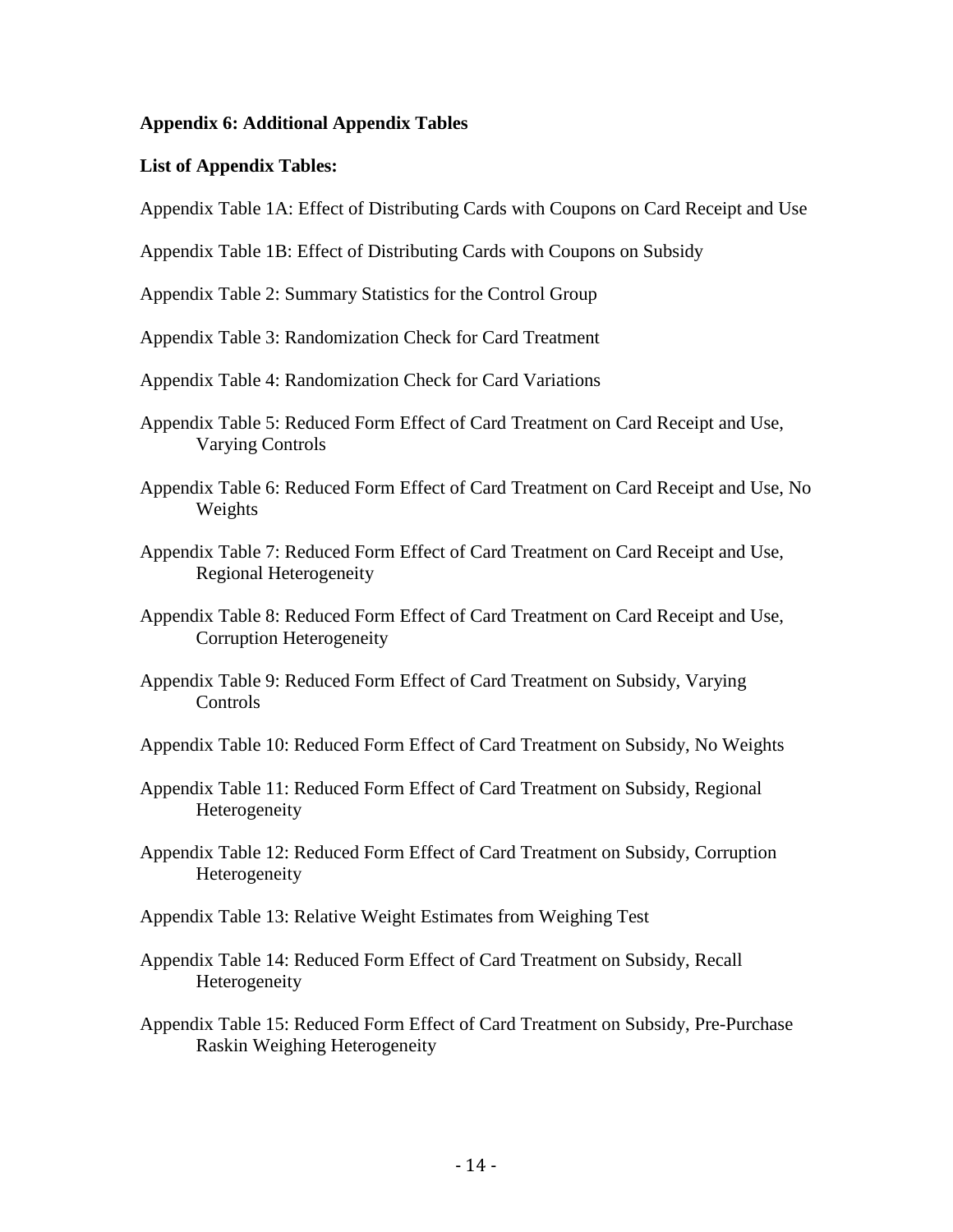- Appendix Table 16: Reduced Form Effect of Card Treatment on Subsidy, Conditional on Purchase
- Appendix Table 17: Effect of Card Treatment on Protests and Complaints, by Survey Round
- Appendix Table 18: Effect of Printing Price on Cards on Card Receipt and Use
- Appendix Table 19: Effect of Printing Price on Cards on Subsidy, Conditional on Public Information
- Appendix Table 20: Effect of Printing Price on Cards on Minimum and Maximum Prices in the Village
- Appendix Table 21: Effect of Distributing Cards Only to the Bottom Decile on Card Receipt and Use
- Appendix Table 22: Effect of Only Distributing Cards to the Bottom Decile on Protests and Complaints
- Appendix Table 23: Effect of Public Information on Seeing the Eligibility List, Dropping "Do Not Know" Answers
- Appendix Table 24: Effect of Public Information on Beliefs about Who Has Seen List, by Eligibility Status
- Appendix Table 25: Effect of Public Information on Beneficiary Status Knowledge, by Eligibility Status
- Appendix Table 26: Effect of Public Information on Protests and Complaints
- Appendix Table 27: Does Public Information Affect Subsidy Only Through Card Receipt? Implied Instrumental Variables Estimation
- Appendix Table 28: Does Public Information Affect Subsidy Only Through Card Receipt? Implied Instrumental Variables Estimation, First Stage and Reduced Form

## **List of Appendix Figures:**

Appendix Figure 1: Public Information Poster

Appendix Figure 2: Effects of Changes in Beliefs of the Eligible on Benefit Levels and Complaints

Appendix Figure 3: Raskin Cards with and without price, Indonesian versions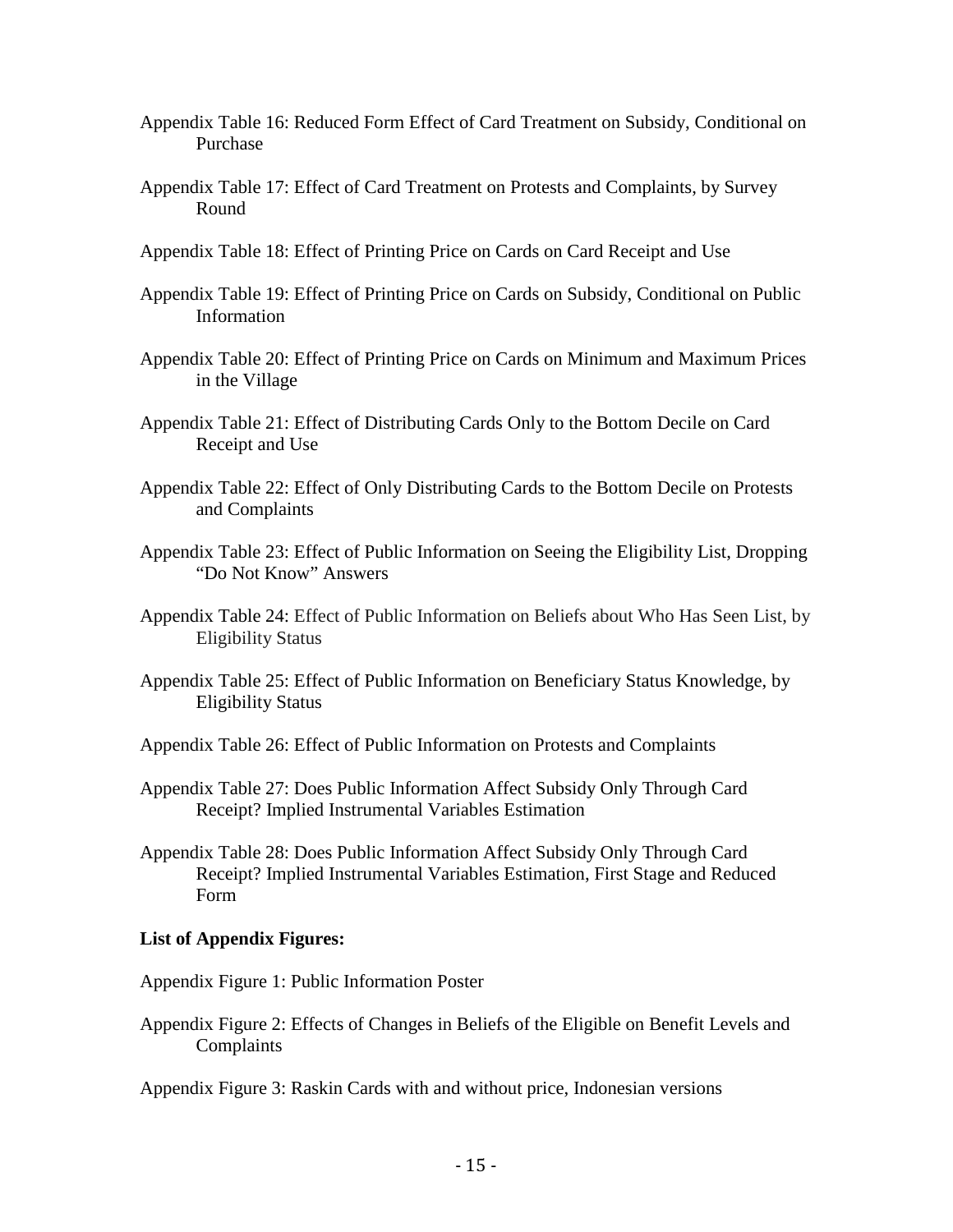|                       | Eligible Households |                  |                    |          | Ineligible Households |                    |
|-----------------------|---------------------|------------------|--------------------|----------|-----------------------|--------------------|
|                       | Received            |                  |                    | Received |                       |                    |
|                       | Card                | <b>Used Card</b> | <b>Used Coupon</b> | Card     | <b>Used Card</b>      | <b>Used Coupon</b> |
|                       | (1)                 | (2)              | (3)                | (4)      | (5)                   | (6)                |
| Cards with Coupons    | $0.25***$           | $0.10***$        | $0.06***$          | $0.03*$  | $0.03*$               | 0.01               |
|                       | (0.03)              | (0.03)           | (0.01)             | (0.02)   | (0.02)                | (0.01)             |
| Cards without Coupons | $0.26***$           | $0.10***$        | $-0.00$            | $0.03*$  | $0.05***$             | $-0.00$            |
|                       | (0.03)              | (0.03)           | (0.01)             | (0.02)   | (0.02)                | (0.01)             |
| Difference:           |                     |                  |                    |          |                       |                    |
| Coupons – No Coupons  | $-0.01$             | $-0.00$          | $0.07***$          | $-0.00$  | $-0.02$               | $0.01*$            |
|                       | (0.03)              | (0.03)           | (0.02)             | (0.02)   | (0.02)                | (0.01)             |
| Observations          | 5,693               | 5,693            | 5,693              | 3,619    | 3,619                 | 3,619              |
| Control Group Mean    | 0.07                | 0.06             | 0.01               | 0.05     | 0.04                  | 0.01               |

## Appendix Table 1A: Effect of Distributing Cards with Coupons on Card Receipt and Use

Note: Each column in this table comes from a separate OLS regression of respective outcome on the two treatments, strata fixed effects, survey sample dummies, and a dummy for whether the village was also in the public information treatment. We also provide the difference in the two card treatments. Data are pooled from the first and second follow-up survey. Eligible households that did not receive a card under the bottom ten treatment are dropped from the sample and we re-weight the treatment groups by sub-district so that the ratio of all three income groups is the same. Standard errors are clustered by village. \*\*\*  $p<0.01$ , \*\*  $p<0.05$ , \*  $p<0.1$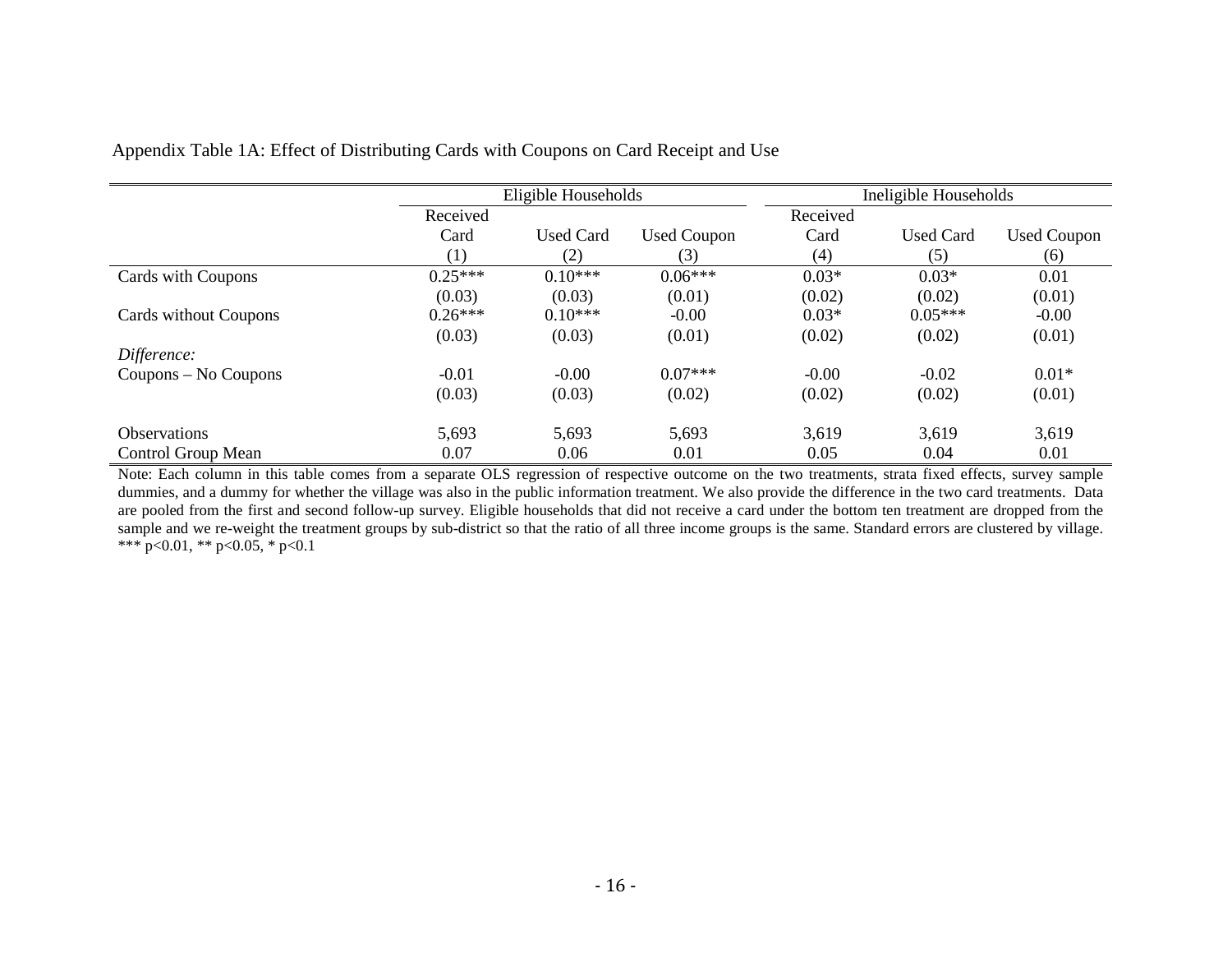|                       | Eligible Households         |                     |             |                  |                      |                     | Ineligible Households |                  |  |
|-----------------------|-----------------------------|---------------------|-------------|------------------|----------------------|---------------------|-----------------------|------------------|--|
|                       | Bought in                   | Amount<br>Purchased |             |                  | Bought in            | Amount<br>Purchased |                       |                  |  |
|                       | the Last 2<br><b>Months</b> | (Kg)                | Price (Rp.) | Subsidy<br>(Rp.) | the Last 2<br>Months | (Kg)                | Price (Rp.)           | Subsidy<br>(Rp.) |  |
|                       | (1)                         | (2)                 | (3)         | (4)              | (5)                  | (6)                 | (7)                   | (8)              |  |
| Cards with Coupons    | 0.03                        | $0.90**$            | $-12$       | 5,270***         | $-0.05$              | $-0.15$             | 12                    | $-813$           |  |
|                       | (0.03)                      | (0.36)              | (31)        | (2,028)          | (0.03)               | (0.26)              | (33)                  | (1, 413)         |  |
| Cards without Coupons | 0.01                        | $0.84**$            | $-45$       | 4,839**          | 0.00                 | 0.40                | $-52$                 | 2,324            |  |
|                       | (0.03)                      | (0.37)              | (35)        | (2,085)          | (0.03)               | (0.30)              | (33)                  | (1,612)          |  |
| Difference:           |                             |                     |             |                  |                      |                     |                       |                  |  |
| Coupons – No Coupons  | 0.02                        | 0.06                | 34          | 432              | $-0.05*$             | $-0.55**$           | $63**$                | $-3,137**$       |  |
|                       | (0.02)                      | (0.36)              | (29)        | (2,002)          | (0.03)               | (0.26)              | (29)                  | (1,400)          |  |
| <b>Observations</b>   | 5,693                       | 5,692               | 4,881       | 5,692            | 3,619                | 3,619               | 2,283                 | 3,619            |  |
| Control Group Mean    | 0.79                        | 5.29                | 2,276       | 28,605           | 0.63                 | 3.46                | 2,251                 | 18,754           |  |

Appendix Table 1B: Effect of Distributing Cards with Coupons on Subsidy

Note: Each column in this table comes from a separate OLS regression of respective outcome on the two treatments, strata fixed effects, survey sample dummies, and a dummy for whether the village was also in the public information treatment. Data are pooled from the first and second follow-up survey. Eligible households that did not receive a card under the bottom ten treatment are dropped from the sample and we re-weight the treatment groups by sub-district so that the ratio of all three income groups is the same. For each household, the variables for amount purchased, price and subsidy are averages over the past four months; the current month is dropped if the interview occurred before the 25th day of the month (as the Raskin rice is distributed after that day). The amount and subsidy are set equal to zero if the household does not purchase any Raskin rice. The price is defined only among purchasing households and is dropped if below Rp. 500 or above Rp. 10,000. Standard errors are clustered by village. \*\*\* p<0.01, \*\* p<0.05, \* p<0.1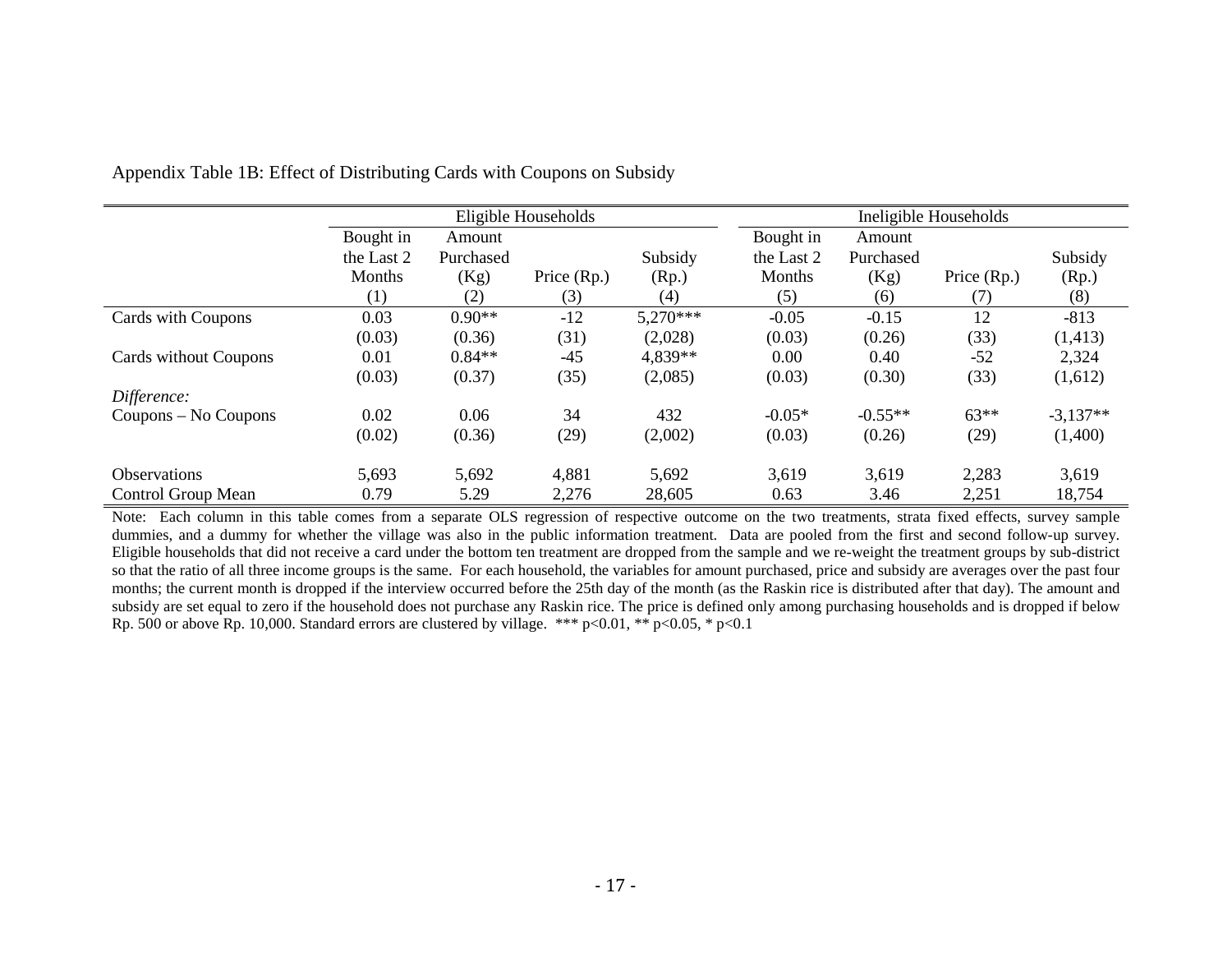|                             | Eligible Households |                               |          |              | Ineligible Households |          |
|-----------------------------|---------------------|-------------------------------|----------|--------------|-----------------------|----------|
|                             | <b>Observations</b> | Mean                          | Std. Dev | Observations | Mean                  | Std. Dev |
|                             | $\left(1\right)$    | (2)                           | (3)      | (4)          | (5)                   | (6)      |
|                             |                     | Panel A: Card Receipt and Use |          |              |                       |          |
| Received Card               | 2,275               | 0.07                          | 0.25     | 1,207        | 0.05                  | 0.22     |
| <b>Used Card</b>            | 2,275               | 0.06                          | 0.24     | 1,207        | 0.04                  | 0.20     |
| Knows Own Status            | 2,275               | 0.30                          | 0.46     | 1,207        | 0.36                  | 0.48     |
|                             |                     | Panel B: Subsidy              |          |              |                       |          |
| Bought in the Last 2 Months | 2,275               | 0.79                          | 0.40     | 1,207        | 0.63                  | 0.48     |
| Amount Purchased (Kg)       | 2,274               | 5.29                          | 4.28     | 1,207        | 3.46                  | 3.78     |
| Price $(Rp.)$               | 1,923               | 2,276                         | 461      | 813          | 2,251                 | 461      |
| Subsidy (Rp.)               | 2,274               | 28,605                        | 23,653   | 1,207        | 18,754                | 20,609   |

Appendix Table 2: Summary Statistics for the Control Group

Note: This table provides summary statistics for key outcome variables for the control group, by official eligibility status. The data are pooled from both the first and second follow-up survey. Price is dropped if below Rp. 500 or above Rp. 10,000.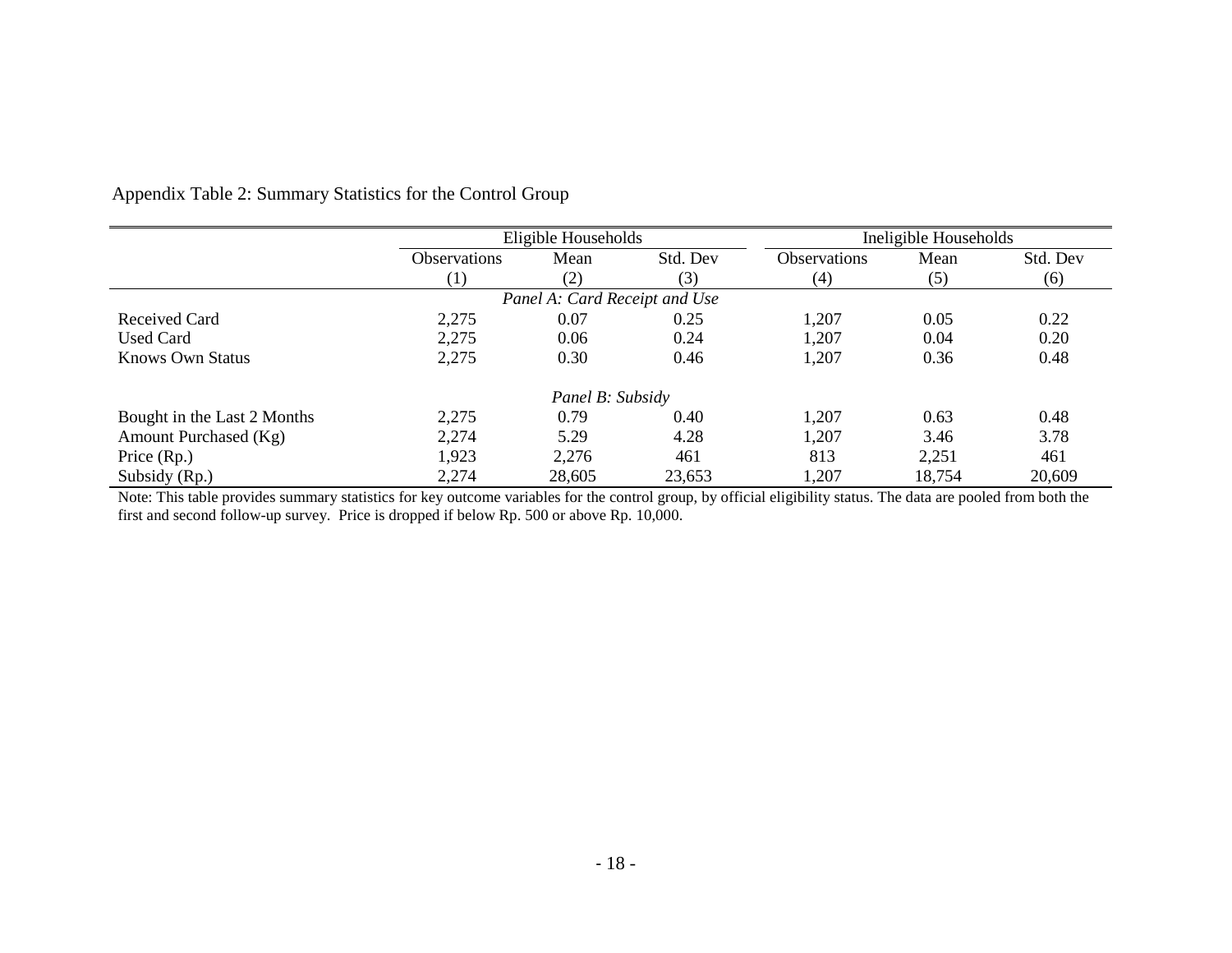|  |  | Appendix Table 3: Randomization Check for Card Treatment |  |  |
|--|--|----------------------------------------------------------|--|--|
|--|--|----------------------------------------------------------|--|--|

|                                      |             |         |           | Difference Between         |                                    |
|--------------------------------------|-------------|---------|-----------|----------------------------|------------------------------------|
|                                      |             |         |           | <b>Treatment</b> and       |                                    |
|                                      |             |         | Means     | Control                    |                                    |
|                                      | $\mathbf N$ | Control | Treatment | N <sub>o</sub><br>Controls | <b>Stratum</b><br>Fixed<br>Effects |
|                                      | (1)         | (2)     | (3)       | (4)                        | (5)                                |
| Log consumption                      | 5718        | 13.11   | 13.11     | 0.00                       | $-0.00$                            |
|                                      |             |         |           | (0.02)                     | (0.02)                             |
| <b>PMT Score</b>                     | 5720        | 12.79   | 12.79     | 0.00                       | $-0.00$                            |
|                                      |             |         |           | (0.02)                     | (0.02)                             |
| Household Head Years of Education    | 5693        | 7.14    | 7.28      | 0.14                       | 0.15                               |
|                                      |             |         |           | (0.18)                     | (0.13)                             |
| RT Head Years of Education           | 570         | 7.95    | 8.34      | 0.39                       | 0.44                               |
|                                      |             |         |           | (0.31)                     | (0.30)                             |
| Village Distance to Kecamatan        | 572         | 6.48    | 7.27      | 0.79                       | 0.25                               |
|                                      |             |         |           | (1.16)                     | (1.06)                             |
| Percentage of agriculture households | 572         | 0.07    | 0.07      | $-0.01$                    | $-0.00$                            |
| in RT                                |             |         |           | (0.01)                     | (0.01)                             |
| Log Number of Households in RT       | 572         | 4.20    | 4.28      | $0.08*$                    | $0.09*$                            |
|                                      |             |         |           | (0.04)                     | (0.04)                             |
| Number of Primary Schools per 1,000  | 572         | 2.74    | 2.62      | $-0.12$                    | $-0.10$                            |
| Households                           |             |         |           | (0.12)                     | (0.12)                             |
| Log village size                     | 572         | 4.02    | 3.95      | $-0.07$                    | $-0.08$                            |
|                                      |             |         |           | (0.14)                     | (0.07)                             |
| Number of Religious buildings per    | 572         | 4.88    | 4.75      | $-0.12$                    | $-0.00$                            |
| 1,000 Households                     |             |         |           | (0.32)                     | (0.24)                             |
| Joint test Chi square                |             |         |           | 7.84                       | 14.23                              |
| Joint test P-value                   |             |         |           | 0.64                       | 0.16                               |

Note: The data come from the baseline survey. Columns 2 and 3 report the variable mean in the control and treatment groups, respectively. We then provide the difference in means with no controls (Column 4) and with strata fixed effects (Column 5). Joint significance Chi square tests across the multiple outcomes are reported. Standard errors are clustered by village. \*\*\* p<0.01, \*\* p<0.05, \* p<0.1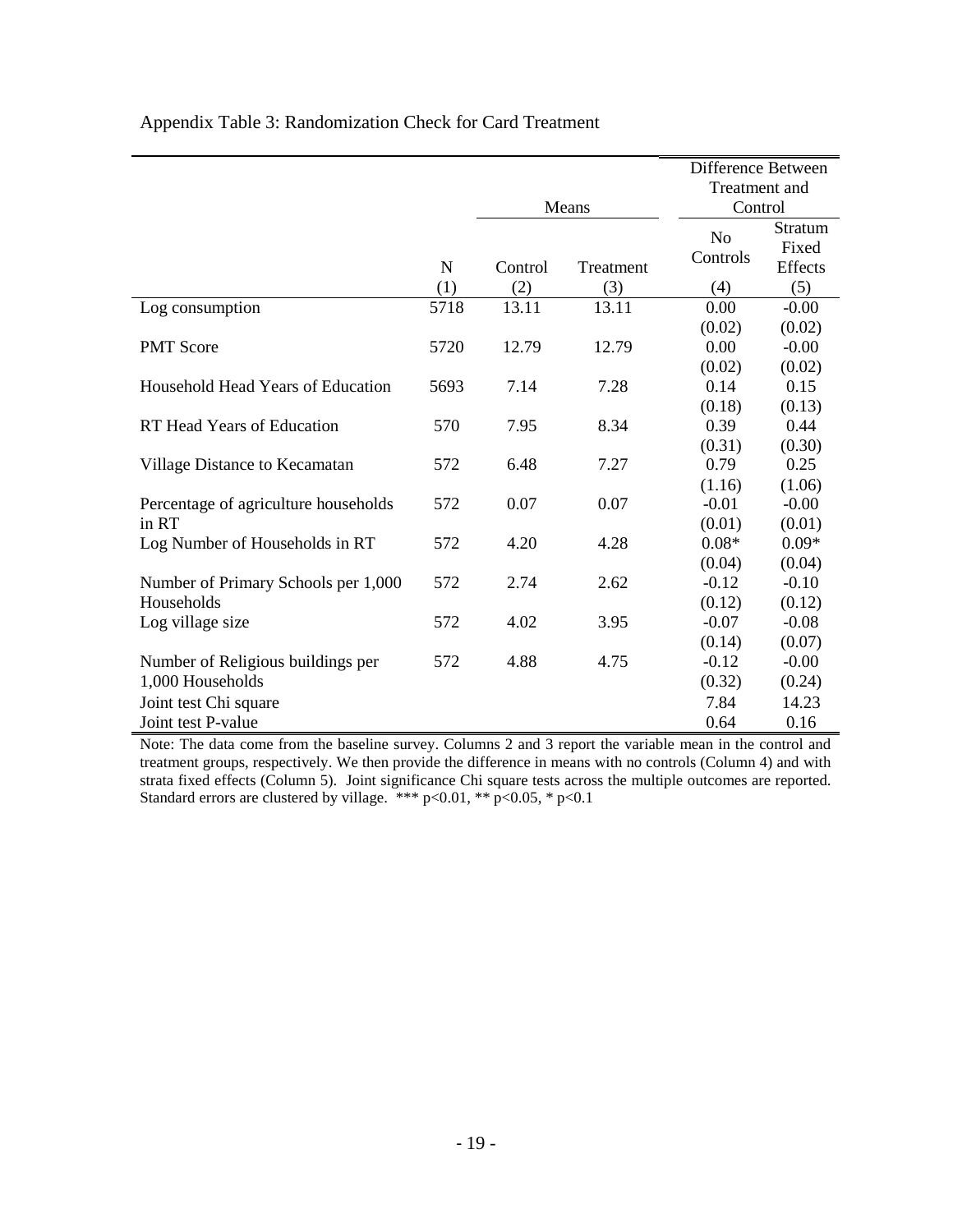Appendix Table 4: Randomization Check for Card Variations

|                                   |           | Public $-$  | Cards to all - |            |
|-----------------------------------|-----------|-------------|----------------|------------|
|                                   |           | Standard    | <b>Bottom</b>  | Price - No |
|                                   | ${\bf N}$ | Information | Decile         | Price      |
|                                   | (1)       | (2)         | (3)            | (4)        |
| Log consumption                   | 3779      | 0.01        | $-0.02$        | $-0.01$    |
|                                   |           | (0.02)      | (0.02)         | (0.02)     |
| <b>PMT Score</b>                  | 3780      | 0.01        | 0.01           | $-0.01$    |
|                                   |           | (0.02)      | (0.02)         | (0.02)     |
| Household Head Years of           | 3765      | $-0.20$     | $-0.04$        | $-0.01$    |
| Education                         |           | (0.18)      | (0.15)         | (0.18)     |
| <b>RT</b> Head Years of Education | 376       | $-0.38$     | 0.53           | 0.09       |
|                                   |           | (0.36)      | (0.41)         | (0.36)     |
| Village Distance to Kecamatan     | 378       | $-3.49*$    | 2.06           | 2.70       |
|                                   |           | (1.93)      | (2.46)         | (1.90)     |
| Percentage of agriculture         | 378       | $-0.01$     | 0.00           | $-0.00$    |
| households in RT                  |           | (0.01)      | (0.01)         | (0.01)     |
| Log Number of Households in       | 378       | 0.01        | $-0.06$        | 0.02       |
| <b>RT</b>                         |           | (0.05)      | (0.06)         | (0.05)     |
| Number of Primary Schools         | 378       | $-0.02$     | 0.10           | 0.16       |
| per 1,000 Households              |           | (0.14)      | (0.14)         | (0.14)     |
| Log village size                  | 378       | $-0.14$     | $-0.09$        | $-0.13$    |
|                                   |           | (0.11)      | (0.08)         | (0.11)     |
| Number of Religious buildings     | 378       | $-0.12$     | $-0.23$        | $0.68**$   |
| per 1,000 Households              |           | (0.29)      | (0.27)         | (0.29)     |
| Joint test Chi square             |           | 11.51       | 13.20          | 13.06      |
| Joint test P-value                |           | 0.32        | 0.21           | 0.22       |

Note: The data come from the baseline survey. All of the differences presented are conditional on strata fixed effects. In the last two rows, we additionally report the joint significance Chi square tests across the multiple outcomes in each column. Standard errors are clustered by village. \*\*\* p<0.01, \*\* p<0.05, \* p<0.1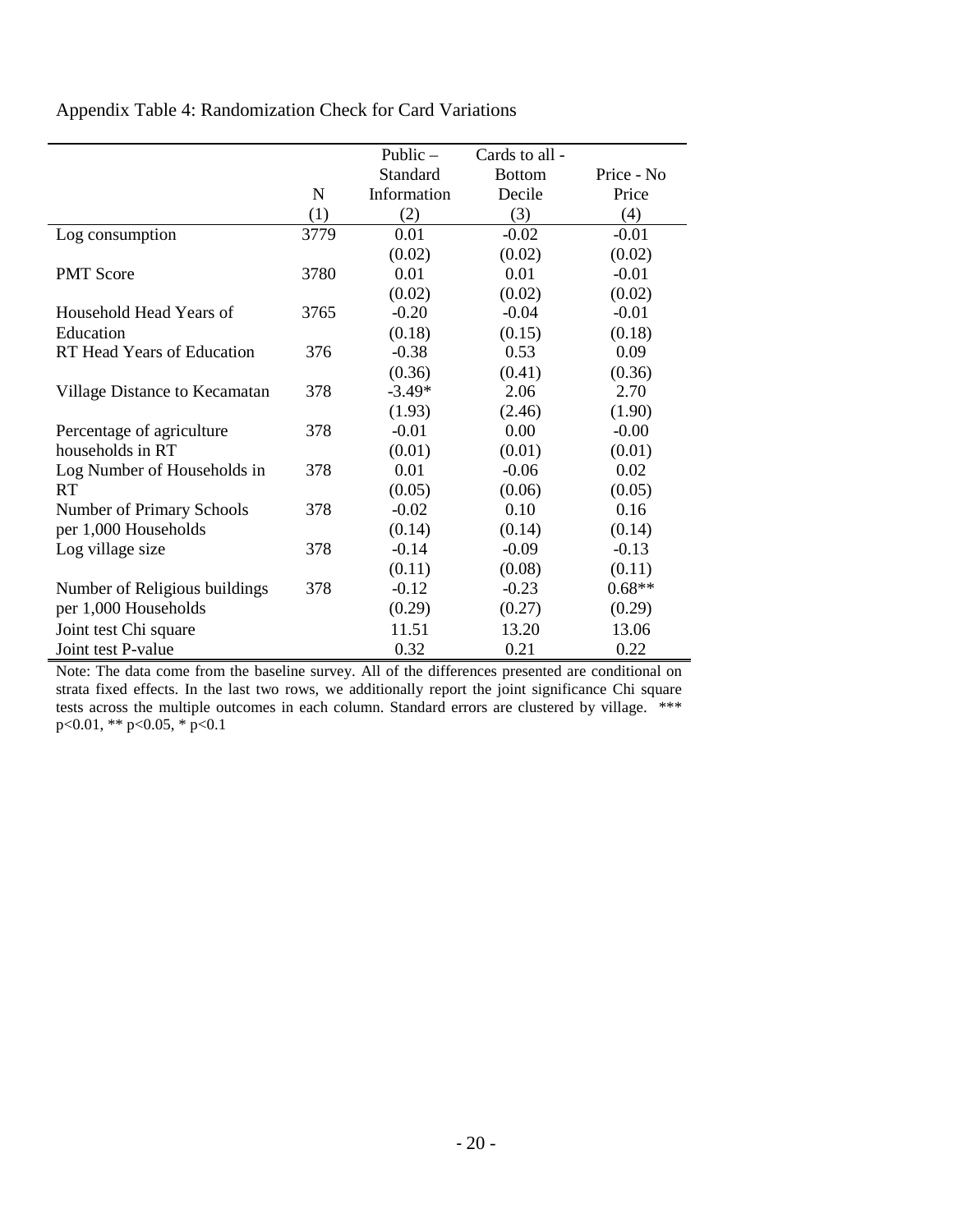|                             |               | Eligible Households |                                                                       |               | Ineligible Households |           |
|-----------------------------|---------------|---------------------|-----------------------------------------------------------------------|---------------|-----------------------|-----------|
|                             |               |                     | Knows own                                                             |               |                       | Knows own |
|                             | Received Card | <b>Used Card</b>    | status                                                                | Received Card | <b>Used Card</b>      | status    |
|                             | (1)           | (2)                 | (3)                                                                   | (4)           | (5)                   | (6)       |
|                             |               |                     | Panel A: No Controls                                                  |               |                       |           |
| <b>Card Treatment</b>       | $0.28***$     | $0.14***$           | $0.09***$                                                             | $0.03**$      | $0.04***$             | $0.05*$   |
|                             | (0.02)        | (0.02)              | (0.02)                                                                | (0.01)        | (0.01)                | (0.02)    |
|                             |               |                     | Panel B: Adding Month Fixed Effects to Table 1 specification          |               |                       |           |
| <b>Card Treatment</b>       | $0.30***$     | $0.15***$           | $0.09***$                                                             | $0.03**$      | $0.04***$             | $0.05**$  |
|                             | (0.02)        | (0.02)              | (0.02)                                                                | (0.01)        | (0.01)                | (0.02)    |
|                             |               |                     | Panel C: Adding Additional Baseline Controls to Table 1 specification |               |                       |           |
| Card Treatment Controls and | $0.30***$     | $0.15***$           | $0.09***$                                                             | $0.03**$      | $0.04***$             | $0.05**$  |
| <b>Additional Controls</b>  | (0.02)        | (0.02)              | (0.02)                                                                | (0.01)        | (0.01)                | (0.02)    |
| <b>Observations</b>         | 5,693         | 5,693               | 5,691                                                                 | 3,619         | 3,619                 | 3,619     |
| Control Group Mean          | 0.07          | 0.06                | 0.30                                                                  | 0.05          | 0.04                  | 0.36      |

Appendix Table 5: Reduced Form Effect of Card Treatment on Card Receipt and Use, Varying Controls

Note: This table replicates Table 1, but with varying sets of controls. In Panel A, we omit all control variables. In Panel B, we add month fixed effects to the specification in Table 1, while we additionally include the 10 baseline variables from Appendix Table 3 in Panel C. Standard errors are clustered by village. \*\*\* p<0.01, \*\* p<0.05, \* p<0.1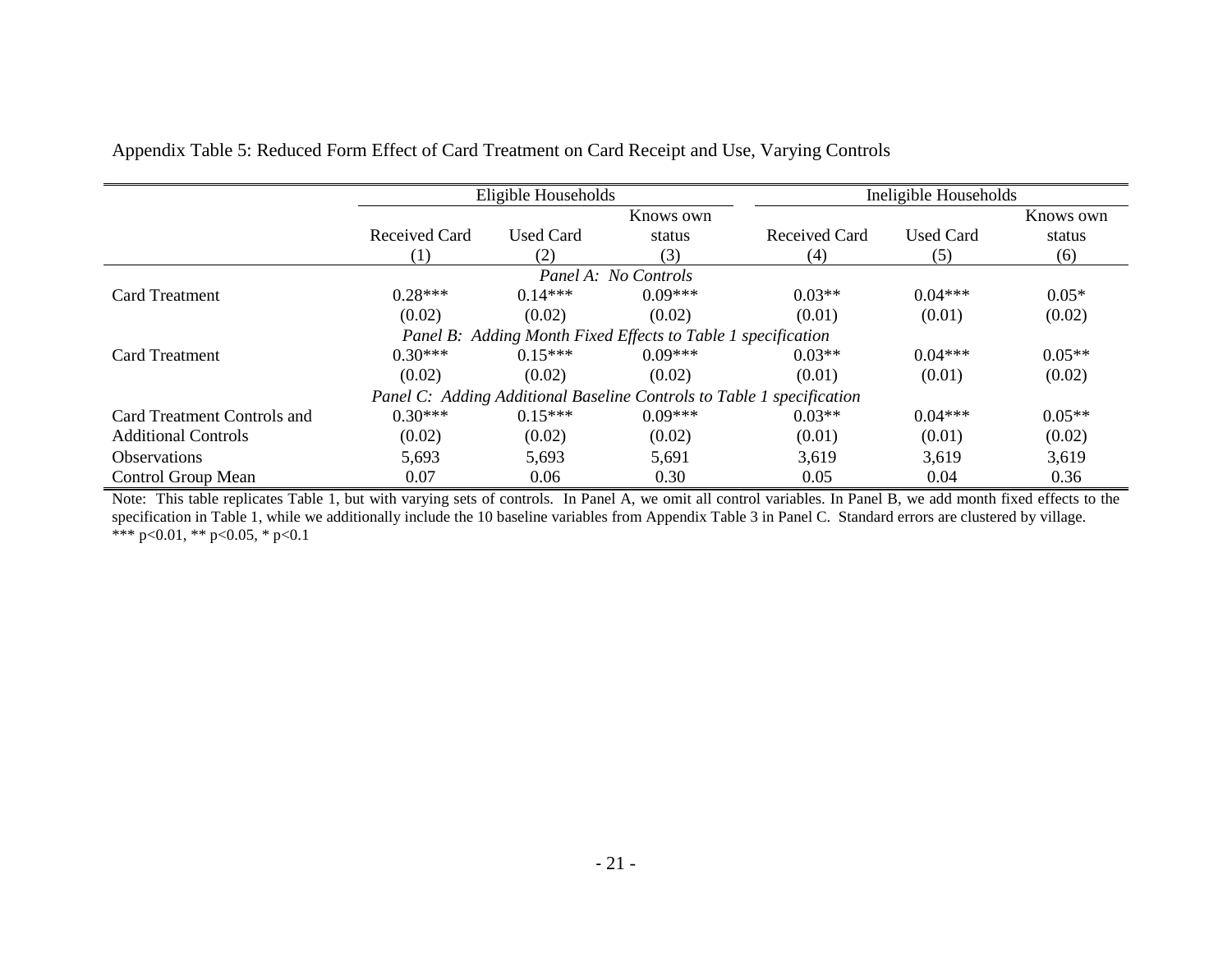|                       |                                    | Eligible Households |                      |           | Ineligible Households |                        |  |  |
|-----------------------|------------------------------------|---------------------|----------------------|-----------|-----------------------|------------------------|--|--|
|                       | Knows Own<br>Received<br>Status on |                     |                      | Received  |                       | Knows Own<br>Status on |  |  |
|                       | Card                               | <b>Used Card</b>    | <b>Official List</b> | Card      | <b>Used Card</b>      | <b>Official List</b>   |  |  |
|                       |                                    | (2)                 | (3)                  | (4)       | (5)                   | (6)                    |  |  |
| <b>Card Treatment</b> | $0.30***$                          | $0.15***$           | $0.10***$            | $0.03***$ | $0.04***$             | $0.05***$              |  |  |
|                       | (0.02)                             | (0.02)              | (0.02)               | (0.01)    | (0.01)                | (0.02)                 |  |  |
| <b>Observations</b>   | 5,699                              | 5,699               | 5,697                | 3,620     | 3,620                 | 3,620                  |  |  |
| Control Group Mean    | 0.06                               | 0.06                | 0.30                 | 0.05      | 0.04                  | 0.35                   |  |  |

Appendix Table 6: Reduced Form Effect of Card Treatment on Card Receipt and Use, No Weights

Note: This table replicates Table 1, except sample weights are not used. Standard errors are clustered by village. \*\*\* p<0.01, \*\* p<0.05, \* p<0.1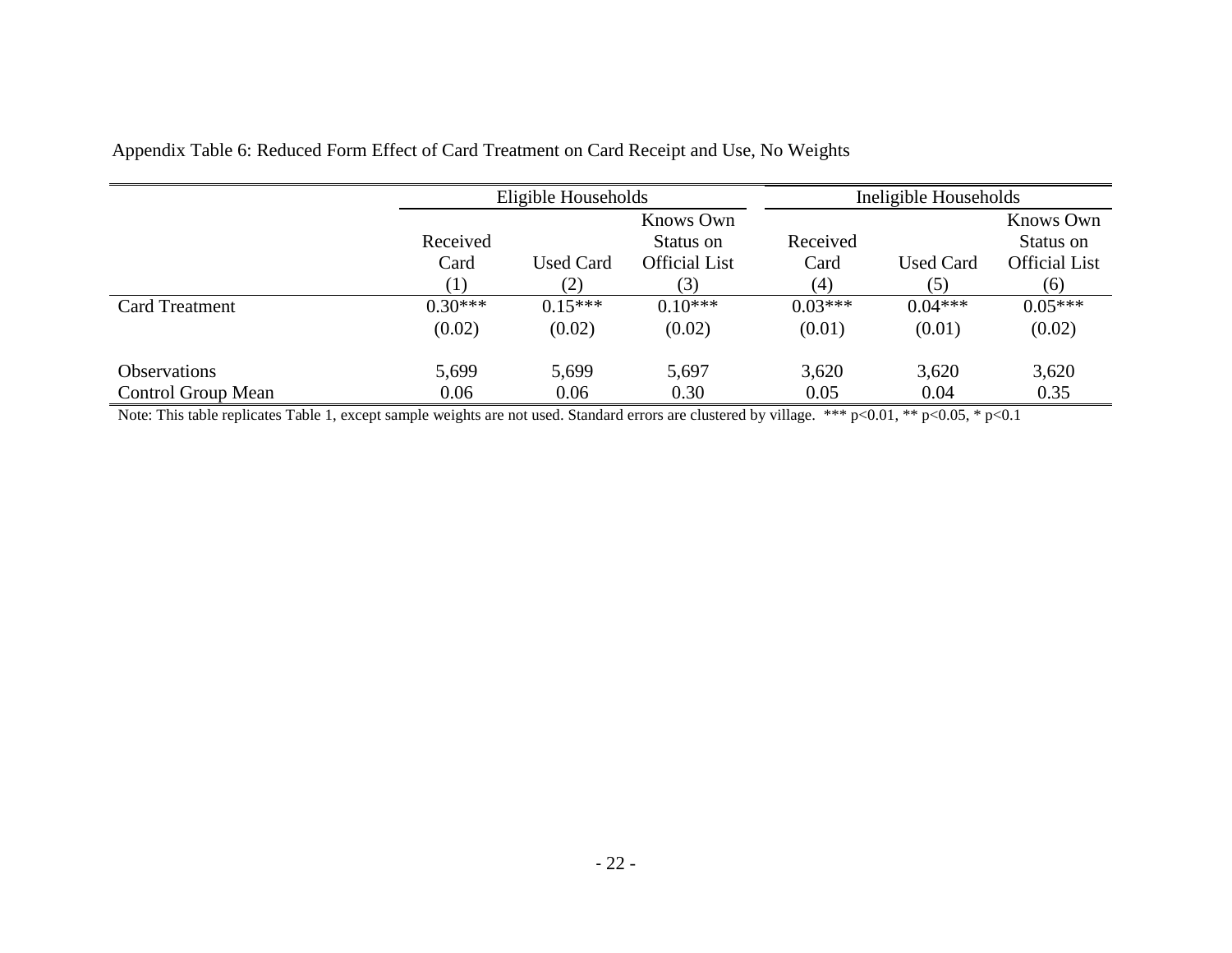|                                     |           | Eligible Households |           | Ineligible Households |                  |           |
|-------------------------------------|-----------|---------------------|-----------|-----------------------|------------------|-----------|
|                                     | Received  |                     | Knows own | Received              |                  | Knows own |
|                                     | Card      | <b>Used Card</b>    | status    | Card                  | <b>Used Card</b> | status    |
|                                     | (1)       | (2)                 | (3)       | (4)                   | (5)              | (6)       |
| Card Treatment x Java               | $0.39***$ | $0.18***$           | $0.14***$ | $0.04**$              | 0.03             | 0.04      |
|                                     | (0.03)    | (0.03)              | (0.03)    | (0.02)                | (0.02)           | (0.03)    |
| Card Treatment x Off Java           | $0.24***$ | $0.13***$           | $0.06***$ | 0.02                  | $0.05***$        | $0.06**$  |
|                                     | (0.02)    | (0.02)              | (0.02)    | (0.02)                | (0.02)           | (0.02)    |
| Difference:                         |           |                     |           |                       |                  |           |
| Treatment Java - Treatment Off Java | $0.15***$ | 0.05                | $0.07*$   | 0.01                  | $-0.02$          | $-0.02$   |
|                                     | (0.04)    | (0.04)              | (0.04)    | (0.02)                | (0.03)           | (0.04)    |
| <b>Observations</b>                 | 5,693     | 5,693               | 5,691     | 3,619                 | 3,619            | 3,619     |
| Control Group Mean                  | 0.07      | 0.06                | 0.30      | 0.05                  | 0.04             | 0.36      |

Appendix Table 7: Reduced Form Effect of Card Treatment on Card Receipt and Use, Regional Heterogeneity

Note: Each column in this table comes from a separate OLS regression of respective outcome on the treatment, the interaction with region, strata fixed effects, and survey sample dummies. Java is a dummy for the 96 villages located on the island of Java, and Off-Java is a dummy for the remaining 372 villages. Data are pooled from the first and second follow-up survey. Eligible households that did not receive a card under the bottom ten treatment are dropped from the sample and we re-weight the treatment groups by sub-district so that the ratio of all three income groups is the same. Standard errors are clustered by village. \*\*\* p<0.01, \*\* p<0.05, \* p<0.1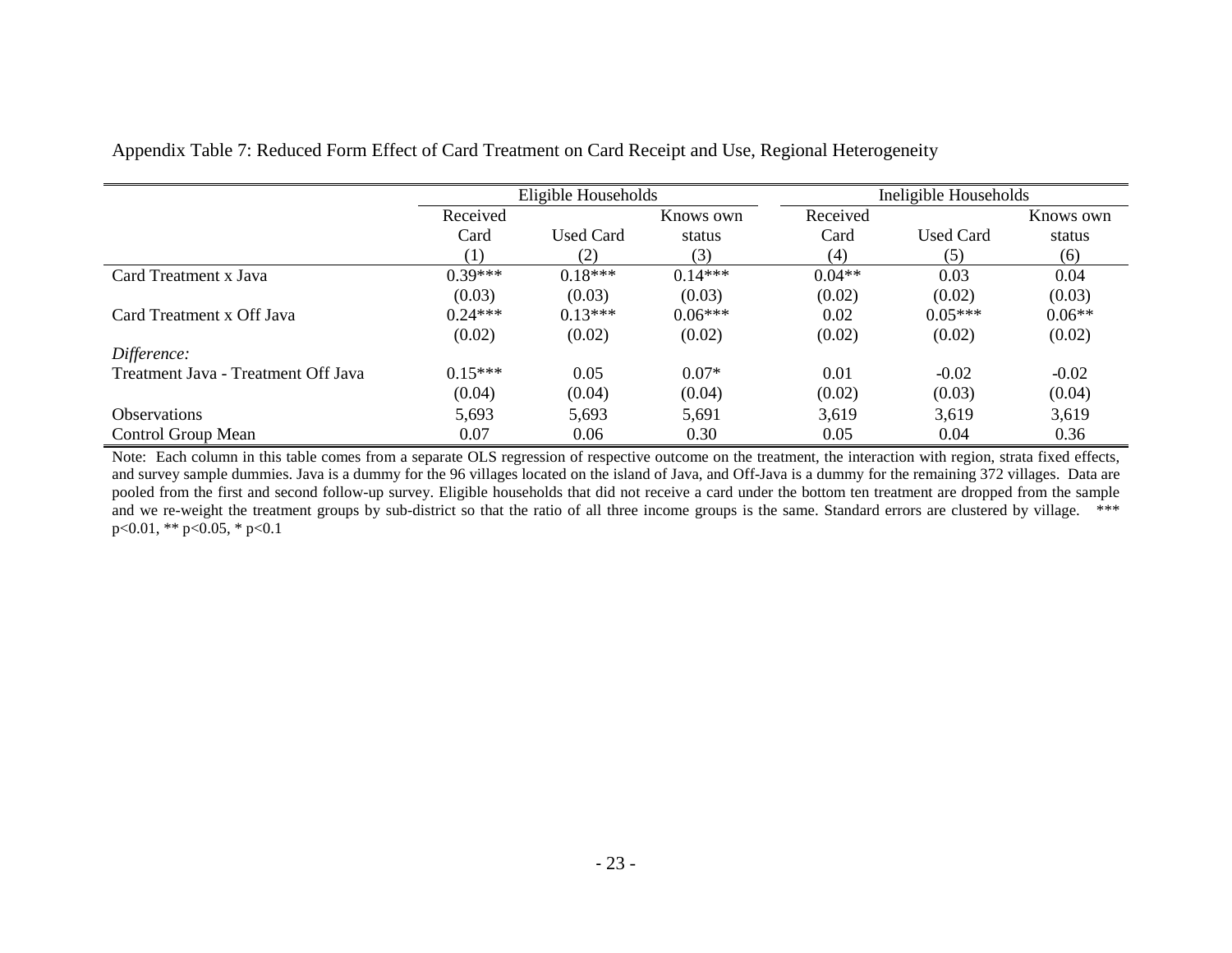|                             |            | Eligible Households |                      |          | Ineligible Households |                      |
|-----------------------------|------------|---------------------|----------------------|----------|-----------------------|----------------------|
|                             |            |                     | Knows Own            |          |                       | <b>Knows Own</b>     |
|                             | Received   |                     | Status on            | Received |                       | Status on            |
|                             | Card       | <b>Used Card</b>    | <b>Official List</b> | Card     | <b>Used Card</b>      | <b>Official List</b> |
|                             | (1)        | (2)                 | (3)                  | (4)      | (5)                   | (6)                  |
| <b>Card Treatment</b>       | $0.46***$  | $0.19***$           | $0.26***$            | $0.07**$ | $0.06*$               | $0.17***$            |
|                             | (0.06)     | (0.05)              | (0.05)               | (0.03)   | (0.03)                | (0.06)               |
| Cards * Baseline Corruption | $-0.54***$ | $-0.14$             | $-0.58***$           | $-0.11$  | $-0.06$               | $-0.39**$            |
|                             | (0.18)     | (0.16)              | (0.16)               | (0.10)   | (0.12)                | (0.17)               |
| <b>Baseline Corruption</b>  | 0.23       | 0.08                | 0.13                 | 0.14     | 0.02                  | 0.18                 |
|                             | (0.16)     | (0.14)              | (0.14)               | (0.10)   | (0.11)                | (0.15)               |
| <b>Observations</b>         | 5,693      | 5,693               | 5,691                | 3,619    | 3,619                 | 3,619                |
| Control Group Mean          | 0.07       | 0.06                | 0.30                 | 0.05     | 0.04                  | 0.36                 |

Appendix Table 8: Reduced Form Effect of Card Treatment on Card Receipt and Use, Corruption Heterogeneity

Note: This table replicates Table 1, but with heterogeneity by village average perception of village official's corruption. Corruption (from the Targeting II household survey) is measured on a 4-point scale between 0 and 1, with 0 being no perceived corruption and 1 being a very high perceived corruption. Standard errors are clustered by village. \*\*\* p<0.01, \*\* p<0.05, \* p<0.1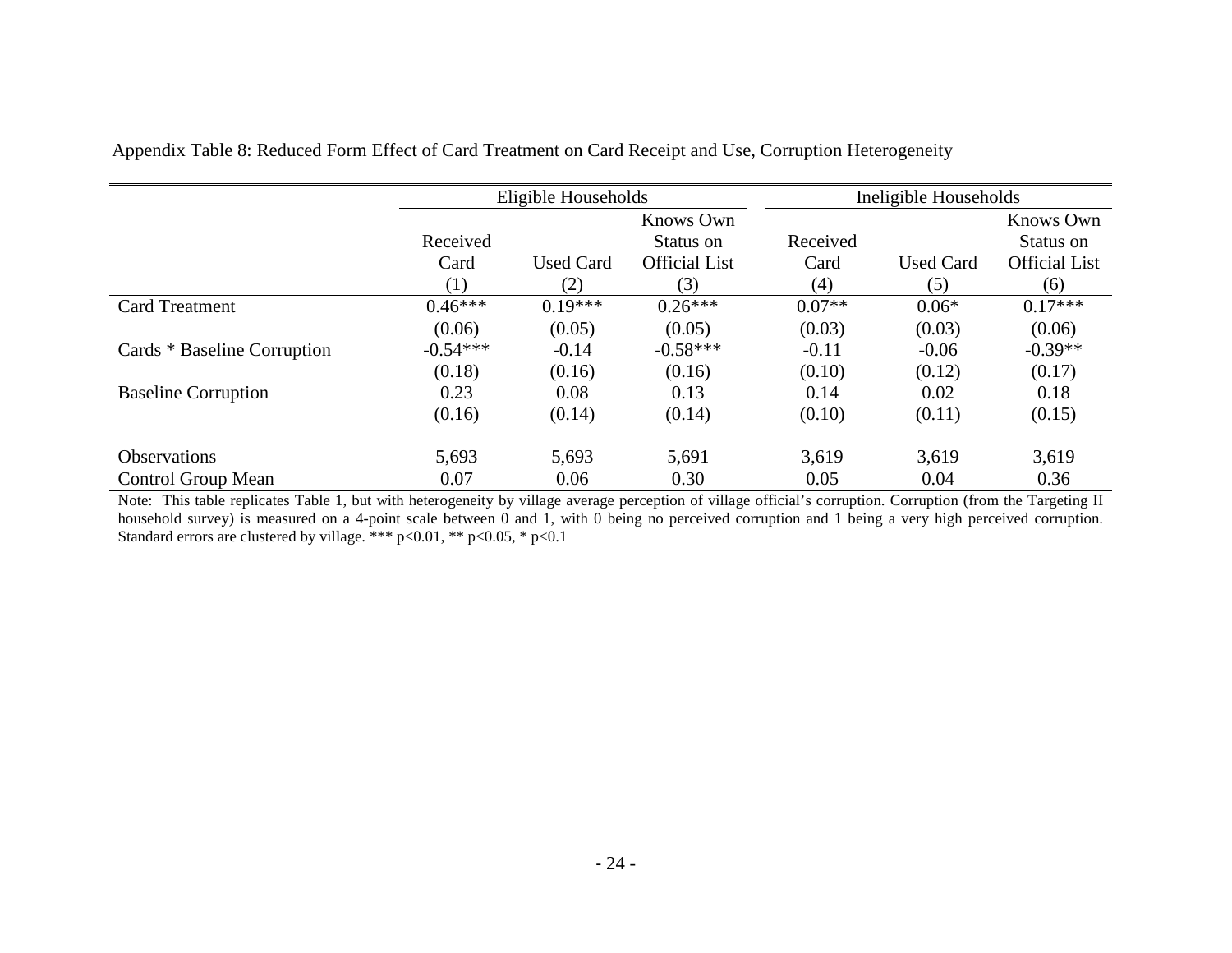|                       |            |           | Eligible Households |            |                                                                       |           | Ineligible Households |         |
|-----------------------|------------|-----------|---------------------|------------|-----------------------------------------------------------------------|-----------|-----------------------|---------|
|                       | Bought in  | Amount    |                     |            | Bought in                                                             | Amount    |                       |         |
|                       | the Last 2 | Purchased |                     | Subsidy    | the Last 2                                                            | Purchased |                       | Subsidy |
|                       | Months     | (Kg)      | Price $(Rp.)$       | (Rp.)      | Months                                                                | (Kg)      | Price $(Rp.)$         | (Rp.)   |
|                       | (1)        | (2)       | (3)                 | (4)        | (5)                                                                   | (6)       | (7)                   | (8)     |
|                       |            |           |                     |            | Panel A: No Controls                                                  |           |                       |         |
| Card Treatment        | 0.02       | $1.24***$ | $-50$               | $7,241***$ | $-0.07**$                                                             | 0.08      | -6                    | 512     |
|                       | (0.02)     | (0.27)    | (33)                | (1,480)    | (0.03)                                                                | (0.21)    | (36)                  | (1,150) |
|                       |            |           |                     |            | Panel B: Adding Month Fixed Effects to Table 2 Specification          |           |                       |         |
| <b>Card Treatment</b> | 0.02       | $1.25***$ | $-57***$            | 7.499***   | $-0.06***$                                                            | 0.07      | $-36$                 | 563     |
|                       | (0.01)     | (0.23)    | (18)                | (1,318)    | (0.02)                                                                | (0.19)    | (23)                  | (1,031) |
|                       |            |           |                     |            | Panel C: Adding Additional Baseline Controls to Table 2 Specification |           |                       |         |
| <b>Card Treatment</b> | 0.02       | $1.25***$ | $-57***$            | $7.455***$ | $-0.06***$                                                            | 0.07      | $-35$                 | 526     |
|                       | (0.01)     | (0.24)    | (18)                | (1,328)    | (0.02)                                                                | (0.19)    | (24)                  | (1,035) |
| <b>Observations</b>   | 5,693      | 5,692     | 4,881               | 5,692      | 3,619                                                                 | 3,619     | 2,283                 | 3,619   |
| Control Group Mean    | 0.79       | 5.29      | 2,276               | 28,605     | 0.63                                                                  | 3.46      | 2,251                 | 18,754  |

| Appendix Table 9: Reduced Form Effect of Card Treatment on Subsidy, Varying Controls |
|--------------------------------------------------------------------------------------|
|--------------------------------------------------------------------------------------|

Note: This table replicates Table 2, but with varying sets of controls. In Panel A, we omit all control variables. In Panel B, we add month fixed effects to the specification in Table 2, while we additionally include the 10 baseline variables from Appendix Table 3 in Panel C. Standard errors are clustered by village. \*\*\* p<0.01, \*\* p<0.05, \* p<0.1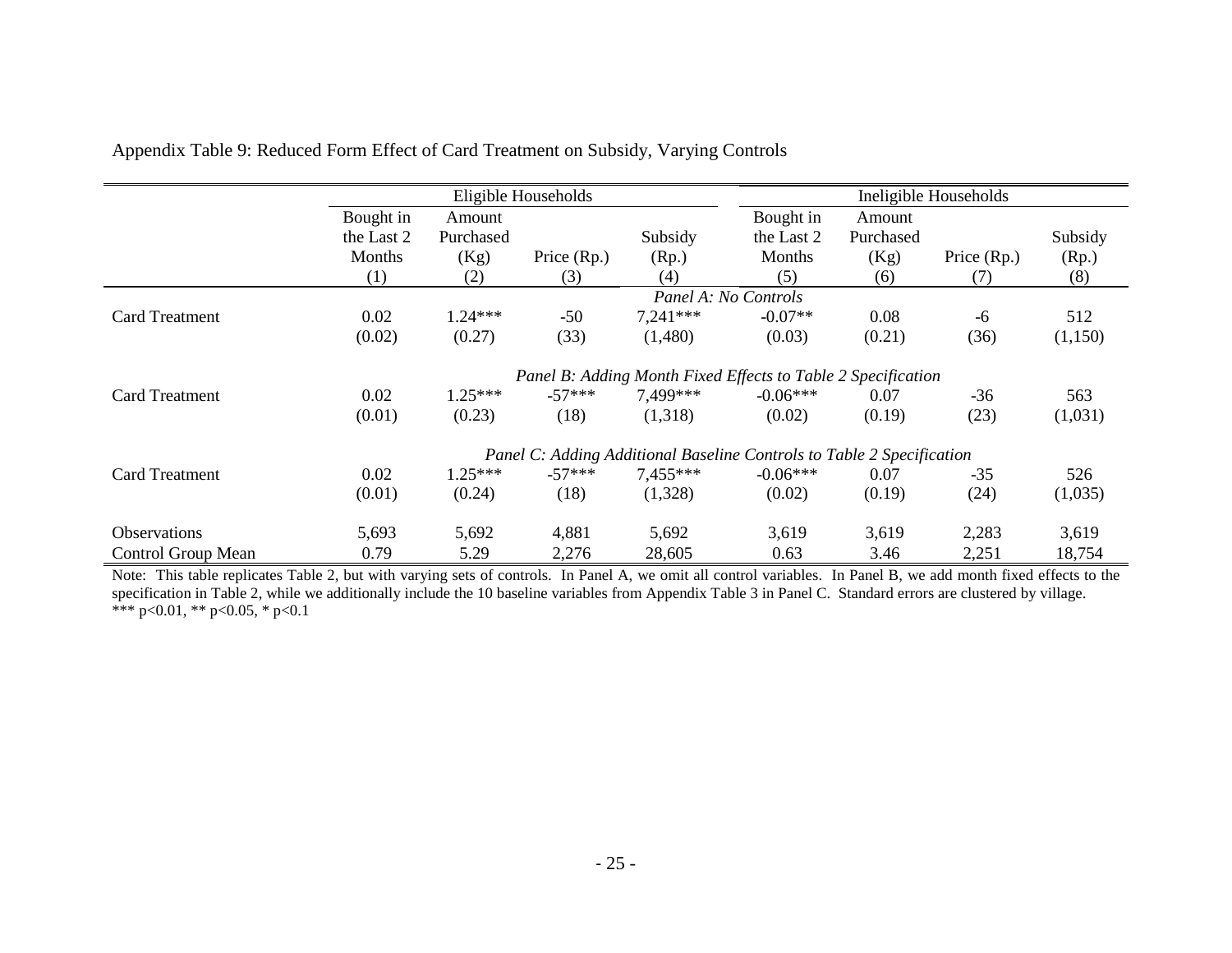|                           |                  | Eligible Households |          |            |            | Ineligible Households |       |         |  |
|---------------------------|------------------|---------------------|----------|------------|------------|-----------------------|-------|---------|--|
|                           | Bought in        | Amount              |          |            | Bought in  | Amount                |       |         |  |
|                           | the Last 2       | Purchased           | Price    | Subsidy    | the Last 2 | Purchased             | Price | Subsidy |  |
|                           | Months           | (Kg)                | (Rp.)    | (Rp.)      | Months     | (Kg)                  | (Rp.) | (Rp.)   |  |
|                           | $\left(1\right)$ | (2)                 | (3)      | (4)        | (5)        | (6)                   | 7)    | (8)     |  |
| <b>Card Treatment</b>     | 0.02             | $1.27***$           | $-52***$ | $7.649***$ | $-0.05***$ | 0.09                  | $-34$ | 646     |  |
|                           | (0.01)           | (0.24)              | (17)     | (1,339)    | (0.02)     | (0.18)                | (24)  | (967)   |  |
| <b>Observations</b>       | 5,699            | 5,698               | 4,881    | 5,698      | 3,620      | 3,620                 | 2,284 | 3,620   |  |
| <b>Control Group Mean</b> | 0.79             | 5.29                | 2,263    | 28,706     | 0.63       | 3.43                  | 2,272 | 18,438  |  |

| Appendix Table 10: Reduced Form Effect of Card Treatment on Subsidy, No Weights |
|---------------------------------------------------------------------------------|
|---------------------------------------------------------------------------------|

Note: This table replicates Table 2, except sample weights are not used. Standard errors are clustered by village. \*\*\* p<0.01, \*\* p<0.05, \* p<0.1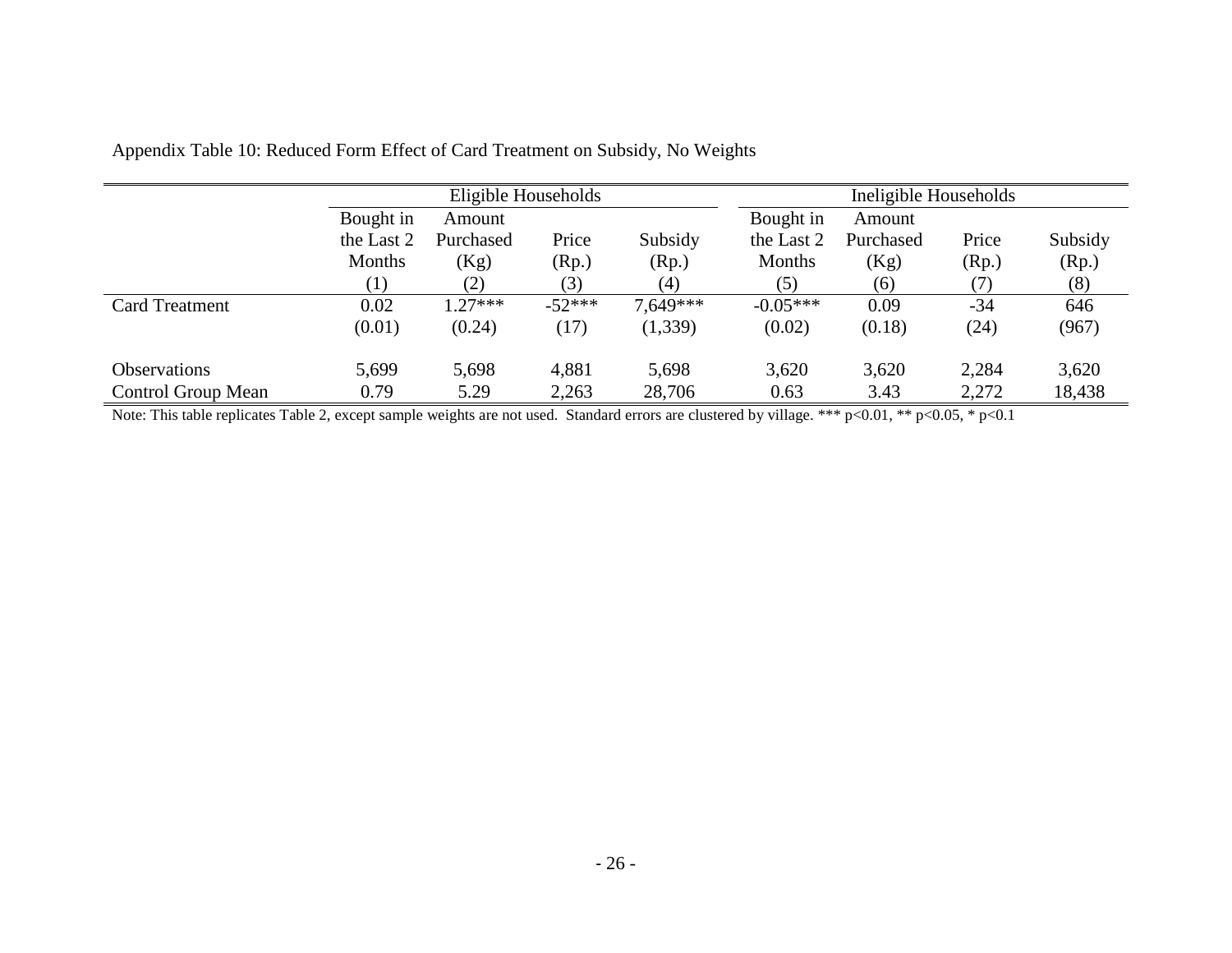|                            |            |           | Eligible Households |             |            | Ineligible Households |                |          |  |
|----------------------------|------------|-----------|---------------------|-------------|------------|-----------------------|----------------|----------|--|
|                            | Bought in  | Amount    |                     |             | Bought in  | Amount                |                |          |  |
|                            | the Last 2 | Purchased |                     | Subsidy     | the Last 2 | Purchased             |                | Subsidy  |  |
|                            | Months     | (Kg)      | Price (Rp.)         | (Rp.)       | Months     | (Kg)                  | Price (Rp.)    | (Rp.)    |  |
|                            | (1)        | (2)       | (3)                 | (4)         | (5)        | (6)                   | (7)            | (8)      |  |
| Card Treatment x Java      | $0.06**$   | $1.77***$ | $-58**$             | $10.641***$ | $-0.06$    | $-0.08$               | $-35$          | $-355$   |  |
|                            | (0.02)     | (0.38)    | (25)                | (2,307)     | (0.04)     | (0.22)                | (31)           | (1,300)  |  |
| Card Treatment x Off Java  | $-0.00$    | $0.94***$ | $-56**$             | 5,552***    | $-0.06**$  | 0.16                  | $-35$          | 1,100    |  |
|                            | (0.02)     | (0.29)    | (24)                | (1,596)     | (0.02)     | (0.27)                | (34)           | (1,483)  |  |
| Difference:                |            |           |                     |             |            |                       |                |          |  |
| Treatment Java – Treatment | $0.06*$    | $0.83*$   | $-1$                | 5,089*      | 0.00       | $-0.24$               | $\overline{0}$ | $-1,455$ |  |
| Off Java                   | (0.03)     | (0.48)    | (35)                | (2,806)     | (0.04)     | (0.35)                | (46)           | (1,972)  |  |
| <b>Observations</b>        | 5,693      | 5,692     | 4,881               | 5,692       | 3,619      | 3,619                 | 2,283          | 3,619    |  |
| Control Group Mean         | 0.79       | 5.29      | 2,276               | 28,605      | 0.63       | 3.46                  | 2,251          | 18,754   |  |

Appendix Table 11: Reduced Form Effect of Card Treatment on Subsidy, Regional Heterogeneity

Note: Each column in this table comes from a separate OLS regression of respective outcome on the treatment, the interaction with region, strata fixed effects, and survey sample dummies. Java is a dummy for the 96 villages located on the island of Java, and Off-Java is a dummy for the remaining 372 villages. Data are pooled from the first and second follow-up survey. Eligible households that did not receive a card under the bottom ten treatment are dropped from the sample and we re-weight the treatment groups by sub-district so that the ratio of all three income groups is the same. Standard errors are clustered by village. \*\*\* p<0.01, \*\* p<0.05, \* p<0.1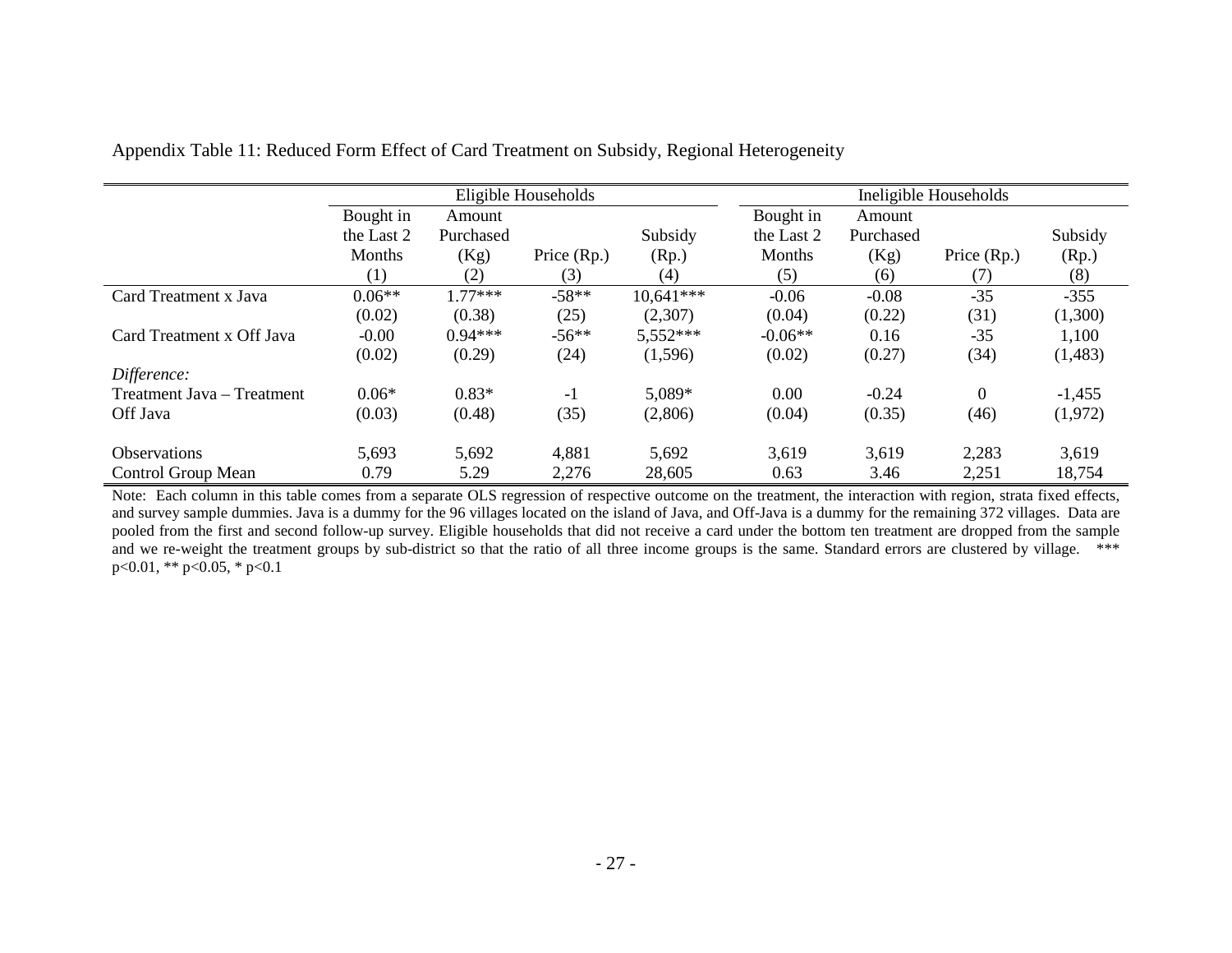|                                |               | Eligible Households |        |                   |            | Ineligible Households |        |          |  |
|--------------------------------|---------------|---------------------|--------|-------------------|------------|-----------------------|--------|----------|--|
|                                | Bought in     | Amount              |        |                   | Bought in  | Amount                |        |          |  |
|                                | the Last 2    | Purchased           | Price  | Subsidy           | the Last 2 | Purchased             | Price  | Subsidy  |  |
|                                | <b>Months</b> | (Kg)                | (Rp.)  | (Rp.)             | Months     | (Kg)                  | (Rp.)  | (Rp.)    |  |
|                                | (1)           | (2)                 | (3)    | $\left( 4\right)$ | (5)        | (6)                   | (7)    | (8)      |  |
| <b>Card Treatment</b>          | $0.09**$      | $2.14***$           | $-95*$ | 12.939***         | $-0.05$    | 0.02                  | $-85$  | 664      |  |
|                                | (0.04)        | (0.70)              | (49)   | (4,026)           | (0.06)     | (0.49)                | (76)   | (2,786)  |  |
| Cards * Baseline<br>Corruption | $-0.24**$     | $-2.91$             | 114    | $-17,933$         | $-0.03$    | 0.14                  | 150    | $-408$   |  |
|                                | (0.12)        | (2.01)              | (142)  | (11, 538)         | (0.16)     | (1.51)                | (221)  | (8, 494) |  |
| <b>Baseline Corruption</b>     | 0.03          | 2.04                | $-180$ | 12,709            | $-0.03$    | $-0.28$               | $-213$ | 826      |  |
|                                | (0.11)        | (1.83)              | (146)  | (10,209)          | (0.13)     | (1.50)                | (211)  | (8, 411) |  |
| <b>Observations</b>            | 5,693         | 5,692               | 4,881  | 5,692             | 3,619      | 3,619                 | 2,283  | 3,619    |  |
| Control Group Mean             | 0.79          | 5.29                | 2,276  | 28,605            | 0.63       | 3.46                  | 2,251  | 18,754   |  |

Appendix Table 12: Reduced Form Effect of Card Treatment on Subsidy, Corruption Heterogeneity

Note: This table replicates Table 2, but with heterogeneity by village average perception of village official's corruption. Corruption (from the Targeting II household survey) is measured on a 4-point scale between 0 and 1, with 0 being no perceived corruption and 1 being a very high perceived corruption. Standard errors are clustered by village. \*\*\* p<0.01, \*\* p<0.05, \* p<0.1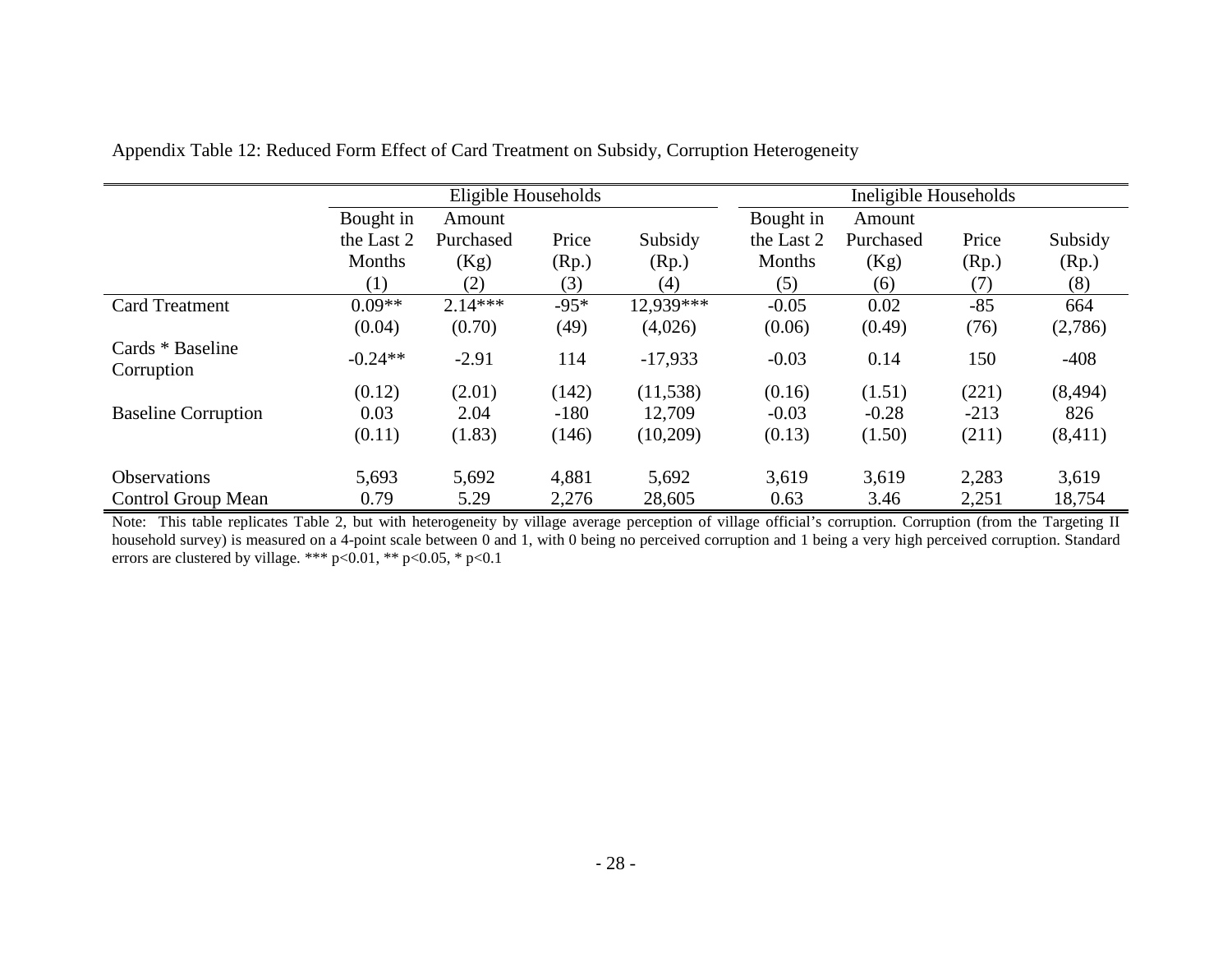|                                  | Weight Estimate | Weight Estimate |
|----------------------------------|-----------------|-----------------|
|                                  | (Respondent FE) | (No FE)         |
|                                  |                 | (2)             |
| Packet Weighing 6kg              | $1.56***$       | $1.56***$       |
|                                  | (0.33)          | (0.29)          |
| Packet Weighing 7kg              | 3.97***         | 3.97***         |
|                                  | (0.50)          | (0.44)          |
| Packet Weighing 8kg              | $4.75***$       | $4.75***$       |
|                                  | (0.75)          | (0.65)          |
| Number of observations           | 72              | 72              |
| Mean Weight Estimate for Packet  | 3.92            | 3.92            |
| Weighing 4kg                     |                 |                 |
| P-Values of Difference 6kg - 7kg | 0.00            | 0.00            |
| P-Values of Difference 6kg - 8kg | 0.00            | 0.00            |
| P-Values of Difference 7kg - 8kg | 0.26            | 0.19            |

Appendix Table 13: Relative Weight Estimates from Weighing Test

Note: This table provides the results of a weighing test in which eighteen eligible households in our sample guessed the weights of 4 packets of rice (in random order) that weighed 4, 6, 7, and 8kg. Each column in this table comes from an OLS regression of weight estimate on dummies for each packet. Column (1) includes respondent fixed effects, while Column (2) does not. Standard errors are clustered by respondent. \*\*\* p<0.01, \*\* p<0.05, \* p<0.1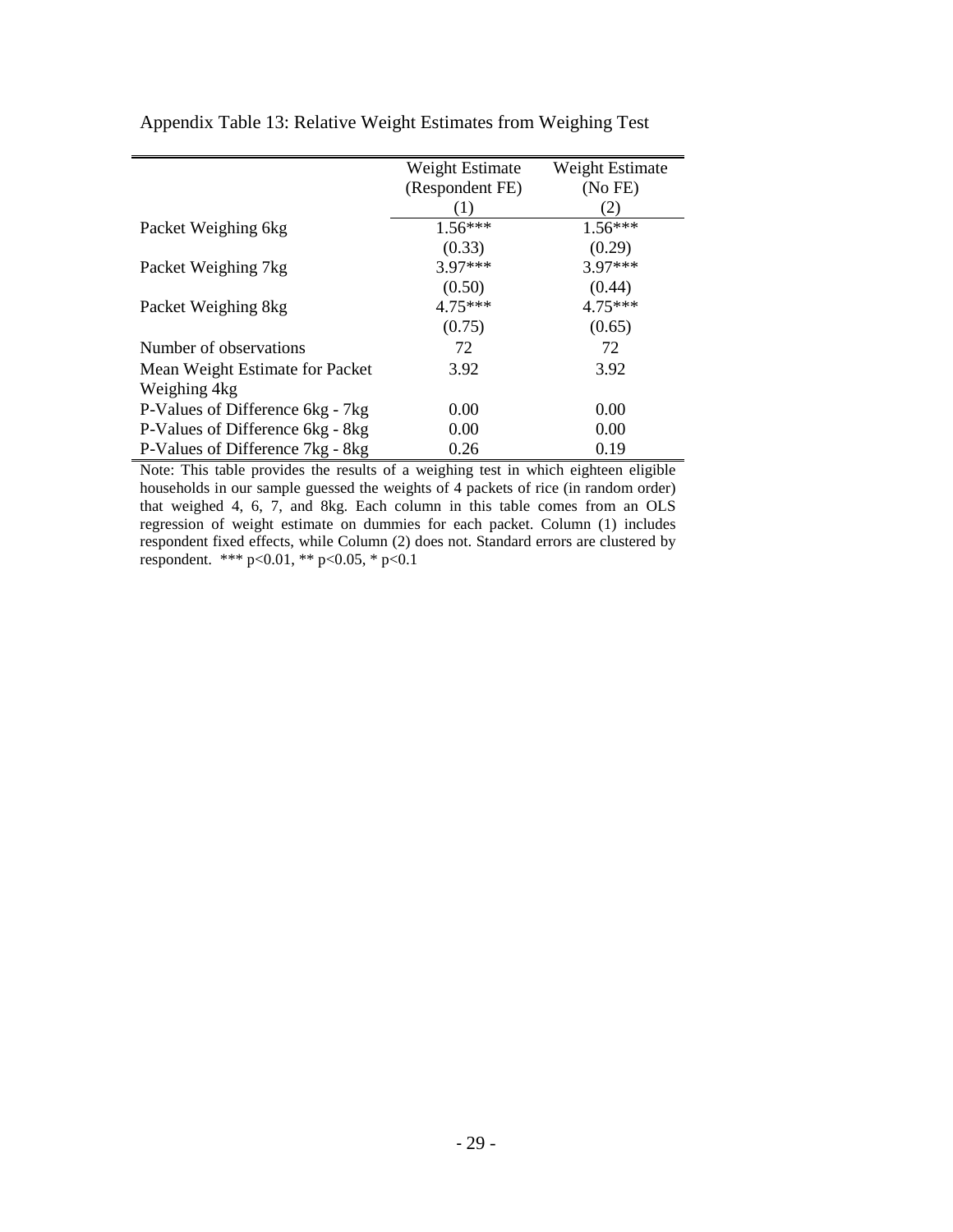|                       | Bought in  | Bought     | Average   | Amount            |                                |            |          |              |
|-----------------------|------------|------------|-----------|-------------------|--------------------------------|------------|----------|--------------|
|                       | Last 2     | Last       | Amount    | Purchased         | Average                        | Price Last | Average  | Subsidy Last |
|                       | Months     | Month      | Purchased | <b>Last Month</b> | Price                          | Month      | Subsidy  | Month        |
|                       | (1)        | (2)        | (3)       | (4)               | (5)                            | (6)        | (7)      | (8)          |
|                       |            |            |           |                   | Panel A: Eligible Households   |            |          |              |
| <b>Card Treatment</b> | 0.02       | $0.03*$    | $1.25***$ | $1.43***$         | $-57***$                       | $-67***$   | 7,455*** | 8,465***     |
|                       | (0.01)     | (0.02)     | (0.24)    | (0.29)            | (18)                           | (17)       | (1,328)  | (1,621)      |
| <b>Observations</b>   | 5,693      | 5,690      | 5,692     | 5,689             | 4,881                          | 4,278      | 5,692    | 5,689        |
| Control Mean          | 0.79       | 0.73       | 5.29      | 5.88              | 2,276                          | 2,276      | 28,605   | 31,505       |
|                       |            |            |           |                   | Panel B: Ineligible Households |            |          |              |
| <b>Card Treatment</b> | $-0.06***$ | $-0.06***$ | 0.07      | 0.00              | $-35$                          | $-39$      | 526      | 209          |
|                       | (0.02)     | (0.02)     | (0.19)    | (0.24)            | (24)                           | (24)       | (1,035)  | (1,321)      |
| <b>Observations</b>   | 3,619      | 3,619      | 3.619     | 3,619             | 2,283                          | 1,947      | 3,619    | 3,619        |
| Control Mean          | 0.63       | 0.58       | 3.46      | 3.93              | 2,251                          | 2,238      | 18,754   | 21,089       |

Appendix Table 14: Reduced Form Effect of Card Treatment on Subsidy, Recall Heterogeneity

Note: Each column in this table comes from a separate OLS regression of respective outcome on the treatment, strata fixed effects, and survey sample dummies. Odd columns (1, 3, 5, 6, 7) replicate Table 2, while even columns (2, 4, 6, 8) restrict the sample to the past month's Raskin purchase, rather than averaging over multiple months of Raskin. Standard errors are clustered by village. \*\*\* p<0.01, \*\* p<0.05, \* p<0.1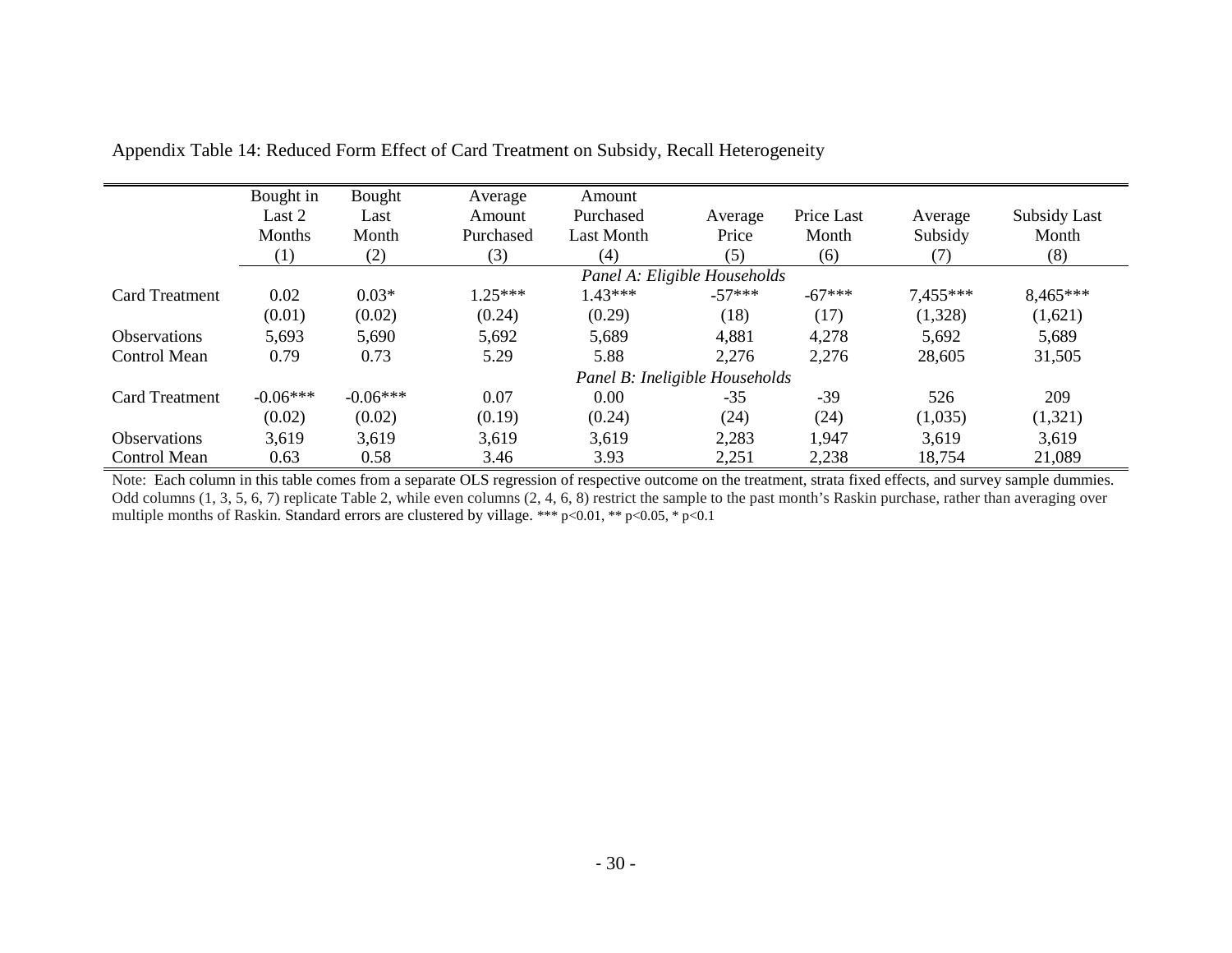|                       | Raskin Weighed Before |                | <b>Amount Purchased Last Month</b> |                | Log Amount Purchased Last Month |
|-----------------------|-----------------------|----------------|------------------------------------|----------------|---------------------------------|
|                       | Purchase              | Raskin Weighed | Raskin Not Weighed                 | Raskin Weighed | Raskin Not Weighed              |
|                       | (1)                   | (2)            | (3)                                | (4)            | (5)                             |
|                       |                       |                | Panel A: Eligible Households       |                |                                 |
| <b>Card Treatment</b> | 0.02                  | $0.80*$        | $1.24***$                          | 0.15           | $0.13***$                       |
|                       | (0.03)                | (0.44)         | (0.27)                             | (0.09)         | (0.04)                          |
| <b>Observations</b>   | 2,858                 | 591            | 2,267                              | 591            | 2,267                           |
| Control Mean          | 0.20                  | 4.61           | 5.10                               | 1.53           | 1.63                            |
|                       |                       |                | Panel B: Ineligible Households     |                |                                 |
| <b>Card Treatment</b> | 0.02                  | 0.42           | 0.00                               | $-0.00$        | $-0.08*$                        |
|                       | (0.03)                | (0.46)         | (0.21)                             | (0.13)         | (0.04)                          |
| <b>Observations</b>   | 1,840                 | 412            | 1,428                              | 412            | 1,428                           |
| Control Mean          | 0.22                  | 3.20           | 3.85                               | 1.20           | 1.39                            |

Appendix Table 15: Reduced Form Effect of Card Treatment on Subsidy, Pre-Purchase Raskin Weighing Heterogeneity

Note: Each column in this table comes from a separate OLS regression of respective outcome on the treatment, strata fixed effects, and survey sample dummies. Columns 2 and 4 restrict to households for whom Raskin was weighed before purchase; columns 3 and 5 restrict to households for whom Raskin was not weighed. Data are from the second follow-up survey. Eligible households that did not receive a card under the bottom ten treatment are dropped from the sample and we re-weight the treatment groups by sub-district so that the ratio of all three income groups is the same. For each household, the variables for amount purchased are averages over the past four months; the current month is dropped if the interview occurred before the 25th day of the month (as the Raskin rice is distributed after that day). The amount is set equal to zero if the household does not purchase any Raskin rice. Standard errors are clustered by village. \*\*\* p<0.01, \*\* p<0.05, \* p<0.1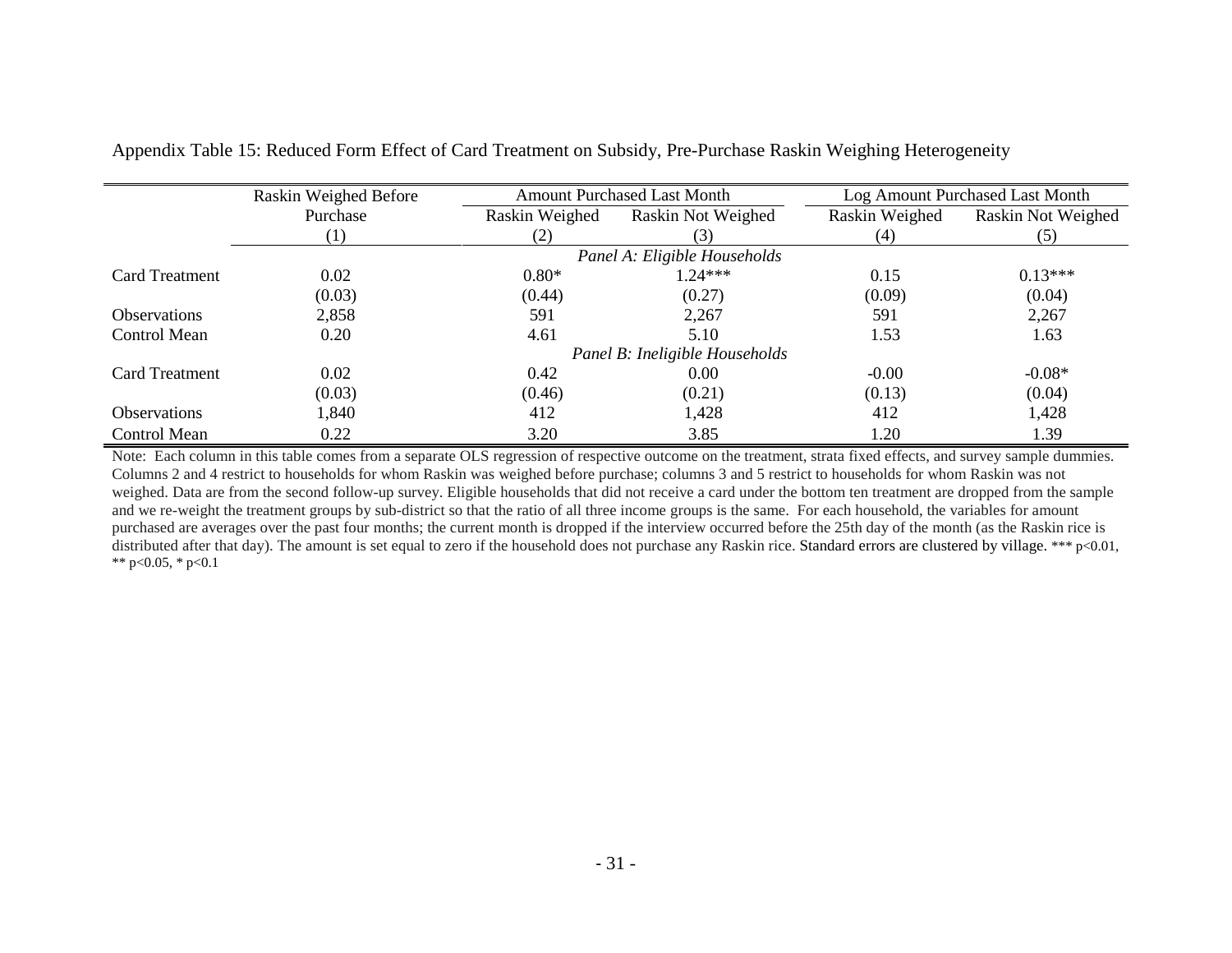|                            |           | Eligible Households |               | Ineligible Households |               |               |
|----------------------------|-----------|---------------------|---------------|-----------------------|---------------|---------------|
|                            | Amount    |                     |               | Amount                |               |               |
|                            | Purchased |                     |               | Purchased             |               |               |
|                            | (Kg)      | Price (Rp.)         | Subsidy (Rp.) | (Kg)                  | Price $(Rp.)$ | Subsidy (Rp.) |
|                            |           | (2)                 | (3)           | (4)                   | (5)           | (6)           |
| Card Treatment             | $1.25***$ | $-57***$            | $7,452***$    | $0.53**$              | $-35$         | $3,181**$     |
|                            | (0.24)    | (18)                | (1,390)       | (0.23)                | (24)          | (1,309)       |
| <i><b>Observations</b></i> | 4,885     | 4,881               | 4,885         | 2,286                 | 2,283         | 2,286         |
| Control Group Mean         | 6.20      | 2,276               | 33,502        | 5.19                  | 2,251         | 28,118        |

### Appendix Table 16: Reduced Form Effect of Card Treatment on Subsidy, Conditional on Purchase

Note: Each column in this table comes from a separate OLS regression of respective outcome on the treatment, strata fixed effects, and survey sample dummies. Data are pooled from the first and second follow-up surveys. Eligible households that did not receive a card under the bottom ten treatment are dropped from the sample and we re-weight the treatment groups by sub-district so that the ratio of all three income groups is the same. For each household, the variables for amount purchased, price and subsidy are averages over the past four months; the current month is dropped if the interview occurred before the 25th day of the month (as the Raskin rice is distributed after that day). Observations are dropped if the household does not purchase any Raskin rice. The price is dropped if below Rp. 500 or above Rp. 10,000. Standard errors are clustered by village. \*\*\* p<0.01, \*\* p<0.05, \* p<0.1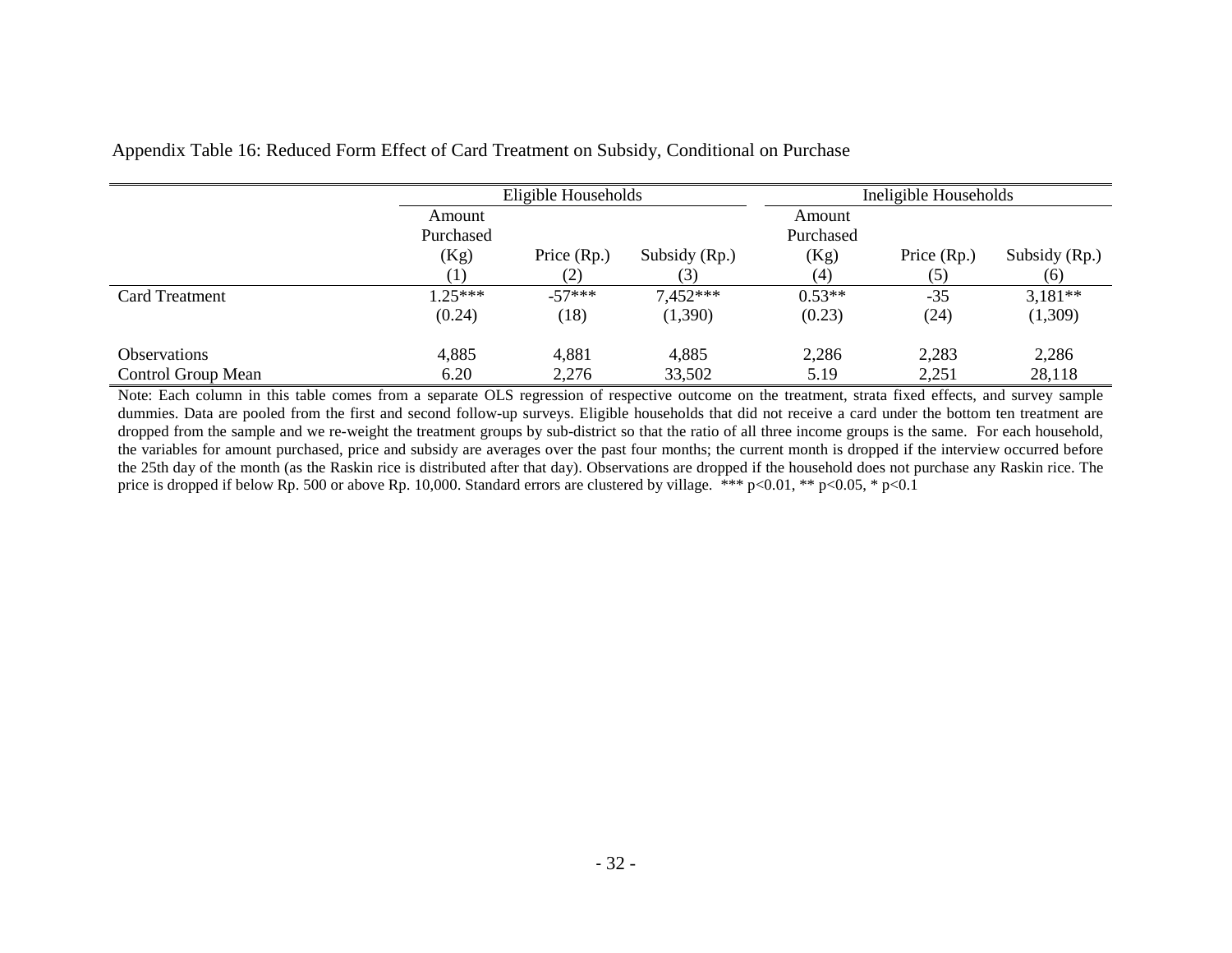|                             |            |                   | Indicator for whether village leaders reports any |                       |                      |
|-----------------------------|------------|-------------------|---------------------------------------------------|-----------------------|----------------------|
|                             |            | "Complaints" by   | "Complaints" by                                   |                       |                      |
|                             |            | those who receive | those who do not                                  | "Complaints" about    | "Complaints" about   |
|                             | "Protests" | rice              | receive rice                                      | list of beneficiaries | distribution process |
|                             | (1)        | (2)               | (3)                                               | (4)                   | (5)                  |
|                             |            |                   | Panel A: Survey Round 1 (Approximately 2 months)  |                       |                      |
| <b>Card Treatment</b>       | $0.09***$  | $-0.06$           | $0.10**$                                          | $0.14***$             | $-0.04$              |
|                             | (0.03)     | (0.05)            | (0.04)                                            | (0.04)                | (0.04)               |
| Number of observations      | 572        | 572               | 572                                               | 572                   | 572                  |
| Control Group Mean          | 0.09       | 0.39              | 0.19                                              | 0.16                  | 0.29                 |
|                             |            |                   | Panel B: Survey Round 2 (Approximately 8 months)  |                       |                      |
| <b>Card Treatment</b>       | 0.05       | $-0.13***$        | 0.05                                              | 0.02                  | $-0.09*$             |
|                             | (0.03)     | (0.05)            | (0.04)                                            | (0.04)                | (0.05)               |
| Number of observations      | 571        | 572               | 572                                               | 572                   | 572                  |
| Control Group Mean          | 0.13       | 0.46              | 0.26                                              | 0.20                  | 0.53                 |
| P-Value of Difference 1 - 2 | 0.39       | 0.28              | 0.30                                              | 0.02                  | 0.48                 |

Appendix Table 17: Effect of Card Treatment on Protests and Complaints, by Survey Round

Note: Each column in this table comes from a separate OLS regression of respective outcome on the treatment and strata fixed effects, with each panel corresponding to the stated survey round. Standard errors are clustered by village. \*\*\* p<0.01, \*\* p<0.05, \* p<0.1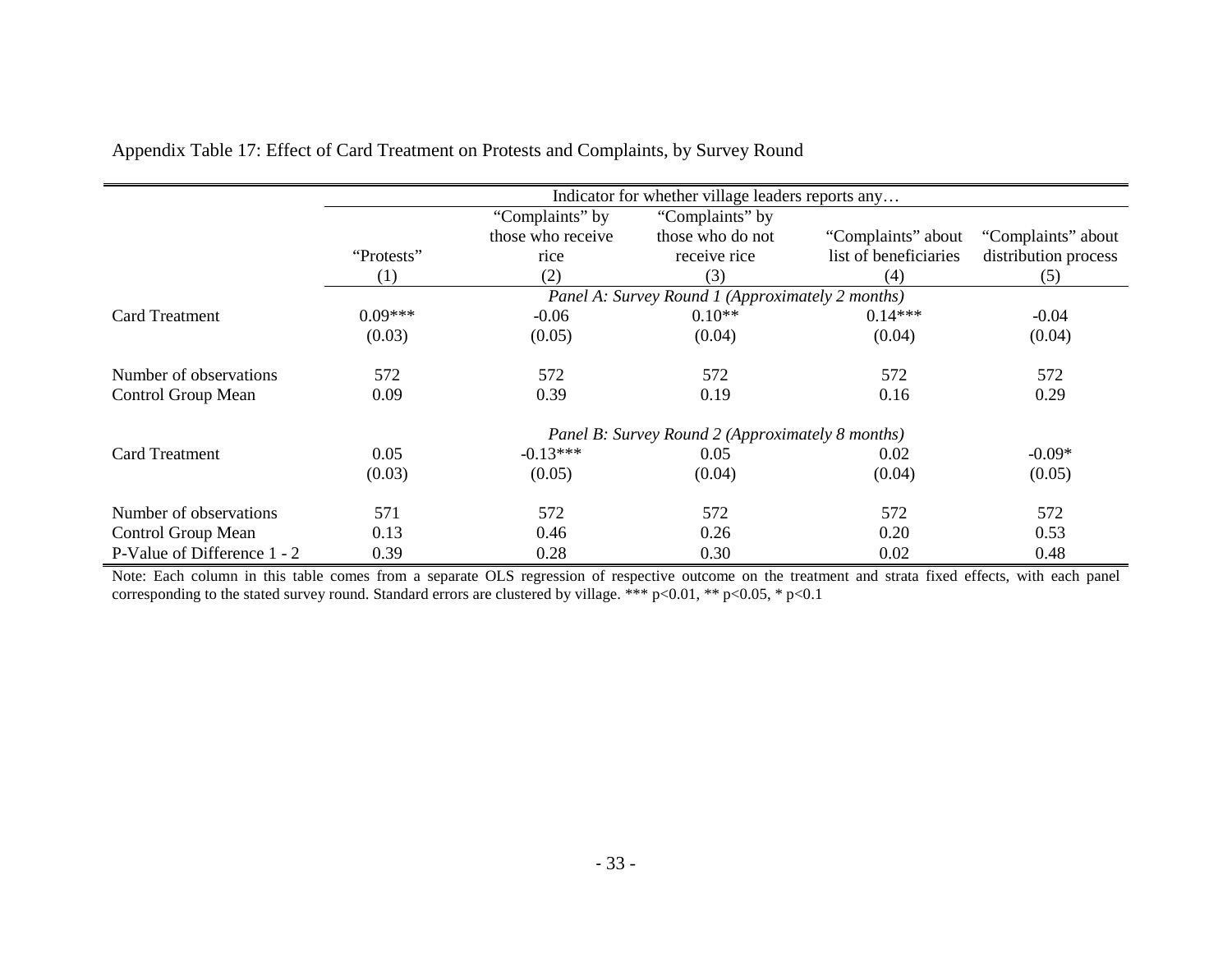|                          | Eligible Households |                  |          | Ineligible Households |
|--------------------------|---------------------|------------------|----------|-----------------------|
|                          | Received            |                  | Received |                       |
|                          | Card                | <b>Used Card</b> | Card     | <b>Used Card</b>      |
|                          | (1)                 | (2)              | (3)      | (4)                   |
| Cards with Printed Price | $0.25***$           | $0.12***$        | $0.03*$  | $0.05**$              |
|                          | (0.03)              | (0.03)           | (0.02)   | (0.02)                |
| Cards without Price      | $0.25***$           | $0.07***$        | $0.03**$ | $0.03*$               |
|                          | (0.03)              | (0.03)           | (0.02)   | (0.02)                |
| Difference:              |                     |                  |          |                       |
| Price - No Price         | 0.01                | 0.04             | 0.00     | 0.02                  |
|                          | (0.03)              | (0.03)           | (0.02)   | (0.02)                |
| <b>Observations</b>      | 5,688               | 5,688            | 3,615    | 3,615                 |
| Control Group Mean       | 0.07                | 0.06             | 0.05     | 0.04                  |

Appendix Table 18: Effect of Printing Price on Cards on Card Receipt and Use

Note: Each column in this table comes from a separate OLS regression of respective outcome on the two treatments, strata fixed effects, survey sample dummies, and a dummy for whether the village was also in the public information treatment. Data are pooled from the first and second follow-up survey. Eligible households that did not receive a card under the bottom ten treatment are dropped from the sample and we re-weight the treatment groups by sub-district so that the ratio of all three income groups is the same. Standard errors are clustered by village. \*\*\* p<0.01, \*\* p<0.05, \* p<0.1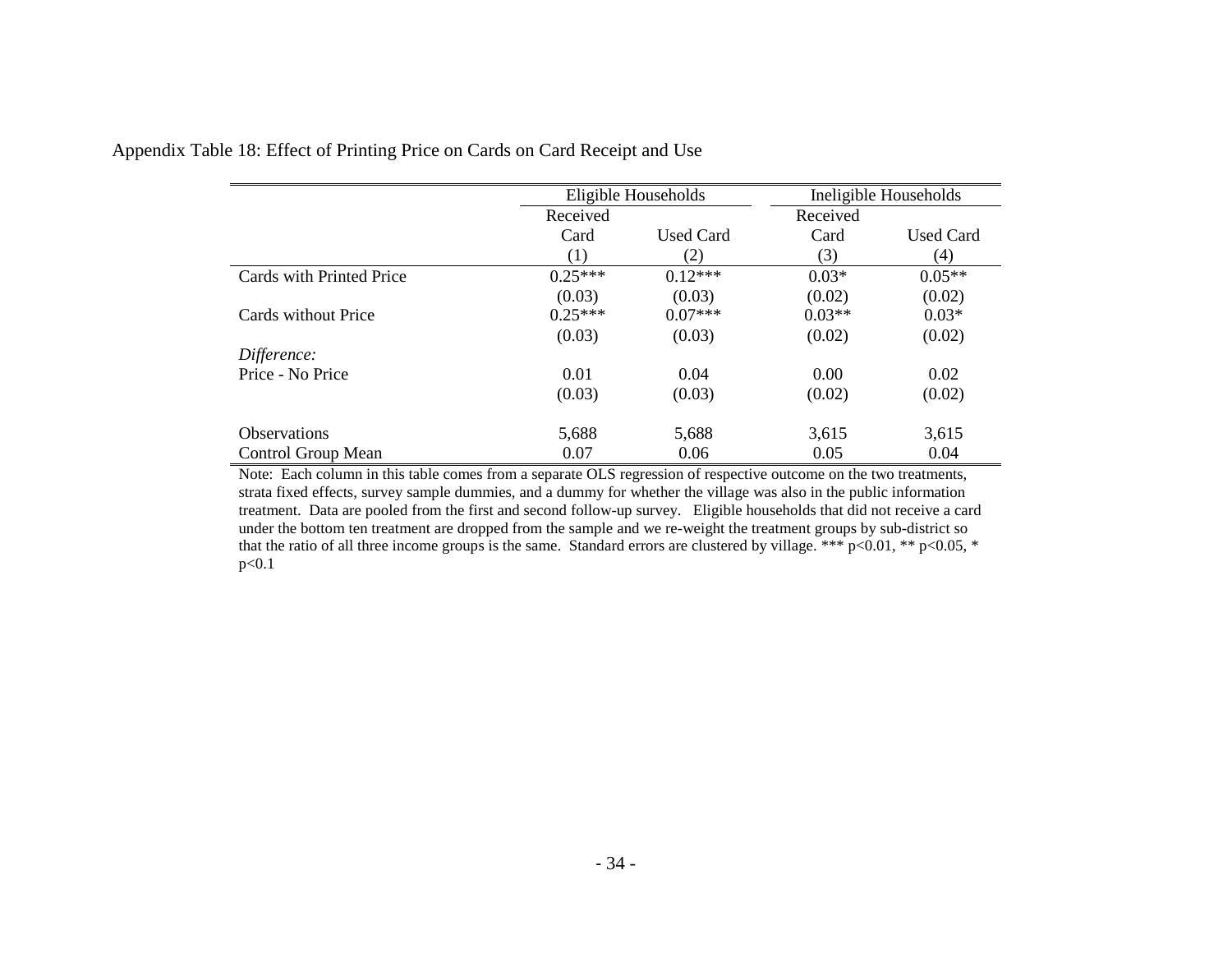|                              |            | Eligible Households |               |            |            |           | Ineligible Households |          |
|------------------------------|------------|---------------------|---------------|------------|------------|-----------|-----------------------|----------|
|                              | Bought in  | Amount              |               |            | Bought in  | Amount    |                       |          |
|                              | the Last 2 | Purchased           |               | Subsidy    | the Last 2 | Purchased |                       | Subsidy  |
|                              | Months     | (Kg)                | Price $(Rp.)$ | (Rp.)      | Months     | (Kg)      | Price $(Rp.)$         | (Rp.)    |
|                              | (1)        | (2)                 | (3)           | (4)        | (5)        | (6)       | (7)                   | (8)      |
| Cards with Printed Price x   | $-0.01$    | 0.76                | -66           | 4,650      | $-0.08*$   | $-0.39$   | $-49$                 | $-2,145$ |
| <b>Public Information</b>    | (0.03)     | (0.51)              | (44)          | (2,917)    | (0.05)     | (0.37)    | (42)                  | (2,022)  |
| Cards without Price x        | $-0.01$    | $0.83*$             | $-30$         | 4,825*     | $-0.04$    | 0.33      | $-28$                 | 1,961    |
| <b>Public Information</b>    | (0.03)     | (0.47)              | (34)          | (2,609)    | (0.04)     | (0.37)    | (38)                  | (1,959)  |
| Cards with Printed Price     | 0.03       | $1.19***$           | $-40$         | $6,845***$ | $-0.02$    | 0.28      | $-39$                 | 1,813    |
|                              | (0.03)     | (0.40)              | (41)          | (2,265)    | (0.04)     | (0.32)    | (37)                  | (1,739)  |
| Cards without Printed Price  | 0.02       | 0.53                | $-15$         | 3,155      | $-0.04$    | $-0.05$   | 13                    | $-458$   |
|                              | (0.03)     | (0.38)              | (29)          | (2,113)    | (0.04)     | (0.31)    | (33)                  | (1,662)  |
| Difference:                  |            |                     |               |            |            |           |                       |          |
| Price and Public – Price and | $-0.04$    | $-0.43$             | $-26$         | $-2,194$   | $-0.06$    | $-0.67$   | $-10$                 | $-3,959$ |
| Standard                     | (0.06)     | (0.82)              | (79)          | (4,682)    | (0.07)     | (0.62)    | (71)                  | (3,412)  |
| <b>Observations</b>          | 5,688      | 5,687               | 4,877         | 5,687      | 3,615      | 3,615     | 2,281                 | 3,615    |
| Control Group Mean           | 0.79       | 5.29                | 2,276         | 28,605     | 0.63       | 3.46      | 2,251                 | 18,754   |

Appendix Table 19: Effect of Printing Price on Cards on Subsidy, Conditional on Public Information

Note: Each column in this table comes from a separate OLS regression of respective outcome on the two treatments, interactions of the two treatments with public information, strata fixed effects, and survey sample dummies. We also provide the difference in the two card treatments. Data are pooled from the first and second follow-up survey. Eligible households that did not receive a card under the bottom ten treatment are dropped from the sample and we re-weight the treatment groups by sub-district so that the ratio of all three income groups is the same. For each household, the variables for amount purchased, price and subsidy are averages over the past four months; the current month is dropped if the interview occurred before the 25th day of the month (as the Raskin rice is distributed after that day). The amount and subsidy are set equal to zero if the household does not purchase any Raskin rice. The price is defined only among purchasing households and is dropped if below Rp. 500 or above Rp. 10,000. Standard errors are clustered by village. \*\*\* p<0.01, \*\* p<0.05, \* p<0.1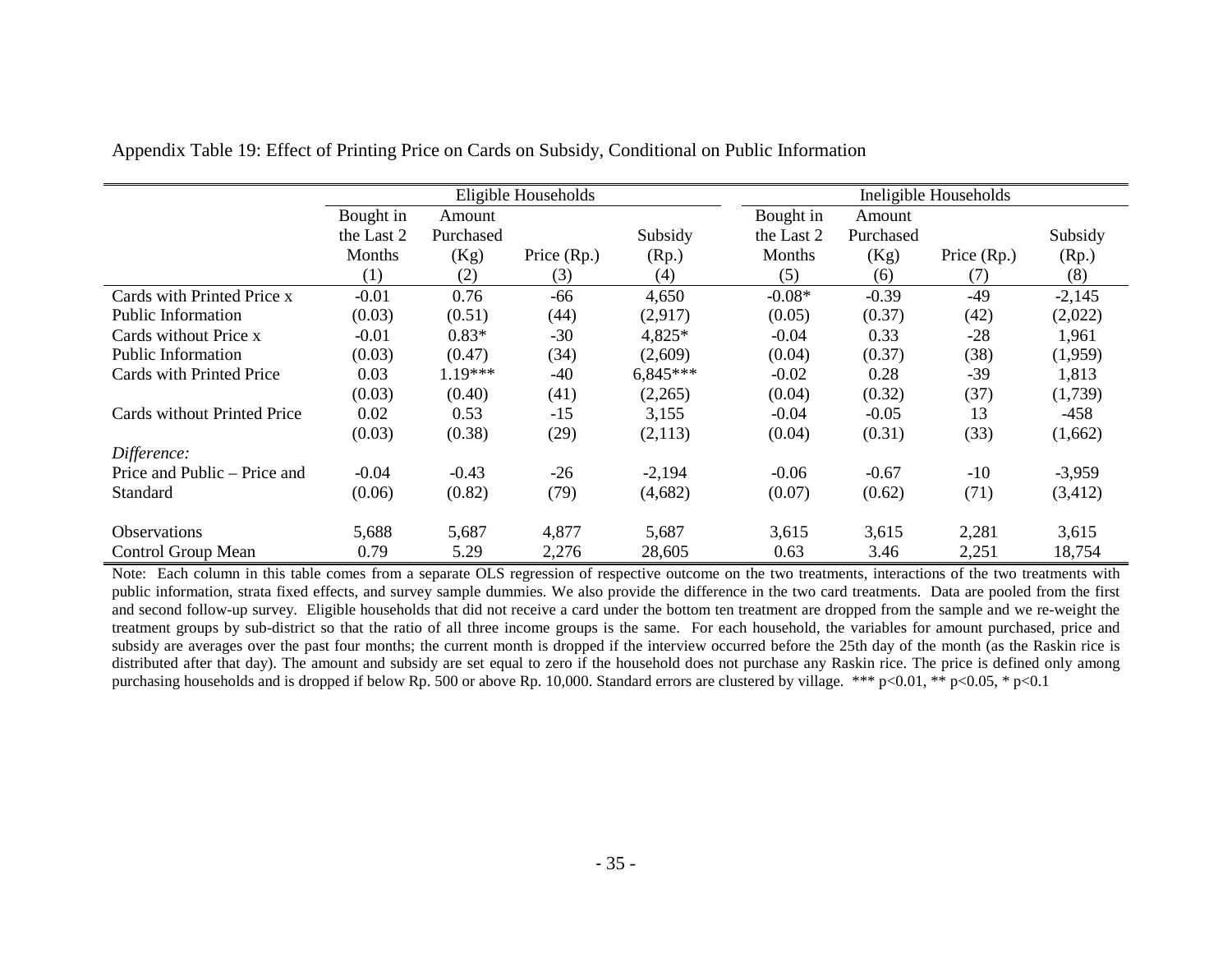|                       | All Households |           |           | Eligible Households |           |           | Ineligible Households |           |           |
|-----------------------|----------------|-----------|-----------|---------------------|-----------|-----------|-----------------------|-----------|-----------|
|                       | Average        | Min Price | Max Price | Average             | Min Price | Max Price | Average               | Min Price | Max Price |
|                       | Price (Rp.)    | (Rp.)     | (Rp.)     | Price (Rp.)         | (Rp.)     | (Rp.)     | Price (Rp.)           | (Rp.)     | (Rp.)     |
|                       | (1)            | (2)       | (3)       | (4)                 | (5)       | (6)       | (7)                   | (8)       | (9)       |
| Cards with            | $-49*$         | $-40$     | $-85*$    | $-50*$              | $-9$      | $-110**$  | $-65**$               | $-62**$   | $-73*$    |
| <b>Printed Price</b>  | (27)           | (26)      | (49)      | (28)                | (26)      | (45)      | (30)                  | (27)      | (39)      |
| Cards without         | $-2$           | -9        | 22        | $-12$               | 15        | -66       |                       | 4         | 6         |
| <b>Printed Price</b>  | (25)           | (24)      | (50)      | (25)                | (23)      | (44)      | (28)                  | (27)      | (38)      |
| Difference:           |                |           |           |                     |           |           |                       |           |           |
| Price – No Price      | $-47*$         | $-32$     | $-107**$  | $-37$               | $-23$     | $-44$     | $-72**$               | $-66**$   | $-79**$   |
|                       | (28)           | (26)      | (52)      | (28)                | (26)      | (46)      | (29)                  | (27)      | (39)      |
| <b>Observations</b>   | 1,096          | 1,096     | 1,096     | 1,073               | 1,073     | 1,073     | 922                   | 922       | 922       |
| Control Group<br>Mean | 2,263          | 2,055     | 2,581     | 2,261               | 2,082     | 2,514     | 2,260                 | 2,160     | 2,374     |

Appendix Table 20: Effect of Printing Price on Cards on Minimum and Maximum Prices in the Village

Note: Each column in this table comes from a separate OLS regression of respective outcome on the two treatments and strata fixed effects. We also provide the difference in the two card treatments. Data are pooled from the first and second follow-up survey. The average price is calculated as the average price in the village separately for each survey wave, using only information from households that actually purchased Raskin (where price is observed). Columns 1-3 examine village average, minimum, and maximum price calculated over all surveyed households; Columns 4-6 calculate over only eligible households; and Columns 7-9 calculate over only ineligible households. Standard errors are clustered by village. \*\*\* p<0.01, \*\* p<0.05, \* p<0.1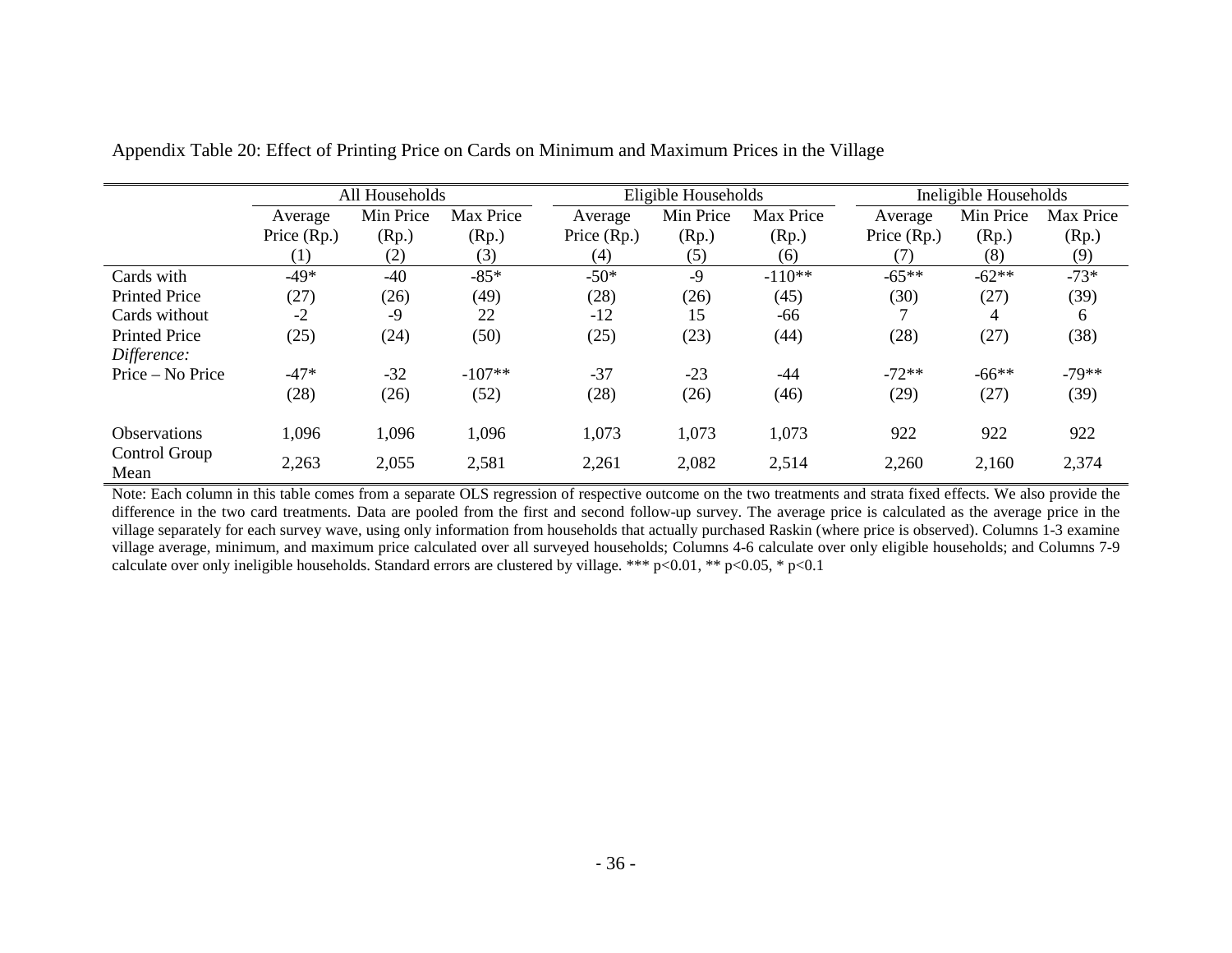|                       |           | <b>Bottom Decile Households</b> |               |            | Other Eligible Households |               |           | Ineligible Households |               |  |
|-----------------------|-----------|---------------------------------|---------------|------------|---------------------------|---------------|-----------|-----------------------|---------------|--|
|                       |           | Knows                           |               | Knows      |                           |               |           | Knows                 |               |  |
|                       | Received  | Used                            | Own           | Received   | Used                      | Own           | Received  | Used                  | Own           |  |
|                       | Card      | Card                            | <b>Status</b> | Card       | Card                      | <b>Status</b> | Card      | Card                  | <b>Status</b> |  |
|                       | (1)       | (2)                             | (3)           | (4)        | (5)                       | (6)           | (7)       | (8)                   | (9)           |  |
| Card to Bottom Decile | $0.25***$ | $0.09***$                       | 0.04          | 0.04       | 0.04                      | 0.01          | $0.04**$  | $0.04**$              | $-0.00$       |  |
|                       | (0.03)    | (0.03)                          | (0.03)        | (0.02)     | (0.03)                    | (0.03)        | (0.02)    | (0.02)                | (0.03)        |  |
| Cards to All          | $0.26***$ | $0.12***$                       | 0.04          | $0.27***$  | $0.16***$                 | $0.09***$     | $0.05***$ | $0.06***$             | 0.03          |  |
|                       | (0.03)    | (0.03)                          | (0.03)        | (0.03)     | (0.03)                    | (0.03)        | (0.02)    | (0.02)                | (0.03)        |  |
| Difference:           |           |                                 |               |            |                           |               |           |                       |               |  |
| Bottom Decile – All   | $-0.01$   | $-0.04$                         | $-0.00$       | $-0.23***$ | $-0.13***$                | $-0.08***$    | $-0.01$   | $-0.02$               | $-0.03$       |  |
|                       | (0.03)    | (0.03)                          | (0.03)        | (0.02)     | (0.02)                    | (0.03)        | (0.02)    | (0.02)                | (0.02)        |  |
| <b>Observations</b>   | 3,683     | 3,683                           | 3,683         | 2,968      | 2,968                     | 2,966         | 3,619     | 3,619                 | 3,619         |  |
| Control Group Mean    | 0.07      | 0.06                            | 0.31          | 0.06       | 0.05                      | 0.28          | 0.05      | 0.04                  | 0.37          |  |

Appendix Table 21: Effect of Distributing Cards Only to the Bottom Decline on Card Receipt and Use

Note: Each column in this table comes from a separate OLS regression of respective outcome on the two treatments, strata fixed effects, survey sample dummies, and a dummy for whether the village was also in the public information treatment. We also provide the difference in the two card treatments. Data are pooled from the first and second follow-up survey. Standard errors are clustered by village.\*\*\* p<0.01, \*\* p<0.05, \* p<0.1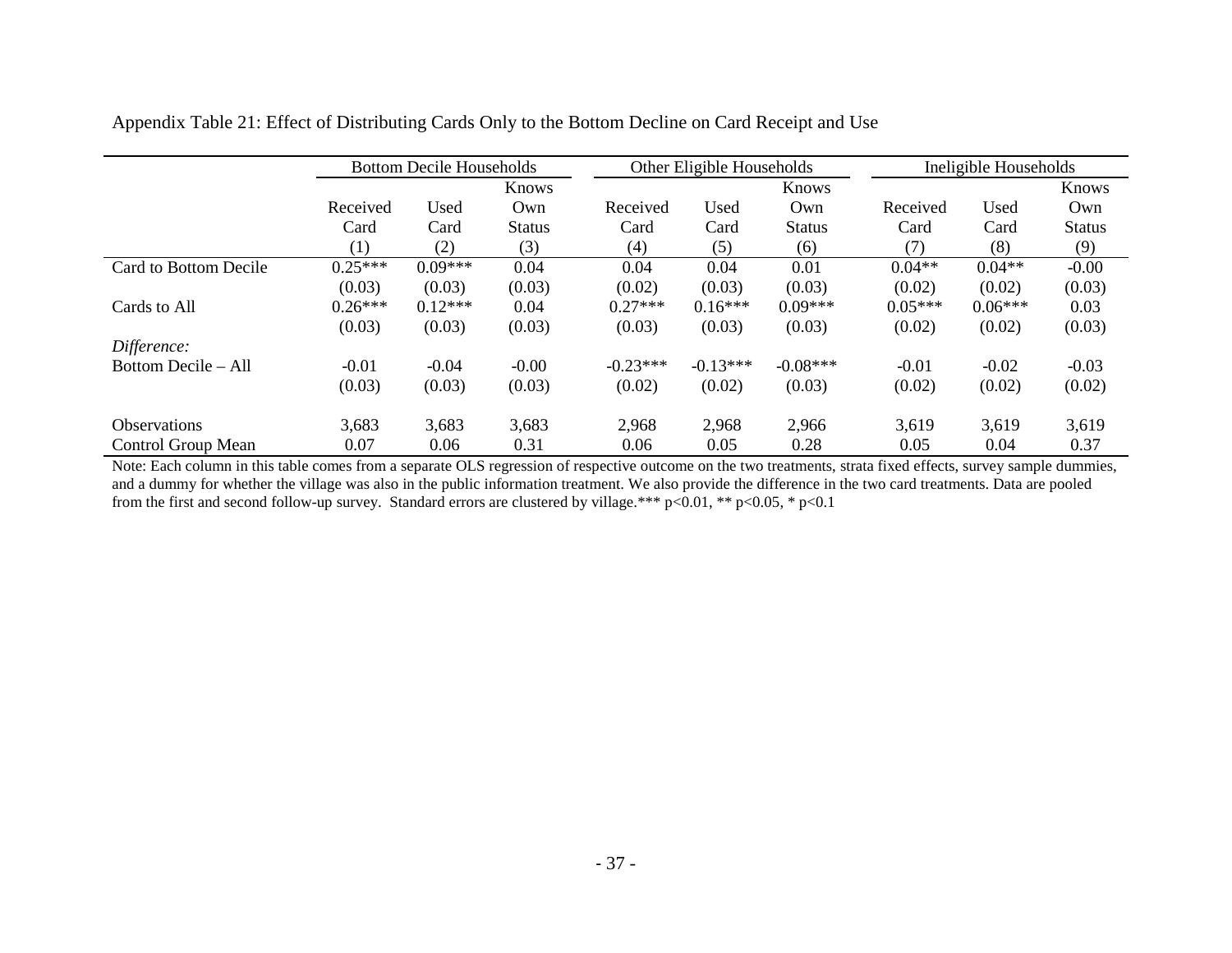Appendix Table 22: Effect of Only Distributing Cards to the Bottom Decile on Protests and Complaints

|                        |                  |                   | Indicator for whether village leaders reports any |                       |                      |
|------------------------|------------------|-------------------|---------------------------------------------------|-----------------------|----------------------|
|                        |                  | "Complaints" by   | "Complaints" by                                   |                       |                      |
|                        |                  | those who receive | those who do not                                  | "Complaints" about    | "Complaints" about   |
|                        | "Protests"       | rice              | receive rice                                      | list of beneficiaries | distribution process |
|                        | $\left(1\right)$ | (2)               | (3)                                               | (4)                   | (5)                  |
| Cards to Bottom Decile | $0.04*$          | $-0.08**$         | 0.04                                              | $0.06**$              | $-0.07**$            |
|                        | (0.02)           | (0.04)            | (0.03)                                            | (0.03)                | (0.04)               |
| Cards to All           | $0.09***$        | $-0.11***$        | $0.11***$                                         | $0.10***$             | $-0.05$              |
|                        | (0.03)           | (0.04)            | (0.03)                                            | (0.03)                | (0.04)               |
| Difference:            |                  |                   |                                                   |                       |                      |
| Bottom Decile – All    | $-0.05*$         | 0.04              | $-0.07**$                                         | $-0.04$               | $-0.02$              |
|                        | (0.03)           | (0.03)            | (0.03)                                            | (0.03)                | (0.03)               |
| <b>Observations</b>    | 1,143            | 1,144             | 1,144                                             | 1,144                 | 1,144                |
| Control Group Mean     | 0.11             | 0.43              | 0.22                                              | 0.18                  | 0.41                 |

Note: Each column in this table comes from a separate OLS regression of respective outcome on the treatment, strata fixed effects, and survey wave indicator. Data are pooled from village leader module of the first and second follow-up surveys. Standard errors are clustered by village. \*\*\* p<0.01, \*\* p<0.05, \* p<0.1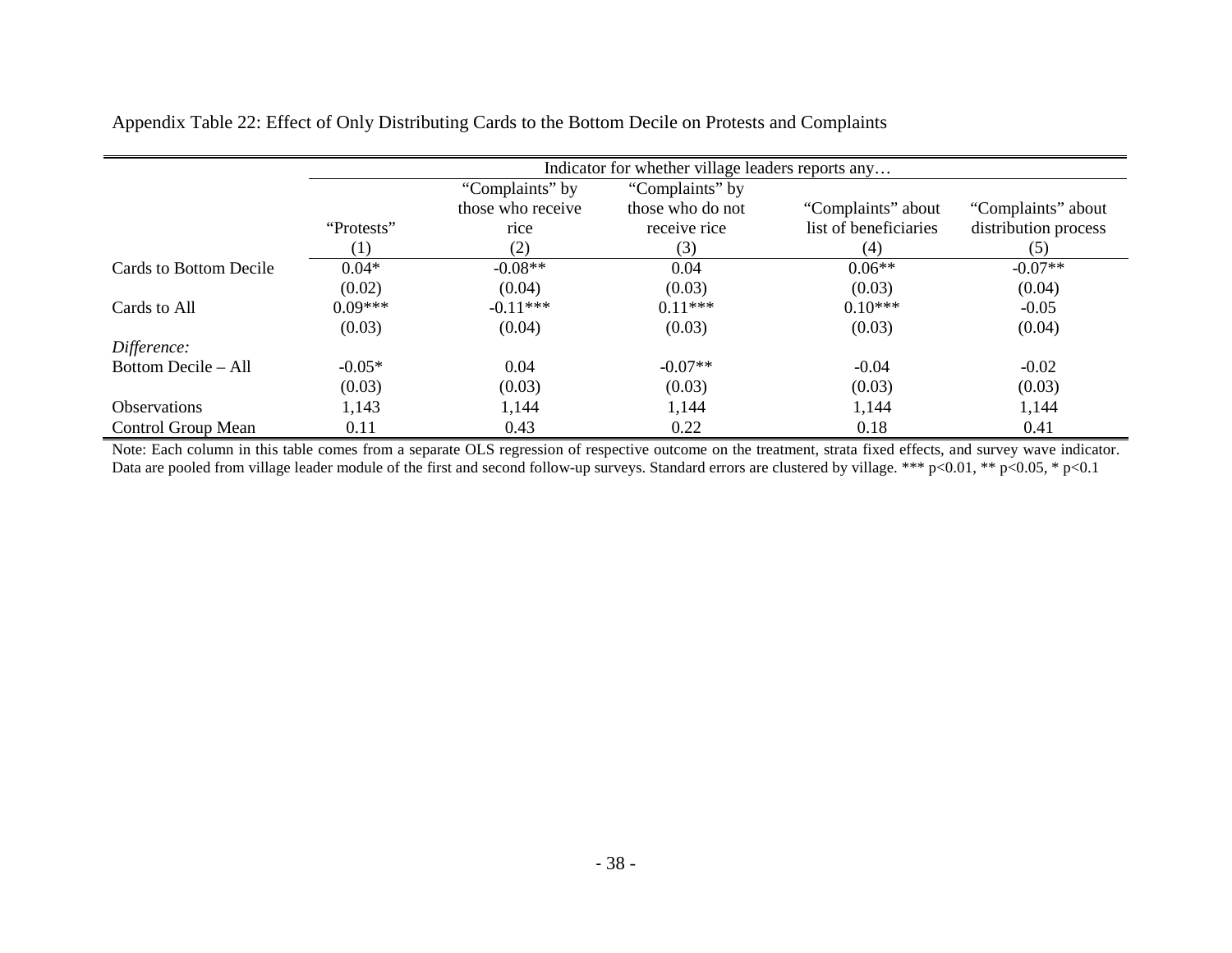|                             | Eligible  | Ineligible                            | Village officials                                                                  | <b>Informal Leaders</b> |
|-----------------------------|-----------|---------------------------------------|------------------------------------------------------------------------------------|-------------------------|
|                             | (1)       | (2)                                   | (3)                                                                                | (4)                     |
|                             |           | Panel A: Respondent has seen the list |                                                                                    |                         |
| <b>Public Information</b>   | $0.15***$ | $0.11***$                             | $0.23***$                                                                          | $0.13***$               |
|                             | (0.02)    | (0.02)                                | (0.06)                                                                             | (0.05)                  |
| <b>Standard Information</b> | $0.03**$  | 0.01                                  | 0.06                                                                               | $-0.01$                 |
|                             | (0.01)    | (0.01)                                | (0.06)                                                                             | (0.05)                  |
| Difference:                 |           |                                       |                                                                                    |                         |
| Public - Standard           | $0.12***$ | $0.11***$                             | $0.18***$                                                                          | $0.14***$               |
|                             | (0.02)    | (0.02)                                | (0.06)                                                                             | (0.05)                  |
| <b>Observations</b>         | 5,379     | 3,443                                 | 484                                                                                | 375                     |
| Control Group Mean          | 0.07      | 0.07                                  | 0.37                                                                               | 0.13                    |
|                             |           |                                       | Panel B: Respondent believes that stated category of individuals has seen the list |                         |
| <b>Public Information</b>   | $0.53***$ | $0.42***$                             | $0.21***$                                                                          | $0.36***$               |
|                             | (0.08)    | (0.06)                                | (0.07)                                                                             | (0.08)                  |
| <b>Standard Information</b> | $0.14**$  | 0.04                                  | 0.04                                                                               | 0.11                    |
|                             | (0.06)    | (0.04)                                | (0.07)                                                                             | (0.08)                  |
| Difference:                 |           |                                       |                                                                                    |                         |
| Public - Standard           | $0.39***$ | $0.39***$                             | $0.17**$                                                                           | $0.25***$               |
|                             | (0.07)    | (0.06)                                | (0.07)                                                                             | (0.08)                  |
| <b>Observations</b>         | 5,530     | 5,324                                 | 5,661                                                                              | 5,151                   |
| Control Group Mean          | 0.53      | 0.27                                  | 1.78                                                                               | 0.87                    |

Appendix Table 23: Effect of Public Information on Seeing the Eligibility List, Dropping "Do Not Know" Answers

Note: This table replicates Panel A of Table 7 and Panel A of Table 8, but drops the observations if the individual answered "do not know." Each regression is estimated by OLS and includes strata fixed effects and survey sample dummies. We also provide the difference in the two card treatments. In Panel A (which corresponds to Table 7, Panel A), the sample is the stated category in the column and the outcome is a dummy indicating whether the individual has seen the eligibility list. Panel B (which corresponds to Table 8, Panel A) includes all survey respondents. The outcome is whether the respondent believes that individuals of the category stated in the column header have seen the list; the variable is scaled between 0 and 3, where 0 corresponds to "have not seen the list" and 3 corresponds to "most have seen the list." Data are pooled from the first and second follow-up survey. Standard errors are clustered by village \*\*\* p<0.01, \*\* p<0.05, \* p<0.1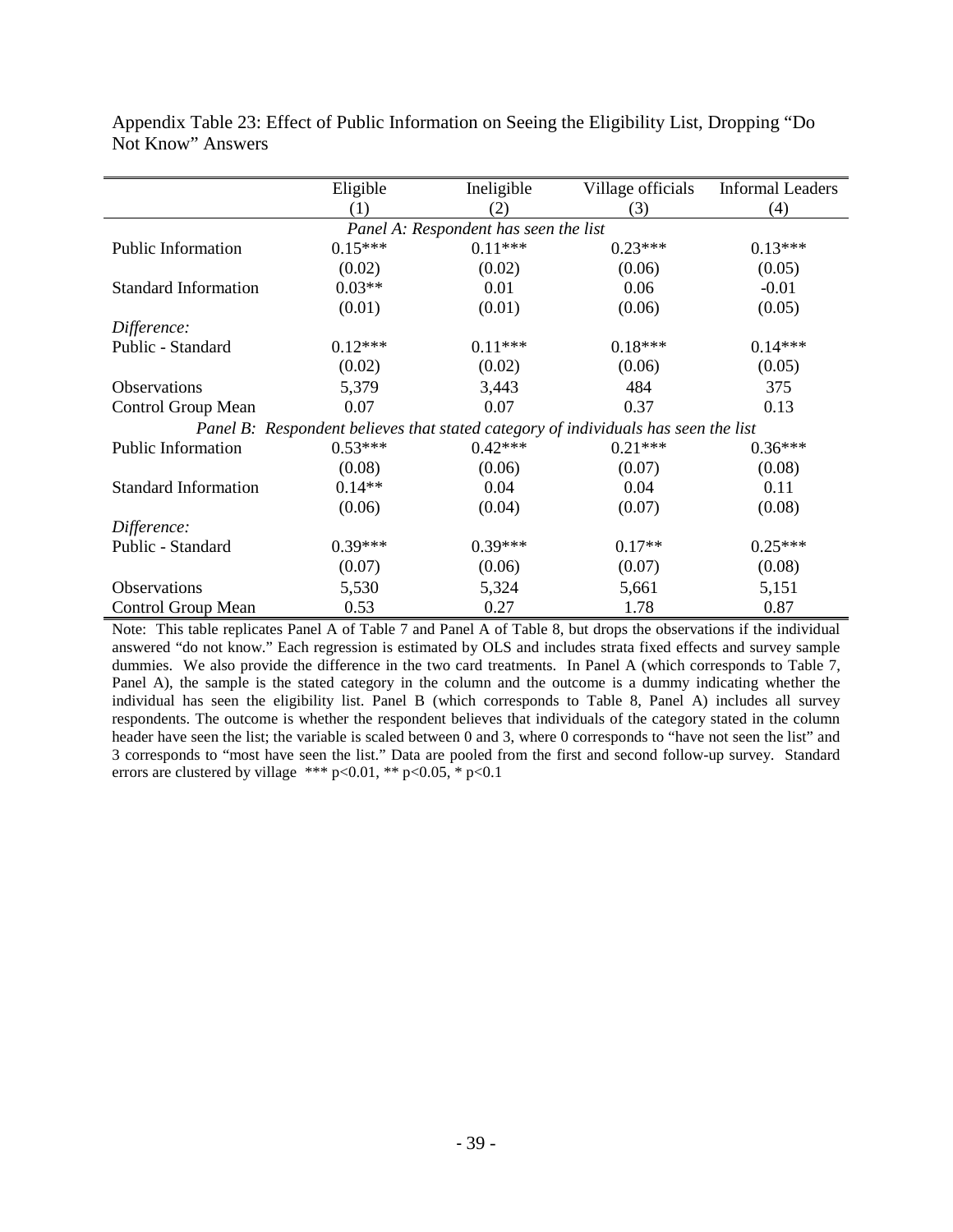|                             | Eligible  | Ineligible                        | Village Officials | <b>Informal Leaders</b> |
|-----------------------------|-----------|-----------------------------------|-------------------|-------------------------|
|                             | (1)       | (2)                               | (3)               | (4)                     |
|                             |           | Panel A: Respondent is Eligible   |                   |                         |
| <b>Public Information</b>   | $0.38***$ | $0.29***$                         | $0.25***$         | $0.27***$               |
|                             | (0.05)    | (0.04)                            | (0.06)            | (0.05)                  |
| <b>Standard Information</b> | $0.11**$  | 0.04                              | 0.04              | $0.08*$                 |
|                             | (0.04)    | (0.03)                            | (0.06)            | (0.05)                  |
| Difference:                 |           |                                   |                   |                         |
| Public - Standard           | $0.28***$ | $0.25***$                         | $0.21***$         | $0.19***$               |
|                             | (0.06)    | (0.04)                            | (0.07)            | (0.06)                  |
| Number of observations      | 5,685     | 5,685                             | 5,685             | 5,685                   |
| <b>Control Group Mean</b>   | 0.30      | 0.14                              | 1.02              | 0.44                    |
|                             |           | Panel B: Respondent is Ineligible |                   |                         |
| <b>Public Information</b>   | $0.32***$ | $0.24***$                         | $0.23***$         | $0.20***$               |
|                             | (0.05)    | (0.04)                            | (0.07)            | (0.06)                  |
| <b>Standard Information</b> | 0.02      | $-0.03$                           | 0.05              | 0.00                    |
|                             | (0.04)    | (0.03)                            | (0.07)            | (0.06)                  |
| Difference:                 |           |                                   |                   |                         |
| Public - Standard           | $0.29***$ | $0.26***$                         | $0.18***$         | $0.20***$               |
|                             | (0.05)    | (0.04)                            | (0.07)            | (0.06)                  |
| Number of observations      | 3,619     | 3,619                             | 3,619             | 3,619                   |
| <b>Control Group Mean</b>   | 0.32      | 0.18                              | 1.07              | 0.54                    |

Appendix Table 24: Effect of Public Information on Beliefs about Who Has Seen List, by Eligibility Status

Note: This replicates Panel A of Table 8 by eligibility status of the respondent. Panel A includes only survey respondents eligible for Raskin, while Panel B includes only survey respondents ineligible to Raskin. The outcome is whether the individual believes that individuals in their village within each of the categories stated in the column header have seen the list of beneficiaries. The outcome varies from 0 to 3, where 0 corresponds to "have not seen the list" and 3 corresponds to "most have seen the list"; "Do not know" answers are coded as zero. Data are pooled from the first and second follow-up survey. Standard errors (in parentheses below coefficient) are clustered by village. \*\*\* p<0.01, \*\* p<0.05, \* p<0.1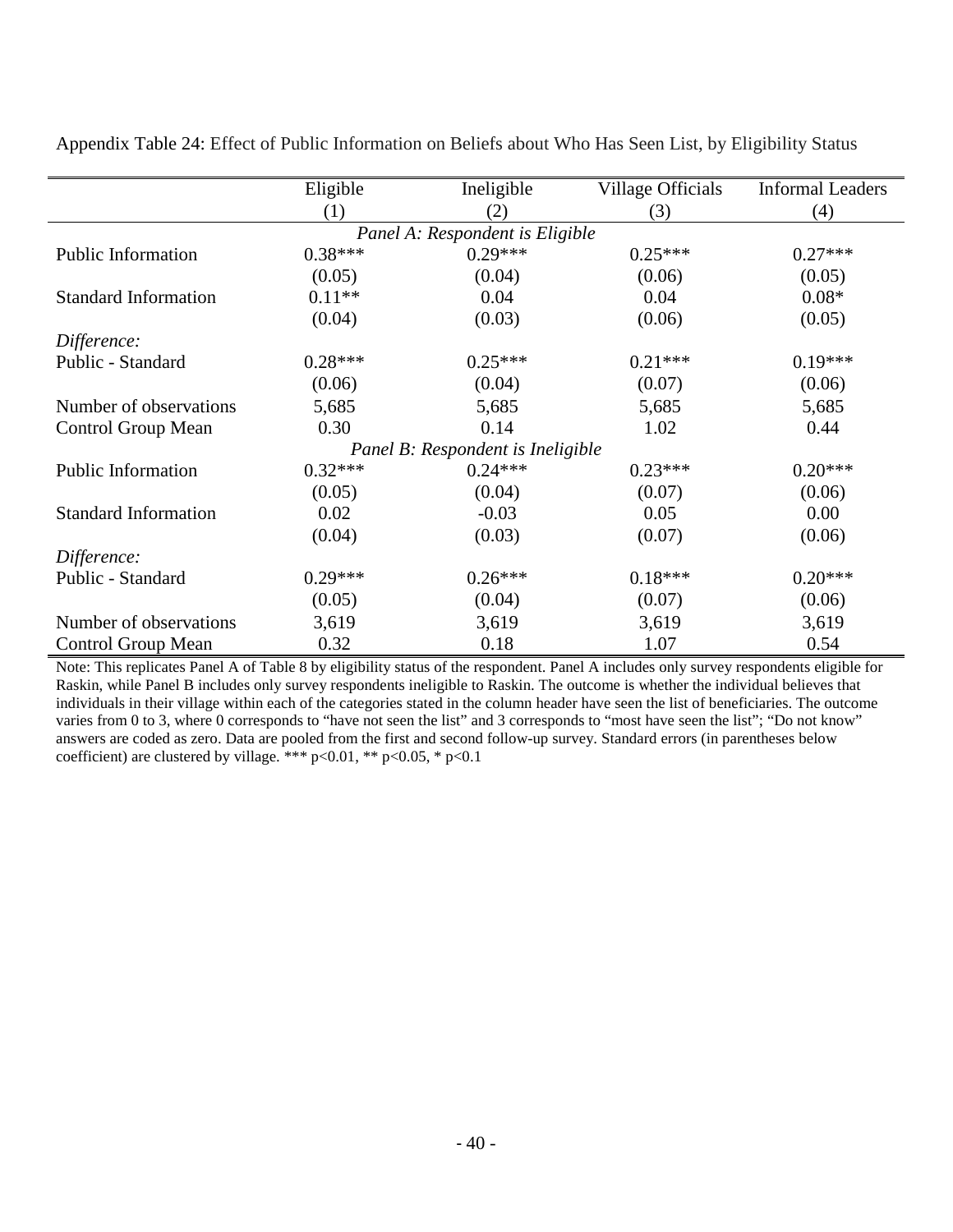|                             | Eligible | Ineligible                        | Village officials | <b>Informal Leaders</b> |
|-----------------------------|----------|-----------------------------------|-------------------|-------------------------|
|                             | (1)      | (2)                               | (3)               | (4)                     |
|                             |          | Panel A: Respondent is Eligible   |                   |                         |
| Public Information          | $-0.01$  | 0.01                              | $-0.01$           | $-0.03$                 |
|                             | (0.02)   | (0.02)                            | (0.04)            | (0.04)                  |
| <b>Standard Information</b> | $-0.00$  | $0.04**$                          | 0.02              | 0.00                    |
|                             | (0.02)   | (0.02)                            | (0.04)            | (0.04)                  |
| Difference:                 |          |                                   |                   |                         |
| Public - Standard           | $-0.00$  | $-0.03*$                          | $-0.03$           | $-0.03$                 |
|                             | (0.02)   | (0.02)                            | (0.04)            | (0.04)                  |
| <b>Observations</b>         | 38,915   | 21,073                            | 2,556             | 2,468                   |
| Control Group Mean          | 0.67     | 0.31                              | 0.60              | 0.61                    |
|                             |          | Panel B: Respondent is Ineligible |                   |                         |
| <b>Public Information</b>   | $-0.01$  | 0.02                              | 0.02              | $-0.03$                 |
|                             | (0.02)   | (0.02)                            | (0.04)            | (0.05)                  |
| <b>Standard Information</b> | $-0.00$  | 0.02                              | 0.04              | $-0.01$                 |
|                             | (0.02)   | (0.02)                            | (0.04)            | (0.04)                  |
| Difference:                 |          |                                   |                   |                         |
| Public - Standard           | $-0.01$  | $-0.00$                           | $-0.03$           | $-0.03$                 |
|                             | (0.02)   | (0.02)                            | (0.04)            | (0.05)                  |
| Observations                | 25,625   | 13,684                            | 1,599             | 1,747                   |
| <b>Control Group Mean</b>   | 0.66     | 0.34                              | 0.58              | 0.67                    |

Appendix Table 25: Effect of Public Information on Beneficiary Status Knowledge, by Eligibility Status

Note: This table replicates Panel B in Table 8 by eligibility status of the respondent. Each regression is estimated by OLS and includes strata fixed effects and survey sample dummies. The outcome is whether the individual correctly identified other households in their village within each of the categories listed in the columns. "Do not know" answers are coded as zero. Data are pooled from the first and second follow-up survey. Standard errors are clustered by village. \*\*\* p<0.01, \*\* p<0.05, \* p<0.1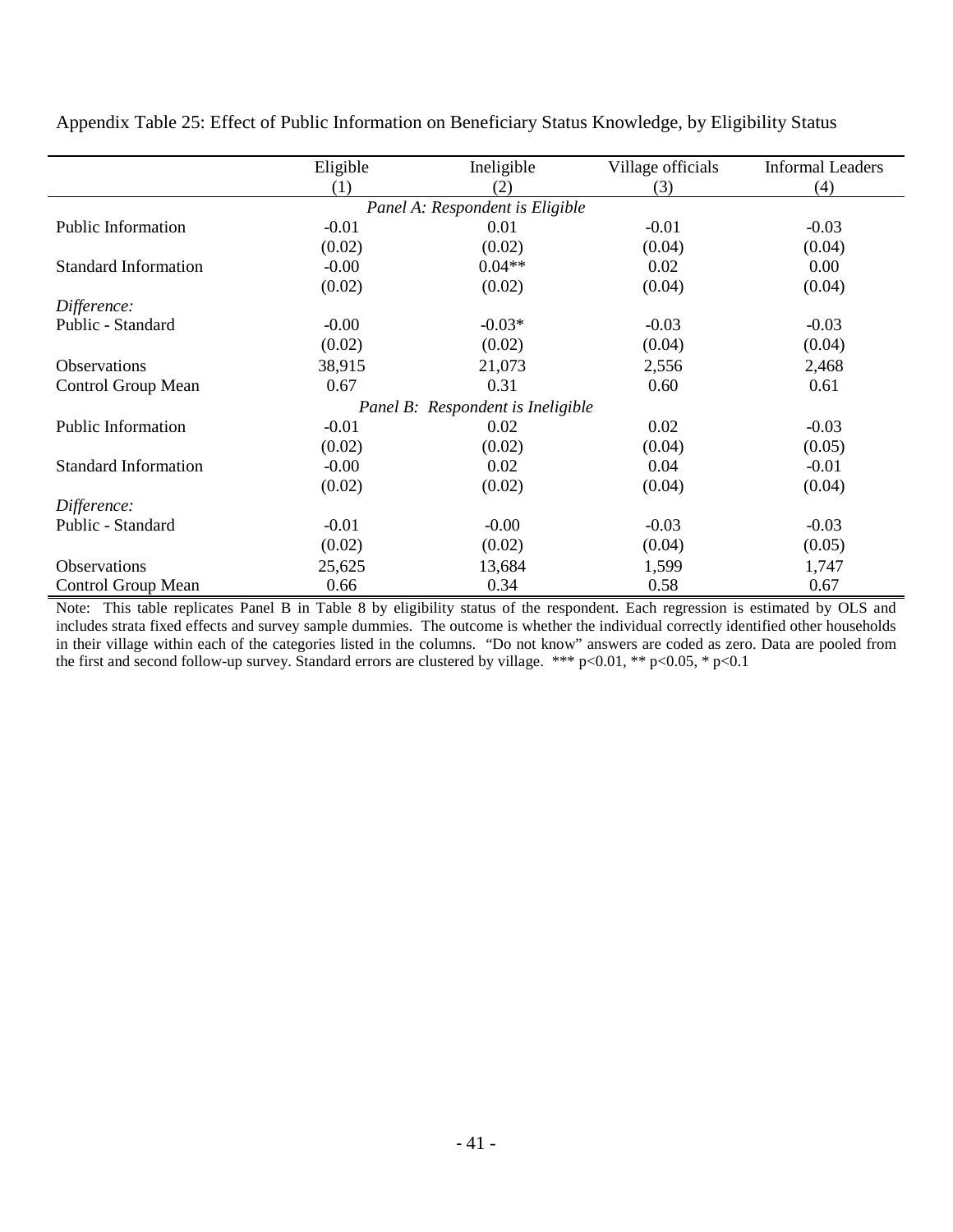| Appendix Table 26: Effect of Public Information on Protests and Complaints |  |
|----------------------------------------------------------------------------|--|
|                                                                            |  |

 $\overline{a}$ 

|                      | Indicator for whether village leaders reports any |                 |                  |               |                    |  |  |
|----------------------|---------------------------------------------------|-----------------|------------------|---------------|--------------------|--|--|
|                      |                                                   | "Complaints" by | "Complaints" by  | "Complaints"  | "Complaints"       |  |  |
|                      |                                                   | those who       | those who do not | about list of | about distribution |  |  |
|                      | "Protests"                                        | receive rice    | receive rice     | beneficiaries | process            |  |  |
|                      | $\left(1\right)$                                  | (2)             | (3)              | (4)           | (5)                |  |  |
| Public Information   | $0.10***$                                         | $-0.10***$      | $0.10***$        | $0.12***$     | $-0.09**$          |  |  |
|                      | (0.03)                                            | (0.04)          | (0.03)           | (0.03)        | (0.04)             |  |  |
| Standard Information | 0.03                                              | $-0.10***$      | 0.04             | 0.04          | $-0.07*$           |  |  |
|                      | (0.02)                                            | (0.04)          | (0.03)           | (0.03)        | (0.04)             |  |  |
| Difference:          |                                                   |                 |                  |               |                    |  |  |
| Public - Standard    | $0.07**$                                          | $-0.00$         | $0.06*$          | $0.08**$      | $-0.02$            |  |  |
|                      | (0.03)                                            | (0.03)          | (0.03)           | (0.03)        | (0.03)             |  |  |
| <b>Observations</b>  | 1,143                                             | 1,144           | 1,144            | 1,144         | 1,144              |  |  |
| Control Group Mean   | 0.11                                              | 0.43            | 0.22             | 0.18          | 0.41               |  |  |

Note: Each column in this table comes from a separate OLS regression of respective outcome on the treatment, strata fixed effects, and survey wave indicator. Data are pooled from village leader module of the first and second follow-up surveys. Standard errors are clustered by village. \*\*\*  $p<0.01$ , \*\*  $p<0.05$ , \*  $p<0.1$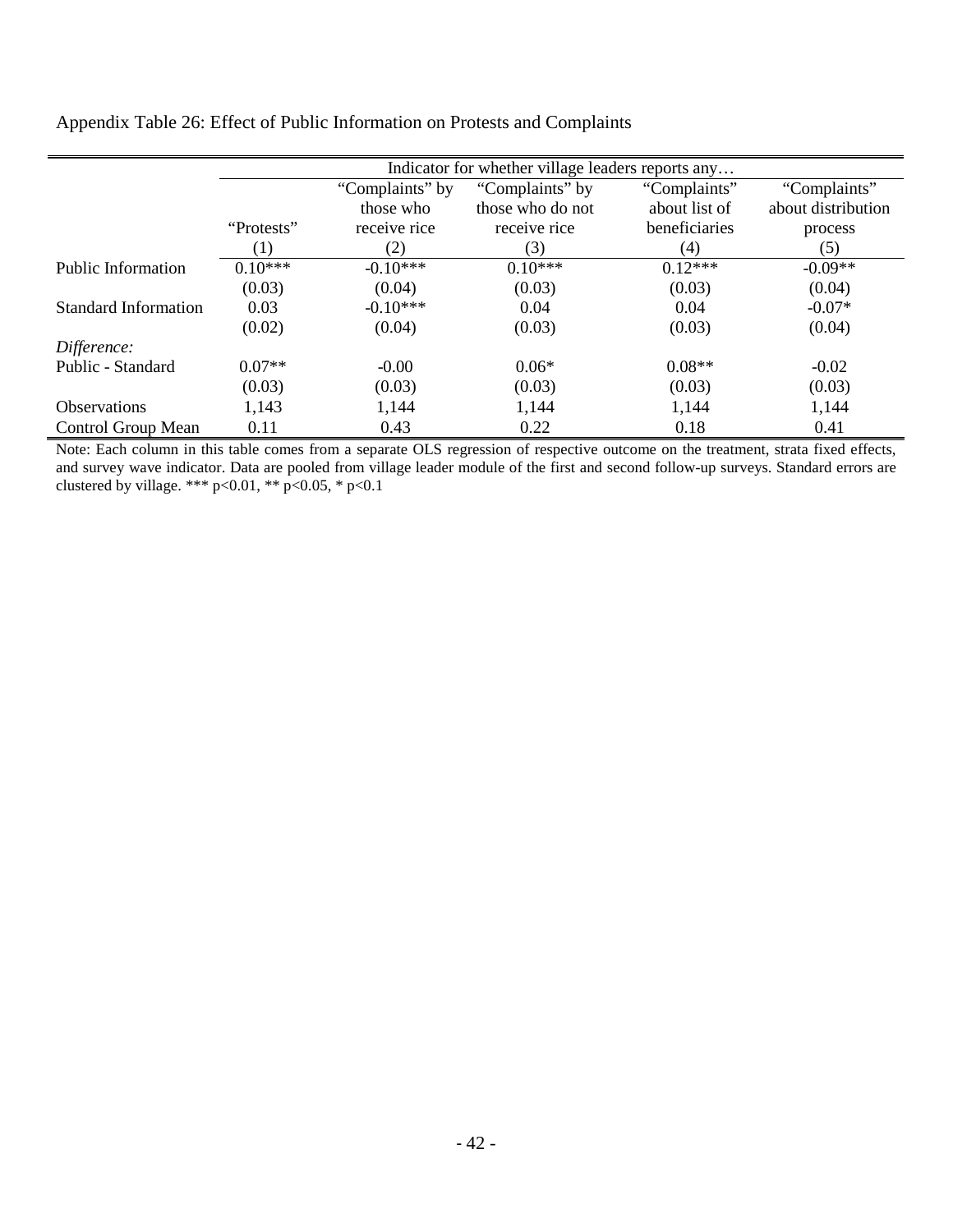Appendix Table 27: Does Public Information Affect Subsidy Only Through Card Receipt? Implied Instrumental Variables Estimation

|                     | <b>Public Information</b> | <b>Standard Information</b> |
|---------------------|---------------------------|-----------------------------|
|                     |                           |                             |
| Received Card       | $31,160***$               | 18,833***                   |
|                     | (5,178)                   | (6, 673)                    |
| <b>Observations</b> | 4,000                     | 3,958                       |
| Control Group Mean  | 28,605                    | 28,605                      |
| P-value $(1)-(2)$   |                           | 0.08                        |

Note: This table provides the instrumental variables estimation of the effect of receiving the card on the subsidy. The two instruments used are the enhanced public information treatment (Column 1) and the standard information treatment (Column 2). Each column in this table comes from a separate IV regression of the subsidy on the endogenous variable received card, with instruments given by the column header, and other regressors: the strata fixed effects and survey sample dummies. The last row contains the p-value of the difference between the two implied coefficients for the received card variable from columns (1) and (2). Eligible households that did not receive a card under the bottom ten treatment are dropped from the sample and we re-weight the treatment groups by sub-district so that the ratio of all three income groups is the same. For each household, the subsidy is an average over the past four months; the current month is dropped if the interview occurred before the 25th day of the month (as the Raskin rice is distributed after that day). The subsidy is set equal to zero if the household does not purchase any Raskin rice. Standard errors are clustered by village. \*\*\* p<0.01, \*\* p<0.05, \* p<0.1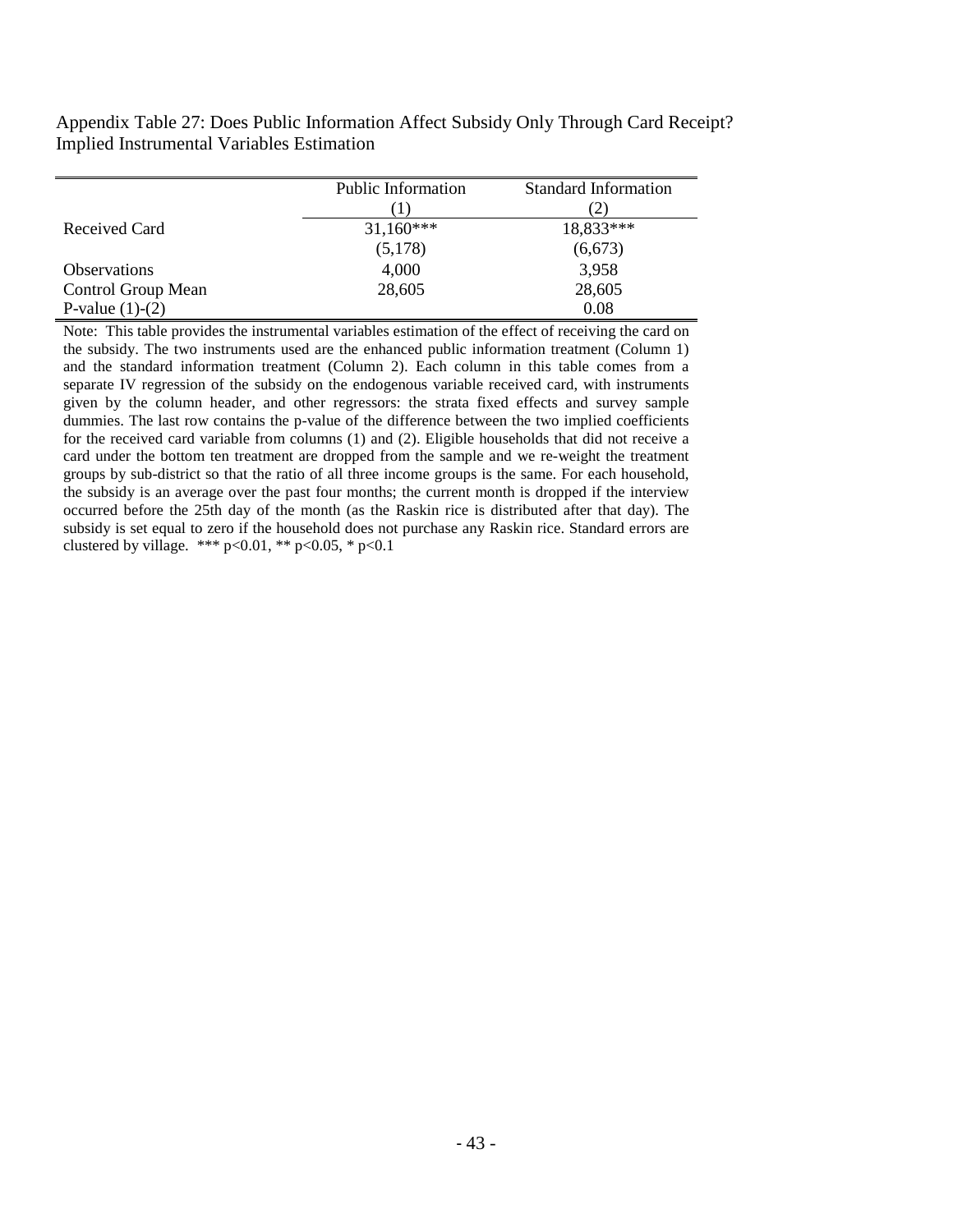Appendix Table 28: Does Public Information Affect Subsidy Only Through Card Receipt? Implied Instrumental Variables Estimation, First Stage and Reduced Form

|                             | First Stage: Received Card |             | Reduced Form: Subsidy (Rp.) |                 |
|-----------------------------|----------------------------|-------------|-----------------------------|-----------------|
|                             | Public                     | Standard    | Public                      | <b>Standard</b> |
|                             | Information                | Information | Information                 | Information     |
|                             |                            | (2)         | (3)                         | (4)             |
| Public Information          | $0.31***$                  |             | 9,792***                    |                 |
|                             | (0.03)                     |             | (1,689)                     |                 |
| <b>Standard Information</b> |                            | $0.25***$   |                             | 4,759***        |
|                             |                            | (0.03)      |                             | (1,767)         |
| <b>Observations</b>         | 4,001                      | 3,959       | 4,000                       | 3,958           |
| Control Group Mean          | 0.07                       | 0.07        | 28,605                      | 28,605          |

Note: This table provides the first stage and reduced form regressions for the IV estimates in Appendix Table 27. In the first two columns, the endogenous variable received card is regressed on the public and standard information treatments respectively. Column 1 omits households from villages randomly assigned to the standard information treatment, and Column 2 omits households from villages randomly assigned to the public information treatment. Columns 3 and 4 present the reduced form regression of subsidy received on public and standard information treatments respectively. Eligible households that did not receive a card under the bottom ten treatment are dropped from the sample and we re-weight the treatment groups by sub-district so that the ratio of all three income groups is the same. For each household, the subsidy is an average over the past four months; the current month is dropped if the interview occurred before the 25th day of the month (as the Raskin rice is distributed after that day). The subsidy is set equal to zero if the household does not purchase any Raskin rice. \*\*\* p<0.01, \*\* p<0.05, \* p<0.1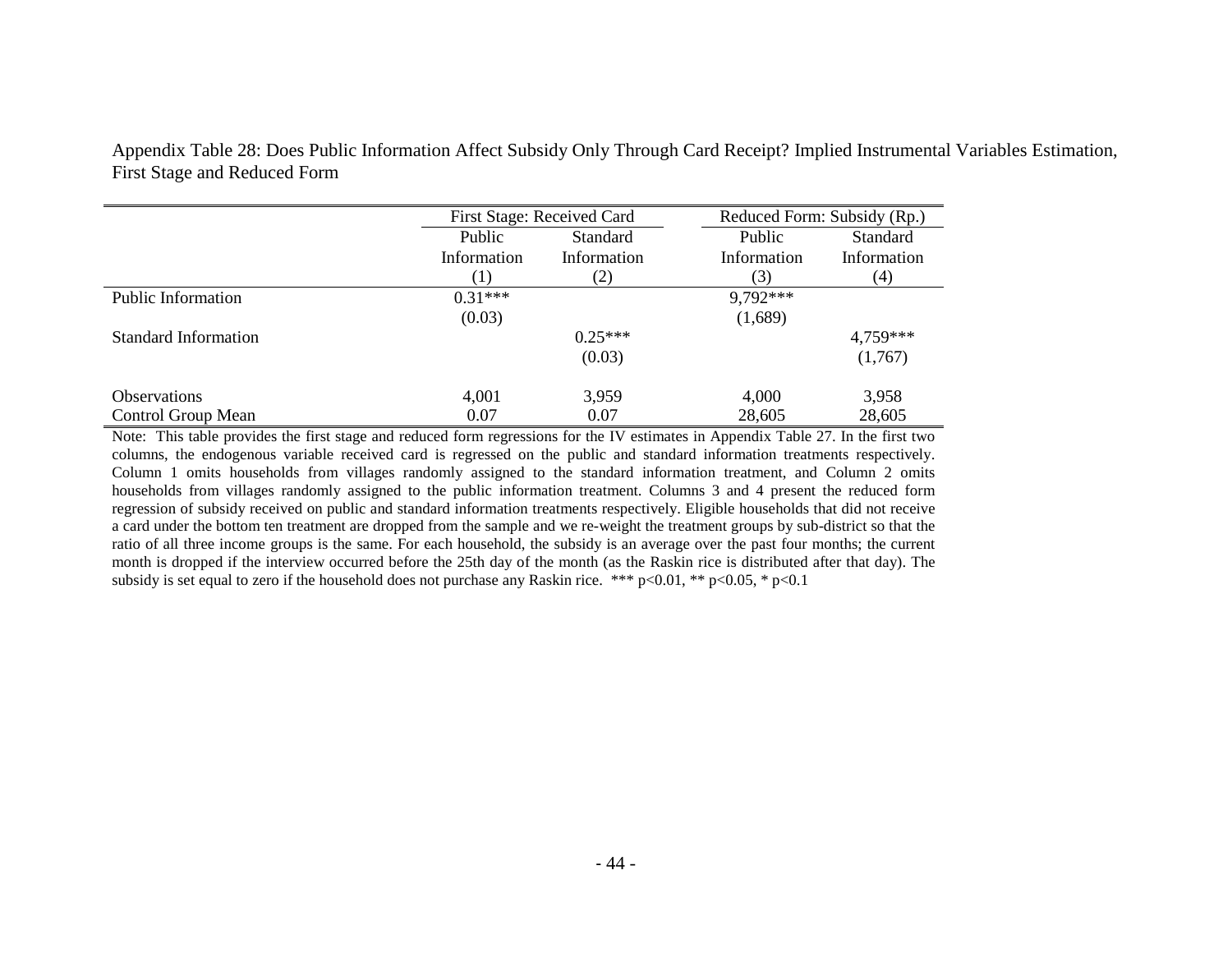

Appendix Figure 1: Public Information Poster

Note: This is an example of the poster used in the public information treatment to inform citizens about the arrival of Raskin cards, as well as how to use them. On the bottom left of the poster is a copy of the card. The picture shows a household showing their Raskin card to an official and purchasing a bag of Raskin (in official packaging). This poster was used in villages assigned to the following combination of subtreatments: cards distributed to all eligible households, price, and no coupons. There were eight variants of the poster to reflect the various combinations of the subtreatments: with and without price, with and without coupons, and distributed to all eligible households or only to the Bottom Decile. The top of the poster can be translated as follows: "Do you want to buy Raskin? Use your Raskin card!" The bottom right of the poster says: "1. Households eligible to purchase Raskin can be found on the official listing (DPM); 2. Households on the official listing will receive Raskin cards; 3. Raskin cards must be used when purchasing Raskin."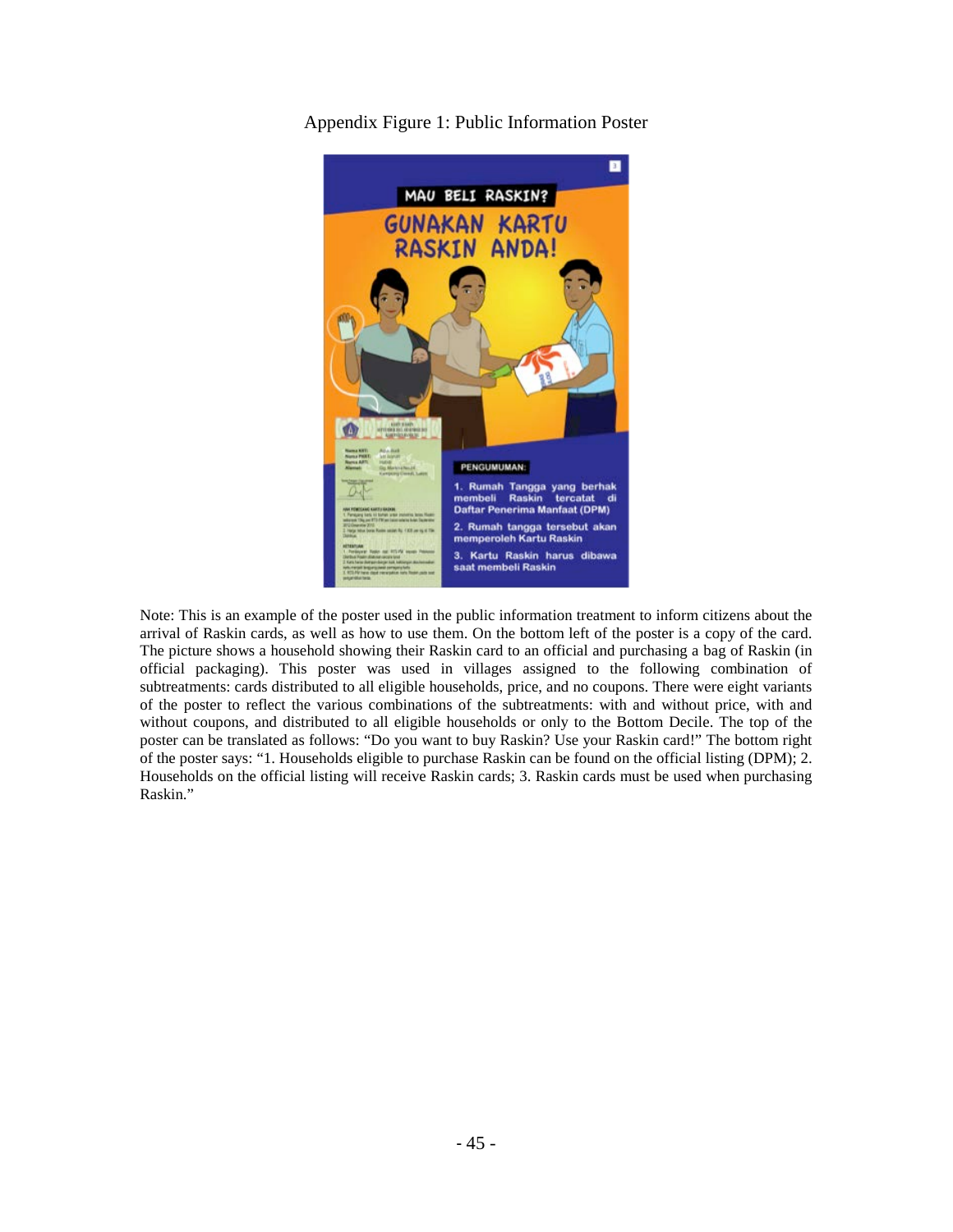

## Appendix Figure 2: Effects of Changes in Beliefs of the Eligible on Benefit Levels and Complaints

Notes: Each figure plots the proportional change in the outcome variable due to changes in the level of beliefs  $B_e$  (X axis) and tightness of beliefs  $\Delta_e$  (Y axis). The outcome variable is eligible benefits and complaints in the first column, ineligible benefits and complaints in the second column, and the value  $V$  of being a leader in the third column. To compute the optimal benefit levels chosen by the leader for given parameter values, we perform a grid search with 2000 values for  $X_e \in [0, B]$  and 2000 values for  $X_n \in [0, B]$ . We compute the optimum at increments of 0.2 for both  $\Delta_e$  and  $B_e$ .